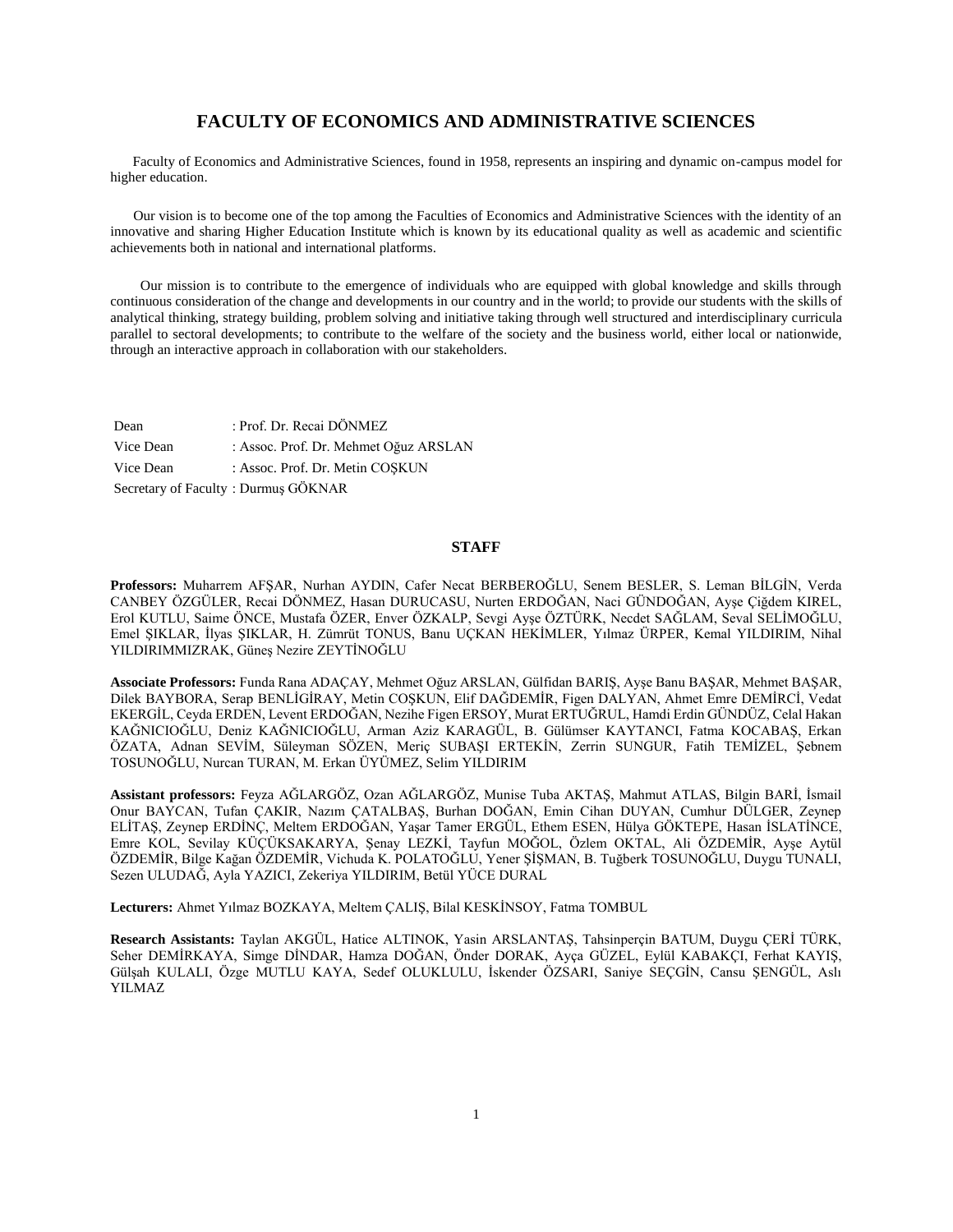## **DEPARTMENT OF BUSINESS ADMINISTRATION**

 Business organizations have fundamental roles in the economic system of countries. Business education provides the required knowledege and skills for the effective management of business organizations which are surrounded by fastly changing global environment.Business education focus on the decision making process that will lead to effective and efficient use of resources; strategic management; marketing; finance and accounting; human resources and contemprorary management techniques.

 Department of Business Administration of the Faculty of Economics and Administrative Sciences (FEAS) has six main fields of science as Management and Organization; Accounting and Finance; Quantitative Techniques; Production Management and Marketing; Trade Law; Cooperatives. The curricula of the Department consist of the compulsory courses in these distinct fields and a large variety of elective courses. The content of the courses are prepared in a way to give students theoretical and practical business knowledge, to enhance their analytical thinking and increase their ability to analyze business problems.

Head : Prof. Dr. Sevgi Ayşe ÖZTÜRK Deputy Head : Assoc. Prof. Dr. Ayşe Banu BAŞAR Deputy Head : Assoc. Prof. Dr. Murat ERTUĞRUL

## **PROGRAM**

|                | <b>I. SEMESTER</b>                             |                          |      |                | <b>II. SEMESTER</b>                 |                          |      |
|----------------|------------------------------------------------|--------------------------|------|----------------|-------------------------------------|--------------------------|------|
|                | HUK 143 Fundamental Concepts of Law            | $3+0$ 5,0                |      |                | HUK 152 Law of Obligations          | $3+0$ 5.0                |      |
| <b>İKT</b> 101 | Introduction to Economics I                    | $3+0$ 5,0                |      | <b>IKT 102</b> | Introduction to Economics II        | $3+0$                    | 5,0  |
| İŞL 113        | <b>Introduction to Business</b>                | $4+0$ 5,0                |      | <b>MAT 162</b> | Mathematics II                      | $3+0$ 5.0                |      |
| <b>MAT 161</b> | Mathematics I                                  | $3+0$ 5.0                |      |                | MUH 120 Financial Accounting II     | $4+0$ 5.0                |      |
|                | MUH 119 Financial Accounting I                 | $4+0$ 5,0                |      | <b>PSI</b> 122 | Psychology                          | $2 + 0$                  | 5,0  |
| <b>TÜR 125</b> | Turkish Language I                             | $2+0$ 2,0                |      | <b>TÜR 126</b> | Turkish Language II                 | $2+0$ 2,0                |      |
|                | Foreign Language Courses I (0)                 | $\overline{\phantom{a}}$ | 3,0  |                | Foreign Language Courses II (0)     | $\overline{\phantom{a}}$ | 3,0  |
|                |                                                |                          | 30,0 |                |                                     |                          | 30,0 |
|                | <b>III. SEMESTER</b>                           |                          |      |                | <b>IV. SEMESTER</b>                 |                          |      |
| <b>ARY 209</b> | Scientific Research and Report Writing 2+0 3,0 |                          |      | <b>FIN 303</b> | <b>Financial Mathematics</b>        | $3+0$ 5.0                |      |
| <b>BİL 811</b> | <b>Computer Laboratory</b>                     | $3+0$ 5,0                |      | İST 206        | <b>Statistics II</b>                | $3+0$ 5,0                |      |
| <b>HUK 251</b> | Commercial Law                                 | $3+0$ 5,0                |      | ISL 214        | <b>Organizational Design</b>        | $3+0$ 5.0                |      |
| <b>İKT 203</b> | Micro Economic Theory                          | $3+0$ 5,0                |      |                | MUH 242 Cost Accounting             | $4+0$ 6,0                |      |
| <b>İST 205</b> | <b>Statistics I</b>                            | $3+0$ 5,0                |      | SOS 124        | Sociology                           | $3+0$ 5.0                |      |
| İŞL 223        | <b>Business Management</b>                     | $3+0$ 5,0                |      | <b>TAR 166</b> | Atatürk's Principles and History of |                          |      |
| <b>TAR 165</b> | Atatürk's Principles and History of            |                          |      |                | <b>Turkish Revolution II</b>        | $2+0$ 2,0                |      |
|                | <b>Turkish Revolution I</b>                    | $2+0$ 2,0                |      |                | Elective Courses (0)                | $\overline{a}$           | 2,0  |
|                |                                                |                          | 30,0 |                |                                     |                          | 30,0 |
|                | <b>V. SEMESTER</b>                             |                          |      |                | <b>VI. SEMESTER</b>                 |                          |      |
| <b>FİN 301</b> | Financial Management I                         | $3+0$ 5,0                |      | <b>FİN 302</b> | Financial Management II             | $3+0$ 5.0                |      |
| İŞL 323        | Human Resources Management                     | $3+0$ 5,0                |      | İŞL 318        | <b>Production Management</b>        | $3+0$ 5,0                |      |
| <b>MLY 305</b> | Turkish Tax System                             | $3+0$ 5,0                |      | İŞL 320        | <b>International Business</b>       | $3+0$ 5.0                |      |
| <b>PZL 211</b> | Principles of Marketing                        | $3+0$ 5,0                |      | <b>PZL 310</b> | <b>Marketing Management</b>         | $3+0$ 5,0                |      |
|                | Departmental Elective Courses (0)              | $\frac{1}{2}$            | 10,0 |                | Departmental Elective Courses (0)   | $\blacksquare$           | 10,0 |
|                |                                                |                          | 30,0 |                |                                     |                          | 30,0 |
|                | <b>VII. SEMESTER</b>                           |                          |      |                | <b>VIII. SEMESTER</b>               |                          |      |
| <b>IST 435</b> | <b>Linear Programing</b>                       | $3+0$ 5,0                |      | <b>FIN 410</b> | <b>Capital Markets</b>              | $4+0$ 5.0                |      |
| <b>İSL 429</b> | <b>Management Information Systems</b>          | $3+0$ 5,0                |      | <b>İSL 428</b> | <b>Strategic Management</b>         | $4+0$ 5.0                |      |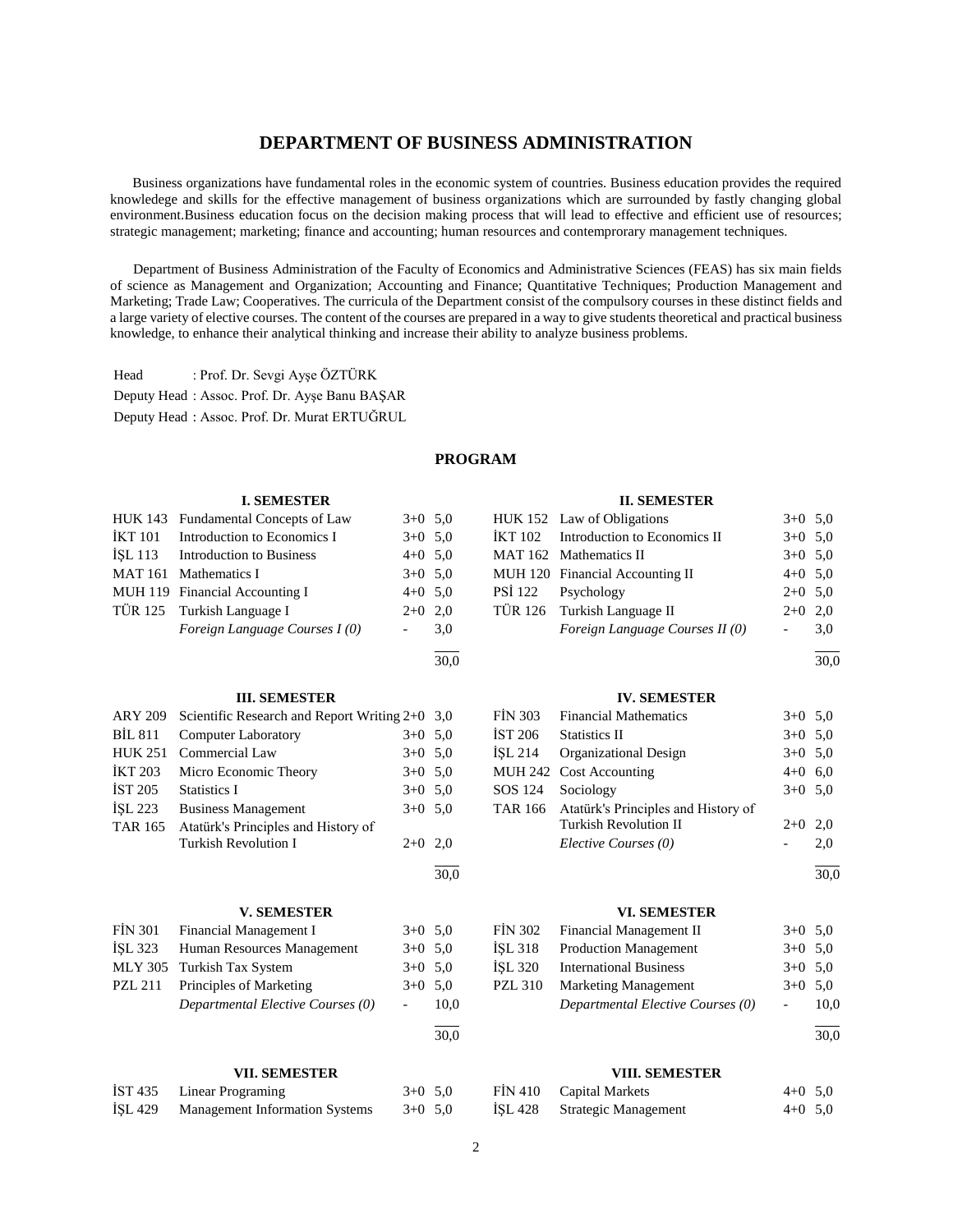| MUH 310 Financial Statement Analysis | $3+0$ 5.0 |      |
|--------------------------------------|-----------|------|
| Departmental Elective Courses (0)    | $-$       | 15,0 |

#### l 30,0

## **DEPARTMENTAL ELECTIVE COURSES**

| <b>CEK 430</b> | Labor and Social Security Law             | $2+0$   | 5,0 |
|----------------|-------------------------------------------|---------|-----|
| <b>FİN 402</b> | Principles of Insurance                   | $2 + 0$ | 5,0 |
| <b>FIN 403</b> | The Analysis of Investment                |         |     |
|                | Decision                                  | $2+0$   | 5,0 |
| <b>FIN 407</b> | <b>International Finance</b>              | $2 + 0$ | 5,0 |
| <b>FIN 411</b> | Principles of Banking                     | $2+0$   | 5,0 |
| <b>HUK 127</b> | <b>Constitutional Law</b>                 | $2 + 0$ | 5,0 |
| <b>İKT 204</b> | Macro Economic Theory                     | $3+0$   | 6,0 |
| <b>IKT 367</b> | Monetary Theory and Policy                | $2+0$   | 5,0 |
| <b>İKT 369</b> | Interpretation of the Economic            |         |     |
|                | Indicators                                | $2+0$   | 5,0 |
| <b>IKT 442</b> | Turkish Economy                           | $4 + 0$ | 5,0 |
| <b>IKT 461</b> | <b>EU</b> and Turkey                      | $2 + 0$ | 5,0 |
| İLT 309        | <b>Presentation Techniques</b>            | $2+0$   | 5,0 |
| <b>ILT416</b>  | <b>Influential Face to Face Relations</b> |         |     |
|                | in Business Life                          | $2+0$   | 5,0 |
| ILT 419        | Body Language and Diction                 | $2 + 0$ | 5,0 |
| ING 225        | (Eng) Academic English I                  | $3+0$   | 3,0 |
| ING 226        | (Eng) Academic English II                 | $3+0$   | 3,0 |
| İNG 325        | (Eng) Academic English III                | $3+0$   | 3,0 |
| <b>ING 326</b> | (Eng) Academic English IV                 | $3+0$   | 3,0 |
| ING 425        | (Eng) Academic English V                  | $3+0$   | 3,0 |
| ING 426        | (Eng) Academic English VI                 | $3+0$   | 3,0 |
| IST 303        | <b>Statistical Package Programs</b>       | $2 + 0$ | 5,0 |
| <b>IST 414</b> | Decision Theory                           | $2 + 0$ | 5,0 |
| İST 416        | <b>Operations Research</b>                | $2+0$   | 5,0 |
| İŞL 316        | Design Management in Business             | $2+0$   | 5,0 |
| ISL 321        | Applied Entreprenneurship                 | $3 + 1$ | 5,0 |
| İŞL 325        | <b>Public Administration</b>              | $2+0$   | 5,0 |
| ISL 327        | Management and Marketing in               |         |     |
|                | Real Estate Industry                      | $2+0$   | 5,0 |
| İŞL 329        | <b>Supply Chain Management</b>            | $2+0$   | 5,0 |
| İŞL 410        | <b>Administration of Cooperatives</b>     | $2+0$   | 5,0 |
| İŞL 415        | <b>Business Field Studies</b>             | $0 + 4$ | 5,0 |
| İŞL 420        | Foreign Trade Transactions and            |         |     |
|                | Management                                | $2 + 0$ | 5,0 |
| İŞL 432        | <b>Innovation Management</b>              | $2 + 0$ | 5,0 |
| İŞL 434        | Case Studies in Management                | $2 + 0$ | 5,0 |
| İŞL 437        | Social Responsibility and Ethics          |         |     |
|                | in Business                               | $2 + 0$ | 5,0 |
| ISL 459        | Project Management                        | $2 + 0$ | 5,0 |
| İŞL 469        | <b>Business Simulation</b>                | $3+0$   | 5,0 |
|                | ISL 469 (Eng) Business Simulation         | $3+0$   | 5,0 |
| <b>MLY 364</b> | <b>Fiscal Policy</b>                      | $4 + 0$ | 5,0 |
|                |                                           |         |     |

| MUH 412 Auditing |                                   | $3+0$ 5.0     |      |
|------------------|-----------------------------------|---------------|------|
|                  | Departmental Elective Courses (0) | $\sim$ $\sim$ | 15.0 |

l 30,0

| <b>MLY 458</b> | Public Finance                       | $3+0$ | 5,0 |
|----------------|--------------------------------------|-------|-----|
| <b>MUH 308</b> | Corporate Accounting                 | $2+0$ | 5,0 |
| <b>MUH 309</b> | Governmental Accounting              | $2+0$ | 5,0 |
| <b>MUH 315</b> | <b>Management Accounting</b>         | $2+0$ | 5,0 |
| <b>MUH 414</b> | Enterprise Resource Planing and      |       |     |
|                | Application                          | $2+0$ | 5,0 |
| <b>MUH 415</b> | <b>Accounting Information System</b> | $2+0$ | 5,0 |
| <b>MUH 417</b> | Accounting Systems and               |       |     |
|                | Application                          | $2+0$ | 5,0 |
| <b>PZL 309</b> | <b>Brand Management</b>              | $2+0$ | 5,0 |
| <b>PZL 312</b> | Consumer Behavior                    | $2+0$ | 5,0 |
| <b>PZL 313</b> | Sales Management                     | $2+0$ | 5,0 |
| <b>PZL 314</b> | <b>Services Marketing</b>            | $2+0$ | 5,0 |
| <b>PZL 316</b> | Social Media and Digital             |       |     |
|                | Marketing                            | $3+0$ | 5,0 |
| <b>PZL 409</b> | <b>Industrial Marketing</b>          | $2+0$ | 5,0 |
| <b>PZL 460</b> | Retail Management                    | $2+0$ | 5,0 |
| <b>PZL 461</b> | <b>Marketing Research</b>            | $2+0$ | 5,0 |
| <b>PZL 463</b> | <b>Marketing Communication</b>       | $2+0$ | 5,0 |
| <b>PZL 465</b> | Introduction to Retailing            | $2+0$ | 5,0 |
| SIY 303        | <b>Political Science</b>             | $3+0$ | 5,0 |
| SOS 340        | Organizational Behavior              | $3+0$ | 6,0 |

## **ELECTIVE COURSES**

| BEÖ 155 Physical Education            | $2+0$ 2,0 |  |
|---------------------------------------|-----------|--|
| KÜL 199 Cultural Activities           | $0+2$ 2,0 |  |
| MÜZ 155 Turkish Folk Music            | $2+0$ 2,0 |  |
| MÜZ 157 Traditional Turkish Art Music | $2+0$ 2,0 |  |
| SAN 155 Hall Dances                   | $0+2$ 2,0 |  |
| SNT 155 History of Art                | $2+0$ 2.0 |  |
| SOS 155 Folkdance                     | $2+0$ 2,0 |  |
| THU 203 Community Services            | $0+2$ 3.0 |  |
| TÜR 120 Turkish Sign Language         | $3+0$ 3.0 |  |
|                                       |           |  |

## **FOREIGN LANGUAGE COURSES I**

| ALM 175 (Ger) German I    | $3+0$ 3.0 |  |
|---------------------------|-----------|--|
| FRA 175 (Fra) French I    | $3+0$ 3.0 |  |
| $ING 175$ (Eng) English I | $3+0.30$  |  |

## **FOREIGN LANGUAGE COURSES II**

| ALM 176 (Ger) German II    | $3+0$ 3.0 |  |
|----------------------------|-----------|--|
| FRA 176 (Fra) French II    | $3+0$ 3.0 |  |
| $ING 176$ (Eng) English II | $3+0$ 3.0 |  |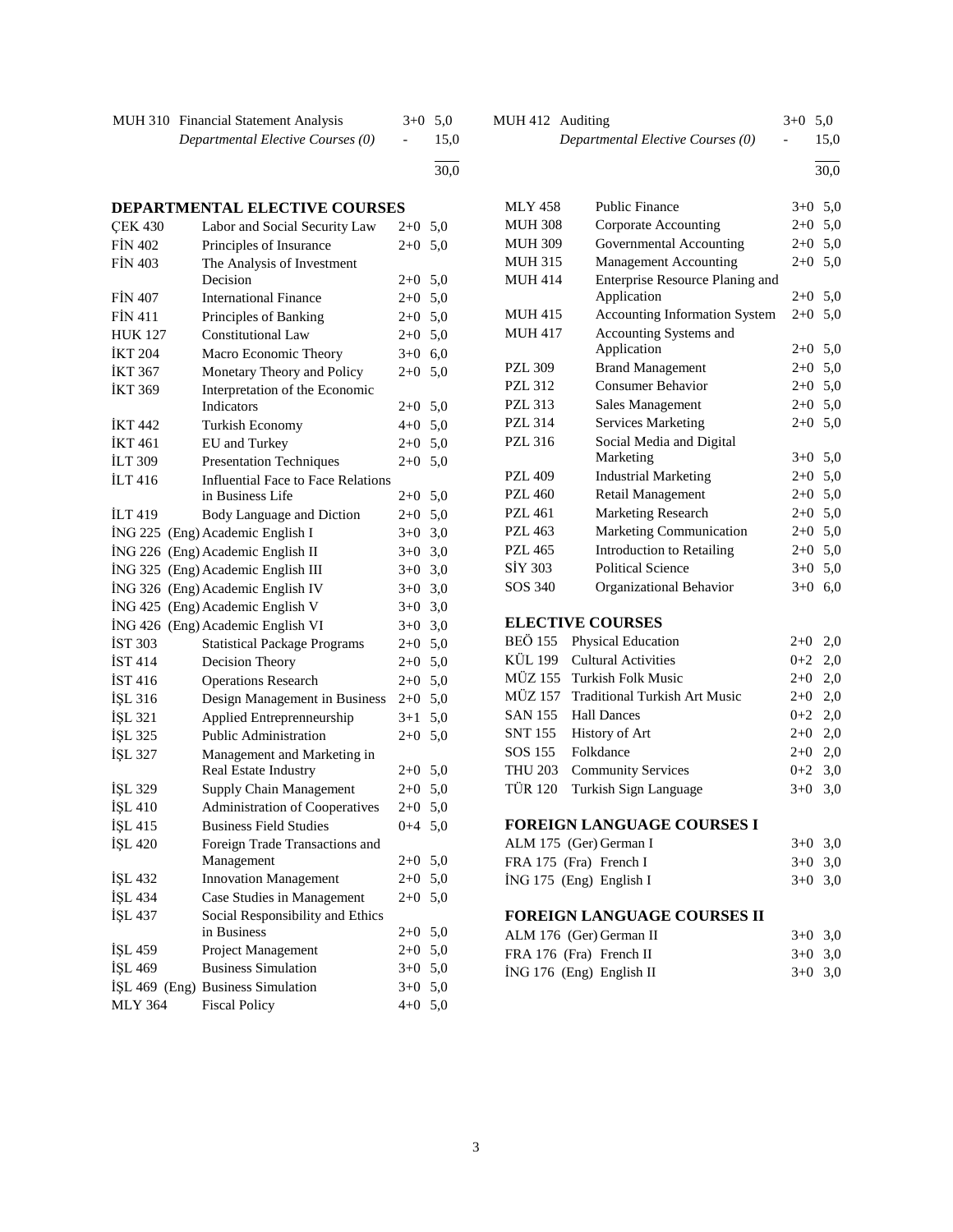## **DEPARTMENT OF ECONOMICS**

 The department of Economics educates people who are willing to do research and work on the various levels of economic life. The economic theory is given as an academic formation to students who are going to work on private and government sectors with the help of math, statistics and econometrics. The education of economics contains two basic processes. The first is to teach economic? principals and tools which will be used after graduating from university and to educate high quality labor force in changing global conditions. The second is to develop systematic and independent thinking ability, which will be helpful in every aspect of peoples life, and to give students academic formation in economic subjects. In this context, in the economics department, apart from economics courses there are business, law and public finance classes. These classes give students chances to find better jobs in a wide range of areas. During first two years, students take theoretical courses and completing these courses successfully they can take the third and fourth year classes. In the third and fourth year, there are a variety of elective courses, which are related to the areas that students desire to work after graduation. Thus, students are favoring courses in wide range and having the chance of graduating with a strong infrastructure. The department has four main branches Tehese are: Economic Theory, Economic Policy, Economic Growth and International Economics and History of Economics.

Head : Prof. Dr. Cafer Necat BERBEROĞLU

Deputy Head : Asst. Prof. Dr. Hasan İSLATİNCE

## **PROGRAM**

|                | <b>I. SEMESTER</b>                  |                |      |                | <b>II. SEMESTER</b>                 |                          |      |
|----------------|-------------------------------------|----------------|------|----------------|-------------------------------------|--------------------------|------|
|                | HUK 143 Fundamental Concepts of Law | $3+0$ 5,0      |      |                | HUK 152 Law of Obligations          | $3+0$ 5,0                |      |
| <b>İKT</b> 101 | Introduction to Economics I         | $3+0$ 5,0      |      | <b>İKT</b> 102 | Introduction to Economics II        | $3+0$ 5,0                |      |
| İŞL 113        | <b>Introduction to Business</b>     | $4+0$ 5,0      |      |                | MAT 162 Mathematics II              | $3+0$ 5,0                |      |
|                | MAT 161 Mathematics I               | $3+0$ 5,0      |      |                | MUH 120 Financial Accounting II     | $4+0$ 5,0                |      |
|                | MUH 119 Financial Accounting I      | $4+0$ 5,0      |      | SOS 124        | Sociology                           | $3+0$ 5,0                |      |
| <b>TÜR 125</b> | Turkish Language I                  | $2+0$ 2,0      |      | <b>TÜR 126</b> | Turkish Language II                 | $2+0$ 2,0                |      |
|                | Foreign Language Courses I (0)      |                | 3,0  |                | Foreign Language Courses II (0)     | $\blacksquare$           | 3,0  |
|                |                                     |                | 30,0 |                |                                     |                          | 30,0 |
|                | <b>III. SEMESTER</b>                |                |      |                | <b>IV. SEMESTER</b>                 |                          |      |
| <b>HUK 251</b> | Commercial Law                      | $3+0$ 5.0      |      | <b>IKT 216</b> | <b>Mathematical Economics</b>       | $4+0$ 7,0                |      |
| <b>IKT 217</b> | Microeconomic Theory I              | $3+0$ 5,0      |      | <b>İKT 218</b> | Micro Economic Theory II            | $3+0$ 5,0                |      |
| <b>İKT 219</b> | Macro Economic Theory I             | $3+0$ 6,0      |      | <b>İKT 220</b> | Macro Economic Theory II            | $3+0$ 6,0                |      |
| <b>İST 205</b> | <b>Statistics I</b>                 | $3+0$ 5,0      |      | <b>İST 206</b> | <b>Statistics II</b>                | $3+0$ 5.0                |      |
| <b>SİY 303</b> | <b>Political Science</b>            | $3+0$ 5,0      |      | <b>MLY 458</b> | <b>Public Finance</b>               | $3+0$ 5,0                |      |
| <b>TAR 165</b> | Atatürk's Principles and History of |                |      | <b>TAR 166</b> | Atatürk's Principles and History of |                          |      |
|                | <b>Turkish Revolution I</b>         | $2+0$ 2,0      |      |                | <b>Turkish Revolution II</b>        | $2 + 0$                  | 2,0  |
|                | Elective Courses (0)                |                | 2,0  |                |                                     |                          | 30.0 |
|                |                                     |                | 30,0 |                |                                     |                          |      |
|                | <b>V. SEMESTER</b>                  |                |      |                | <b>VI. SEMESTER</b>                 |                          |      |
| <b>İKT 301</b> | <b>International Trade Theory</b>   | $3+0$ 5,0      |      | <b>İKT 304</b> | <b>International Trade Policy</b>   | $3+0$ 5,0                |      |
| <b>İKT 302</b> | <b>Economic Policy</b>              | $3+0$ 5,0      |      | <b>IKT 310</b> | <b>Monetary Policy</b>              | $3+0$ 5,0                |      |
| <b>İKT 309</b> | Monetary Theory                     | $3+0$ 5,0      |      | <b>İKT 338</b> | Econometrics II                     | $4+0$ 5,0                |      |
| <b>İKT 337</b> | <b>Econometrics I</b>               | $4+0$ 5,0      |      | <b>MLY 305</b> | Turkish Tax System                  | $3+0$ 5,0                |      |
|                | Departmental Elective Courses (0)   | $\blacksquare$ | 10,0 |                | Departmental Elective Courses (0)   | $\overline{\phantom{a}}$ | 10,0 |
|                |                                     |                | 30,0 |                |                                     |                          | 30,0 |
|                | <b>VII. SEMESTER</b>                |                |      |                | <b>VIII. SEMESTER</b>               |                          |      |
| <b>IKT 435</b> | History of Economic Thought         | $4+0$ 5,0      |      | <b>IKT 403</b> | Development Economics               | $3+0$ 5,0                |      |
| <b>İKT 437</b> | <b>Financial Economics I</b>        | $3+0$ 5.0      |      | <b>İKT 438</b> | <b>Financial Economics II</b>       | $3+0$ 5,0                |      |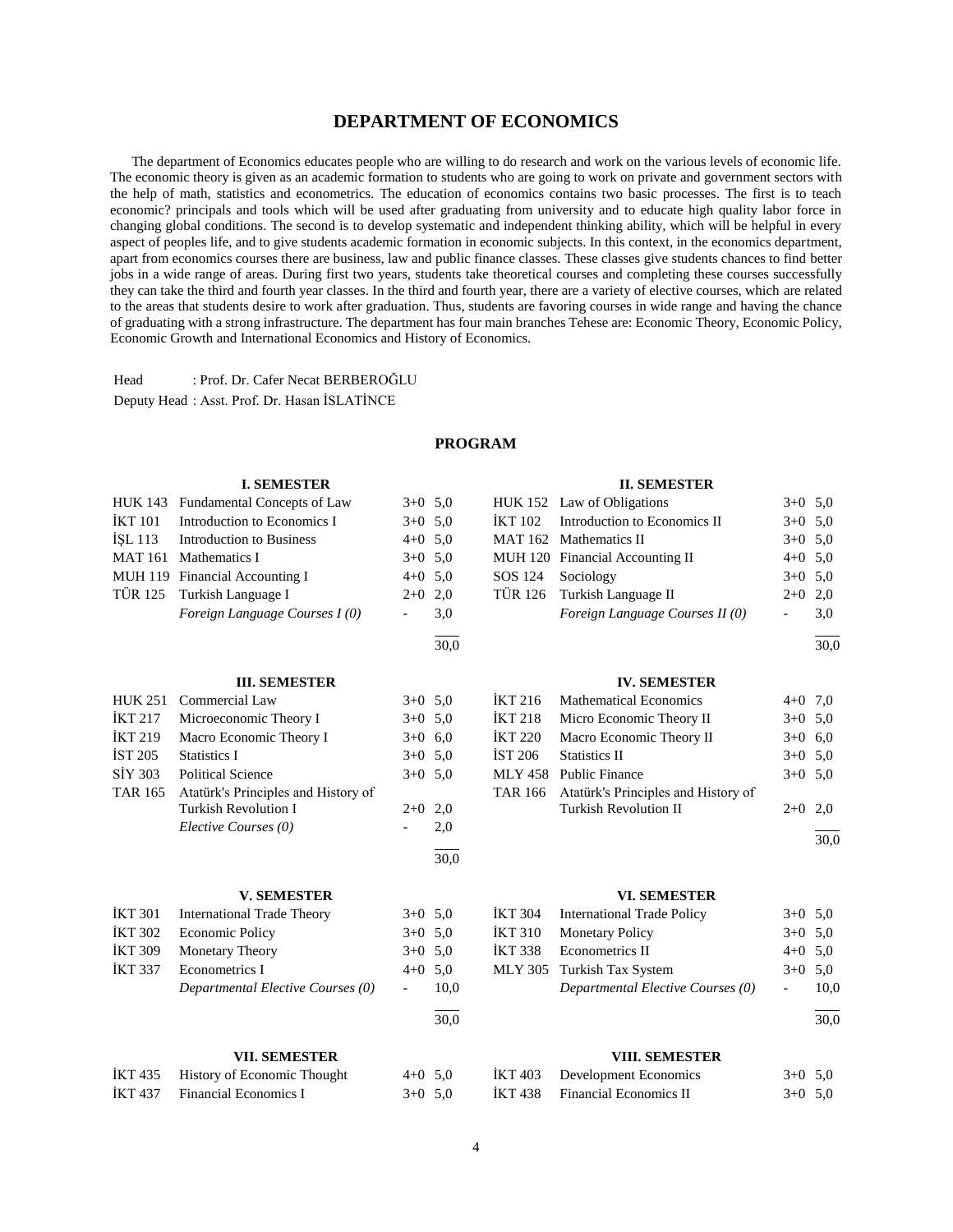| <b>IKT</b> 459 | <b>Economic Growth Theories</b>   | $3+0$ 5.0 |      |
|----------------|-----------------------------------|-----------|------|
|                | Departmental Elective Courses (0) |           | 15,0 |

#### l  $\frac{1}{30.0}$

## **DEPARTMENTAL ELECTIVE COURSES**

| <b>ARY 303</b> | Research Methods in Social               |           |     |
|----------------|------------------------------------------|-----------|-----|
|                | Sciences                                 | $2 + 0$   | 5,0 |
| <b>CEK 430</b> | Labor and Social Security Law            | $2+0$     | 5,0 |
| <b>FIN 303</b> | <b>Financial Mathematics</b>             | $3+0$     | 5,0 |
| <b>FİN 310</b> | Real Estate Pricing and Finance          | $2 + 0$   | 5,0 |
| <b>FIN 402</b> | Principles of Insurance                  | $2+0$     | 5,0 |
| <b>FIN 403</b> | The Analysis of Investment               |           |     |
|                | Decision                                 | $2+0$ 5,0 |     |
| <b>FIN 407</b> | <b>International Finance</b>             | $2+0$     | 5,0 |
| <b>FIN 409</b> | <b>Financial Management</b>              | $3+0$     | 5,0 |
| <b>HUK 126</b> | Administrative Law                       | $2+0$     | 5,0 |
| <b>HUK 127</b> | Constitutional Law                       | $2 + 0$   | 5,0 |
| <b>İKT 371</b> | Labor Economics                          | $2+0$     | 5,0 |
| <b>IKT 372</b> | International Economic                   |           |     |
|                | Organizations                            | $2 + 0$   | 5,0 |
| <b>IKT 373</b> | <b>Economics of Crises</b>               | $2 + 0$   | 5,0 |
| <b>IKT 374</b> | <b>Public Economics</b>                  | $4 + 0$   | 5,0 |
| <b>İKT 376</b> | Financial Institutions and Banking $2+0$ |           | 5,0 |
| <b>IKT 378</b> | <b>Economic Forecasting</b>              | $2+0$     | 5,0 |
| <b>IKT 419</b> | Applications in Economics                | $0 + 4$   | 5,0 |
| <b>IKT 461</b> | EU and Turkey                            | $2+0$     | 5,0 |
| <b>İKT</b> 462 | Economic History of Turkey               | $2+0$     | 5,0 |
| <b>İKT</b> 463 | <b>History of Economics</b>              | $2+0$     | 5,0 |
| <b>IKT 464</b> | Comparative Economic Systems             | $2+0$     | 5,0 |
| <b>IKT 465</b> | <b>Industrial Economics</b>              | $2+0$     | 5,0 |
| <b>İKT466</b>  | Economic Risk Management                 | $2+0$     | 5,0 |
| <b>IKT 468</b> | World Economy                            | $2+0$     | 5,0 |
| ING 225        | (Eng) Academic English I                 | $3+0$     | 3,0 |
| ING 226        | (Eng) Academic English II                | $3+0$ 3,0 |     |
| ING 325        | (Eng) Academic English III               | $3+0$     | 3,0 |
|                | İNG 326 (Eng) Academic English IV        | $3+0$     | 3,0 |
| ING 425        | (Eng) Academic English V                 | $3+0$     | 3,0 |

| IKT 442 | Turkish Economy                   | $4+0$ 5.0     |      |
|---------|-----------------------------------|---------------|------|
|         | Departmental Elective Courses (0) | $\sim$ $\sim$ | 15,0 |

l  $\frac{1}{30.0}$ 

|                | İNG 426 (Eng) Academic English VI    | $3+0$     | 3,0          |
|----------------|--------------------------------------|-----------|--------------|
| ISL 223        | <b>Business Management</b>           | $3+0$     | 5,0          |
| İŞL 321        | Applied Entreprenneurship            |           | 5,0<br>$3+1$ |
| İŞL 420        | Foreign Trade Transactions and       |           |              |
|                | Management                           | $2+0$     | 5,0          |
| <b>MLY 364</b> | <b>Fiscal Policy</b>                 | $4 + 0$   | 5,0          |
| <b>MUH 242</b> | <b>Cost Accounting</b>               | $4+0$ 6,0 |              |
| <b>MUH 308</b> | Corporate Accounting                 | $2+0$ 5,0 |              |
| <b>MUH 310</b> | <b>Financial Statement Analysis</b>  | $3+0$     | 5,0          |
| <b>PZL 211</b> | Principles of Marketing              | $3+0$     | 5,0          |
|                |                                      |           |              |
|                | <b>ELECTIVE COURSES</b>              |           |              |
| BEÖ 155        | Physical Education                   | $2+0$     | 2,0          |
| KÜL 199        | <b>Cultural Activities</b>           | $0 + 2$   | 2,0          |
|                | MÜZ 155 Turkish Folk Music           | $2+0$     | 2,0          |
| MÜZ 157        | <b>Traditional Turkish Art Music</b> | $2+0$     | 2,0          |
| SAN 155        | <b>Hall Dances</b>                   | $0 + 2$   | 2,0          |
| <b>SNT 155</b> | <b>History of Art</b>                | $2+0$ 2,0 |              |
| SOS 155        | Folkdance                            | $2+0$     | 2,0          |
| THU 203        | <b>Community Services</b>            | $0 + 2$   | 3,0          |
| <b>TÜR 120</b> | Turkish Sign Language                | $3+0$     | 3,0          |
|                |                                      |           |              |
|                | <b>FOREIGN LANGUAGE COURSES I</b>    |           |              |
|                | ALM 175 (Ger) German I               | $3+0$     | 3,0          |
|                | FRA 175 (Fra) French I               | $3+0$     | 3,0          |

# İNG 175 (Eng) English I 3+0 3,0

#### **FOREIGN LANGUAGE COURSES II**  $AIM 176 (Cor) German II$   $3+0,30$

| ALM 176 (Ger) German II    | $3+0$ 3.0 |  |
|----------------------------|-----------|--|
| FRA 176 (Fra) French II    | $3+0$ 3.0 |  |
| $ING 176 (Eng)$ English II | $3+0$ 3.0 |  |

## **DEPARTMENT OF LABOUR ECONOMICS AND INDUSTRIAL RELATIONS**

 Labour Economics and Industrial Relations is an interdisciplinary field of social sciences that studies social policy, sociology, psychology, economics and labour law.

 The Department of Labour Economics and Industrial Relations has six main field of sciences:Social Policy, Industrial Relations, Labour Economics, Labour and Social Security Law, Management and Occupational Sociology, Management and Occupational Psychology. The Departmental courses have an interdisciplinary approach to work and work environment and various disciplines in social sciences such as social politics, law, economics, sociology, psychology and management.

 The first two years of the program offers more general courses by various departments from the Faculty. However, the third and fourth years of study is devoted to specialized departmental courses. The Department offers students many elective courses to let the students specialize in the fields they want. Graduates from the Department will be experts in their field and also equipped with generalized skills, which allows them to retain their competence in a rapidly changing world. The graduates find opportunities of employment in personel or human resources departments of the public and private sector. The department is located in the main Campus of Anadolu University which is called Yunus Emre. It is governed by one chairman and one deputy chairman.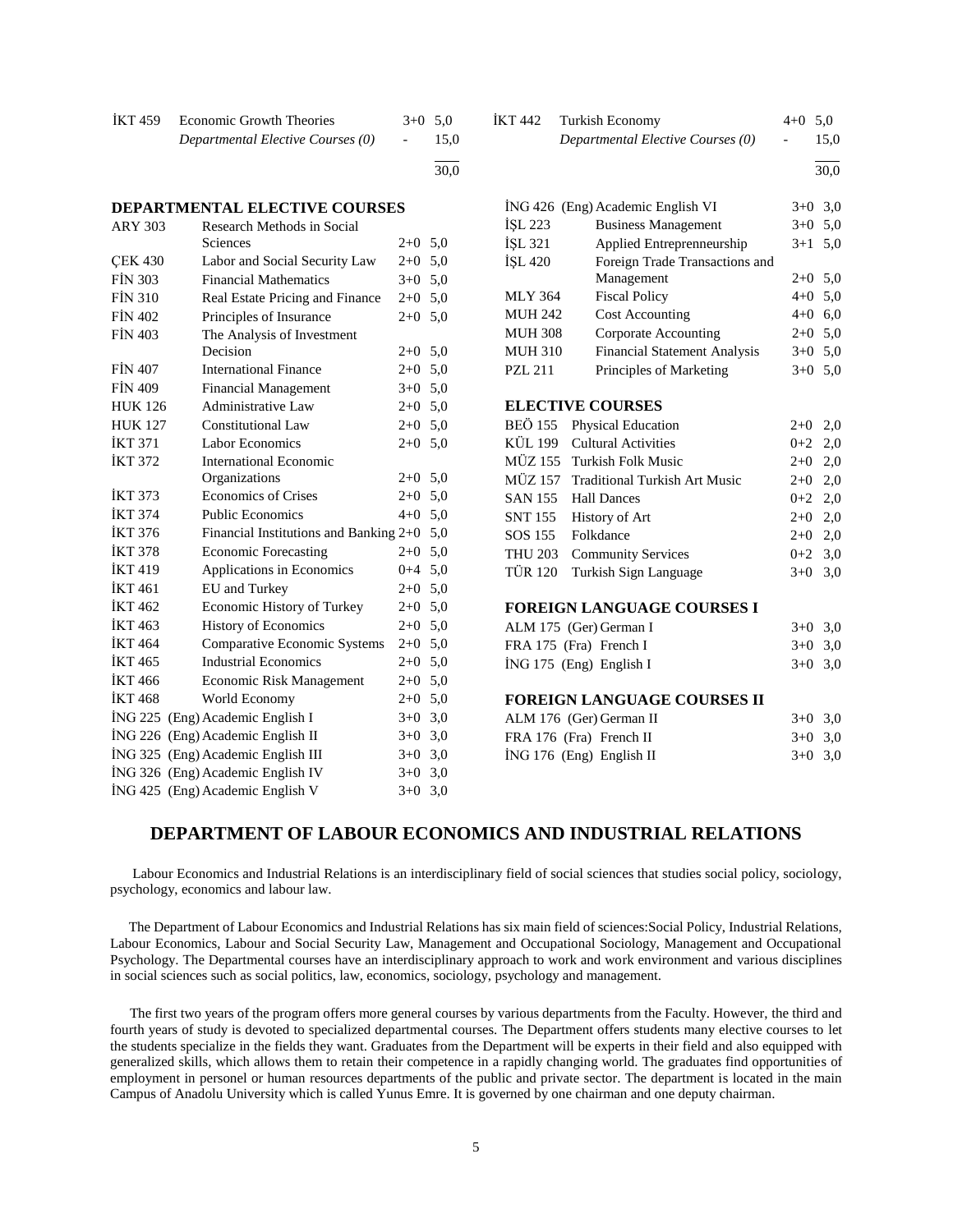Head : Prof. Dr. Ayşe Çiğdem KIREL Deputy Head : Assoc. Prof. Dr. Deniz KAĞNICIOĞLU Deputy Head : Assoc. Prof. Dr. Zerrin SUNGUR

## **PROGRAM**

30,0

l 30,0

30,0

30,0

## **I. SEMESTER**

|         | HUK 143 Fundamental Concepts of Law | $3+0$ 5.0 |     |
|---------|-------------------------------------|-----------|-----|
| İKT 101 | Introduction to Economics I         | $3+0$ 5.0 |     |
|         | ISL 113 Introduction to Business    | $4+0$ 5,0 |     |
|         | MAT 179 Mathematics                 | $3+0$ 5.0 |     |
|         | MUH 119 Financial Accounting I      | $4+0$ 5,0 |     |
|         | TÜR 125 Turkish Language I          | $2+0$ 2,0 |     |
|         | Foreign Language Courses I (0)      |           | 3,0 |
|         |                                     |           |     |

#### **III. SEMESTER**

|         | CEK 215 Social Policy                      | $4+0$ 6,0 |     |
|---------|--------------------------------------------|-----------|-----|
|         | CEK 353 History of Turkish Labor Relations | $3+0$ 5.0 |     |
| İKT 203 | Micro Economic Theory                      | $3+0$ 5.0 |     |
|         | IST 205 Statistics I                       | $3+0$ 5.0 |     |
| SİY 303 | <b>Political Science</b>                   | $3+0$ 5.0 |     |
| TAR 165 | Atatürk's Principles and History of        |           |     |
|         | Turkish Revolution I                       | $2+0$ 2.0 |     |
|         | Elective Courses (0)                       |           | 2.0 |
|         |                                            |           |     |

## **V. SEMESTER**

| CEK 201 Industrial Psychology     | $3+0$ 5.0  |        |
|-----------------------------------|------------|--------|
| CEK 211 Labour Economics I        | $3+0$ 5.0  |        |
| CEK 303 Individual Labor Law      | $4+0$ 5.0  |        |
| CEK 313 Trade Unionism            | $4+0$ 5.0  |        |
| Departmental Elective Courses (0) | $\sim 100$ | - 10.0 |
|                                   |            |        |

## **VII. SEMESTER**

|         | CEK 409 Social Security           | $3+0$ 5.0 |           |
|---------|-----------------------------------|-----------|-----------|
|         | CEK 427 Industrial Relations      | $3+0$ 5.0 |           |
| FIN 409 | <b>Financial Management</b>       |           | $3+0$ 5.0 |
|         | Departmental Elective Courses (0) |           | 15.0      |
|         |                                   |           |           |

## **DEPARTMENTAL ELECTIVE COURSES**

| <b>ARY 303</b> | Research Methods in Social            |           |     |  |  |
|----------------|---------------------------------------|-----------|-----|--|--|
|                | Sciences                              | $2+0$ 5.0 |     |  |  |
| <b>BIL 811</b> | <b>Computer Laboratory</b>            | $3+0$ 5.0 |     |  |  |
| <b>CEK 315</b> | Employment and Unemployment $2+0$ 5,0 |           |     |  |  |
| <b>CEK 316</b> | <b>Job Evaluation</b>                 | $2+0$ 5.0 |     |  |  |
| <b>CEK 317</b> | Social Policy in Turkey               | $2+0$ 5.0 |     |  |  |
| <b>CEK 324</b> | The Welfare Systems and Social        |           |     |  |  |
|                | Policies                              | $2+0$     | 5.0 |  |  |

## **II. SEMESTER**

| HUK 152 Law of Obligations           | $3+0$ 5,0           |     |
|--------------------------------------|---------------------|-----|
| IKT 102 Introduction to Economics II | $3+0$ 5.0           |     |
| İŞL 223 Business Management          | $3+0$ 5.0           |     |
| MUH 120 Financial Accounting II      | $4+0$ 5.0           |     |
| SOS 124 Sociology                    | $3+0$ 5.0           |     |
| TÜR 126 Turkish Language II          | $2+0$ 2,0           |     |
| Foreign Language Courses II (0)      | $\omega_{\rm{max}}$ | 3.0 |

l 30,0

#### **IV. SEMESTER**

|         | CEK 216 Social Policy II                    | $4+0$ 6,0 |  |
|---------|---------------------------------------------|-----------|--|
|         | HUK 127 Constitutional Law                  | $2+0$ 5.0 |  |
| İKT 204 | Macro Economic Theory                       | $3+0$ 6.0 |  |
| İST 206 | <b>Statistics II</b>                        | $3+0$ 5.0 |  |
| SOS 340 | Organizational Behavior                     | $3+0$ 6.0 |  |
|         | TAR 166 Atatürk's Principles and History of |           |  |
|         | <b>Turkish Revolution II</b>                | $2+0$ 2,0 |  |
|         |                                             |           |  |

30,0

## **VI. SEMESTER**

| CEK 212 Labour Economics II            | $3+0$ 5,0 |       |
|----------------------------------------|-----------|-------|
| CEK 310 Collective Labor Law           | $4+0$ 5.0 |       |
| CEK 419 Occupational Health and Safety | $3+0$ 5.0 |       |
| SOS 342 Social Structure of Turkey     | $3+0$ 5.0 |       |
| Departmental Elective Courses (0)      |           | -10.0 |
|                                        |           |       |

30,0

## **VIII. SEMESTER**

## ÇEK 410 Social Security Law 4+0 5,0 İŞL 323 Human Resources Management 3+0 5,0 MLY 458 Public Finance  $3+0$  5,0 *Departmental Elective Courses (0)* - 15,0

l 30,0

| <b>CEK 326</b> | Inspection of Working Life               | $2+0$ 5.0 |     |
|----------------|------------------------------------------|-----------|-----|
| <b>CEK 412</b> | New Technology and Working               |           |     |
|                | Life                                     | $2+0$ 5.0 |     |
| CEK 413        | <b>Industrial Relations Applications</b> | $0+4$ 5.0 |     |
| <b>CEK 420</b> | <b>Applied Labor Law</b>                 | $2+0$ 5,0 |     |
| <b>CEK 424</b> | Wage Theory and Policy                   | $2+0$ 5,0 |     |
| <b>CEK 428</b> | Income Distribution and Poverty          | $2+0$ 5.0 |     |
| <b>CEK 429</b> | Leadership Theory and                    |           |     |
|                | Applications                             | $2+0$     | 5,0 |
|                |                                          |           |     |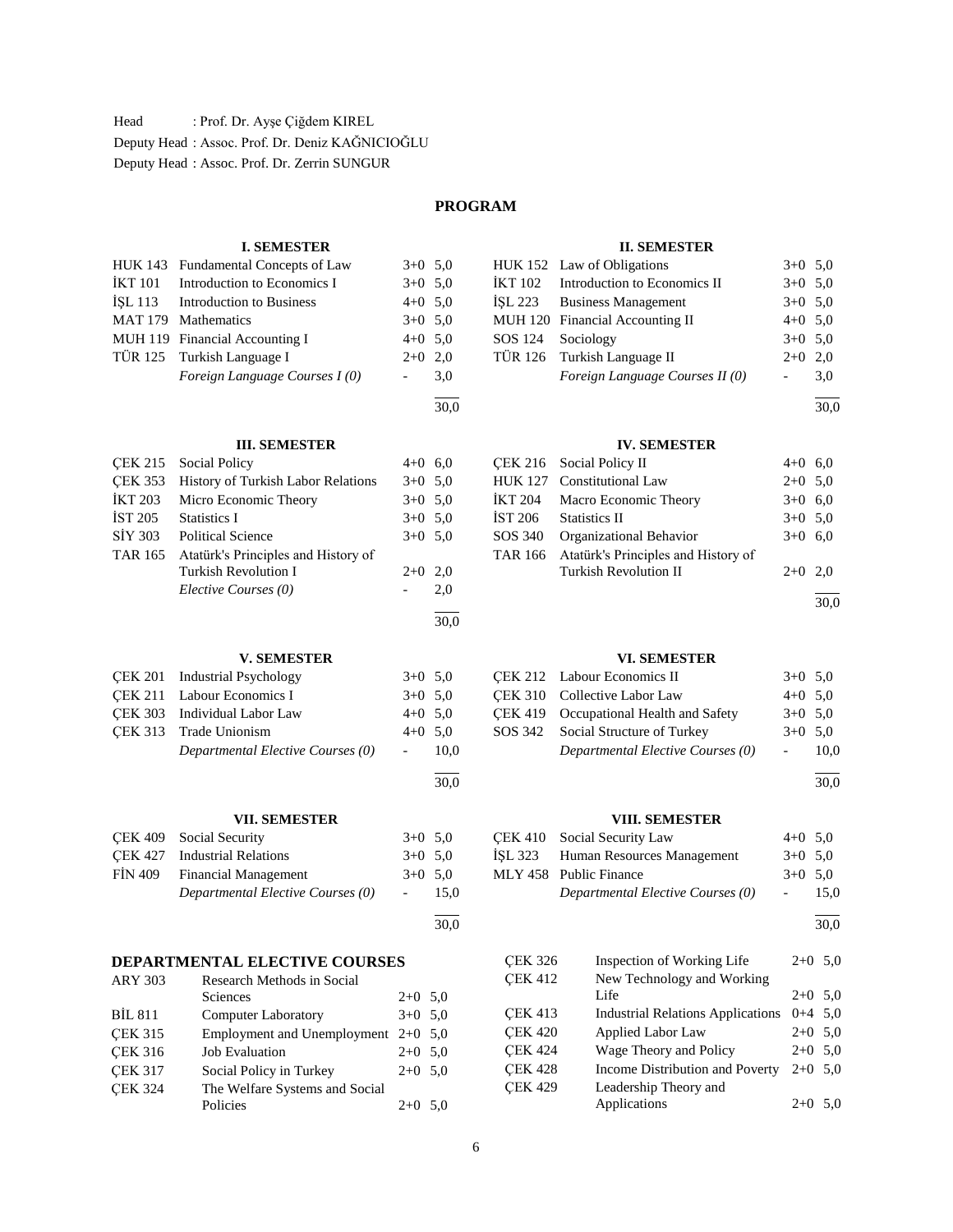| <b>CEK 431</b>     | Sociology of Work                    | $2+0$ 5,0 | <b>PSI 328</b> | Social Psychology                  | $2+0$ 5,0 |     |
|--------------------|--------------------------------------|-----------|----------------|------------------------------------|-----------|-----|
| <b>FIN 410</b>     | <b>Capital Markets</b>               | $4+0$ 5,0 | <b>SHZ 422</b> | <b>Social Services</b>             | $2+0$ 5,0 |     |
| <b>HUK 126</b>     | <b>Administrative Law</b>            | $2+0$ 5.0 |                |                                    |           |     |
| <b>HUK 251</b>     | Commercial Law                       | $3+0$ 5.0 |                | <b>ELECTIVE COURSES</b>            |           |     |
| <b>HUK 378</b>     | Civil Law                            | $2+0$ 5,0 | <b>BEÖ 155</b> | <b>Physical Education</b>          | $2+0$ 2,0 |     |
| <b>İKT 367</b>     | Monetary Theory and Policy           | $2+0$ 5,0 | KÜL 199        | <b>Cultural Activities</b>         | $0 + 2$   | 2,0 |
| <b>IKT 369</b>     | Interpretation of the Economic       |           |                | MÜZ 155 Turkish Folk Music         | $2+0$ 2,0 |     |
|                    | Indicators                           | $2+0$ 5.0 | <b>MÜZ 157</b> | Traditional Turkish Art Music      | $2+0$ 2,0 |     |
| <b>IKT</b> 442     | <b>Turkish Economy</b>               | $4+0$ 5,0 | <b>SAN 155</b> | <b>Hall Dances</b>                 | $0+2$ 2,0 |     |
| <b>İKT</b> 461     | EU and Turkey                        | $2+0$ 5.0 | <b>SNT 155</b> | History of Art                     | $2+0$ 2,0 |     |
| ILT <sub>416</sub> | Influential Face to Face Relations   |           | SOS 155        | Folkdance                          | $2+0$     | 2,0 |
|                    | in Business Life                     | $2+0$ 5.0 | <b>THU 203</b> | <b>Community Services</b>          | $0+2$ 3,0 |     |
| ILT 419            | Body Language and Diction            | $2+0$ 5,0 | <b>TÜR 120</b> | Turkish Sign Language              | $3+0$ 3,0 |     |
|                    | ING 225 (Eng) Academic English I     | $3+0$ 3,0 |                |                                    |           |     |
|                    | İNG 226 (Eng) Academic English II    | $3+0$ 3.0 |                | FOREIGN LANGUAGE COURSES I         |           |     |
|                    | ING 325 (Eng) Academic English III   | $3+0$ 3,0 |                | ALM 175 (Ger) German I             | $3+0$ 3,0 |     |
|                    | ING 326 (Eng) Academic English IV    | $3+0$ 3,0 |                | FRA 175 (Fra) French I             | $3+0$ 3,0 |     |
|                    | ING 425 (Eng) Academic English V     | $3+0$ 3,0 |                | $ING 175$ (Eng) English I          | $3+0$ 3,0 |     |
|                    | ING 426 (Eng) Academic English VI    | $3+0$ 3.0 |                |                                    |           |     |
| ISL 438            | Performance and Career               |           |                | <b>FOREIGN LANGUAGE COURSES II</b> |           |     |
|                    | Management                           | $2+0$ 5.0 |                | ALM 176 (Ger) German II            | $3+0$ 3,0 |     |
| <b>MLY 305</b>     | Turkish Tax System                   | $3+0$ 5,0 |                | FRA 176 (Fra) French II            | $3+0$ 3.0 |     |
| <b>MUH 242</b>     | Cost Accounting                      | $4+0$ 6,0 |                | İNG 176 (Eng) English II           | $3+0$ 3,0 |     |
| <b>MUH 310</b>     | <b>Financial Statement Analysis</b>  | $3+0$ 5.0 |                |                                    |           |     |
| <b>MUH 415</b>     | <b>Accounting Information System</b> | $2+0$ 5.0 |                |                                    |           |     |
| PSİ 122            | Psychology                           | $2+0$ 5.0 |                |                                    |           |     |

## **DEPARTMENT OF PUBLIC FINANCE**

 Economies are generally separated in two sectors. While private sector produces good and services for individual needs and private benefits. Public sector produces good and services for social needs and social benefits. Public finance is interested in separation of duties between private sector and public sector. Therefore public finance is about what the duties of governments should be, how those duties are done and how costs of government operations should be and are financed.

 Public Finance Department has four sub fields; Public Finance Theory, Budgeting and Fiscal Planning, Fiscal Policy and Fiscal Laws

Head : Prof. Dr. Recai DÖNMEZ

Deputy Head : Assoc. Prof. Dr. M. Erkan ÜYÜMEZ

## **PROGRAM**

| <b>I. SEMESTER</b> |                                     |                          |      | <b>II. SEMESTER</b> |                                 |                          |      |  |
|--------------------|-------------------------------------|--------------------------|------|---------------------|---------------------------------|--------------------------|------|--|
|                    | HUK 127 Constitutional Law          | $2+0$ 5.0                |      |                     | HUK 126 Administrative Law      | $2+0$ 5.0                |      |  |
|                    | HUK 143 Fundamental Concepts of Law | $3+0$ 5.0                |      |                     | HUK 152 Law of Obligations      | $3+0$ 5.0                |      |  |
| İKT 101            | Introduction to Economics I         | $3+0$ 5.0                |      | <b>IKT 102</b>      | Introduction to Economics II    | $3+0$ 5.0                |      |  |
|                    | MAT 161 Mathematics I               | $3+0$ 5.0                |      | ISL 325             | <b>Public Administration</b>    | $2+0$ 5.0                |      |  |
| SOS 124            | Sociology                           | $3+0$ 5.0                |      |                     | MAT 162 Mathematics II          | $3+0$ 5.0                |      |  |
|                    | TÜR 125 Turkish Language I          | $2+0$ 2,0                |      |                     | TÜR 126 Turkish Language II     | $2+0$ 2,0                |      |  |
|                    | Foreign Language Courses I (0)      | $\overline{\phantom{a}}$ | 3,0  |                     | Foreign Language Courses II (0) | $\overline{\phantom{0}}$ | 3,0  |  |
|                    |                                     |                          | 30.0 |                     |                                 |                          | 30.0 |  |

7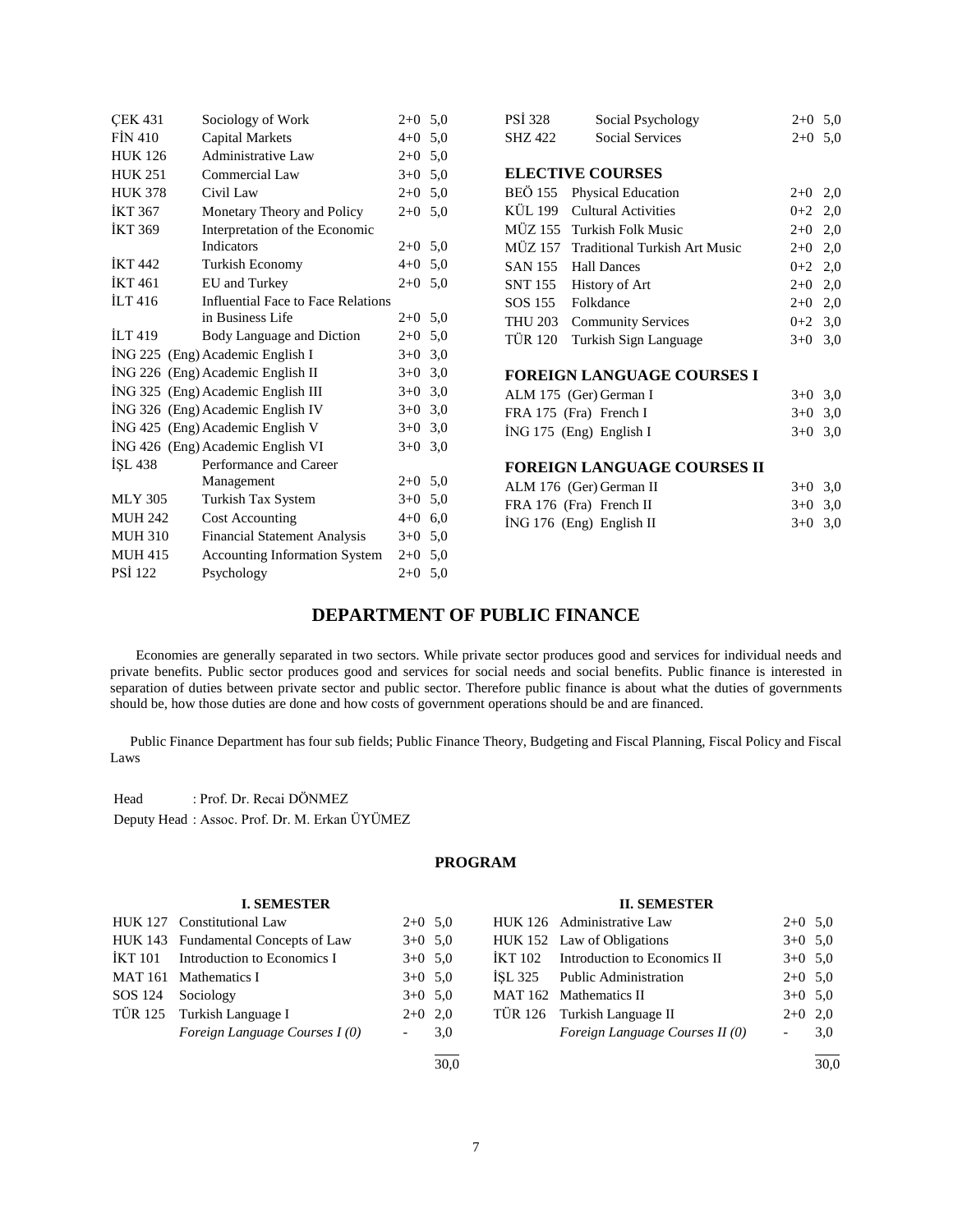## **III. SEMESTER**

| İKT 203        | Micro Economic Theory               | $3+0$ 5.0 |      |
|----------------|-------------------------------------|-----------|------|
| IST 205        | <b>Statistics I</b>                 | $3+0$ 5.0 |      |
| MLY 213        | Public Finance I                    | $3+0$ 5,0 |      |
| <b>MLY 215</b> | General Tax Law                     | $3+0$ 6,0 |      |
| <b>MUH 119</b> | Financial Accounting I              | $4+0$ 5.0 |      |
| TAR 165        | Atatürk's Principles and History of |           |      |
|                | Turkish Revolution I                | $2+0$     | 2,0  |
|                | Elective Courses (0)                |           | 2,0  |
|                |                                     |           | 30,0 |
|                | <b>V. SEMESTER</b>                  |           |      |
|                | HUK 251 Commercial Law              | $3+0$ 5.0 |      |
|                | MLY 321 Tax Law Special Part I      | $4+0$ 5.0 |      |
|                | MLY 323 Government Budgeting        | $4+0$ 5.0 |      |
|                | MUH 308 Corporate Accounting        | $2+0$ 5.0 |      |
|                |                                     |           |      |

## **VII. SEMESTER**

*Departmental Elective Courses (0)* - 10,0

| MLY 364 Fiscal Policy                | $4+0$ 5.0 |      |
|--------------------------------------|-----------|------|
| MLY 407 Tax Enforcement Law          | $3+0$ 5.0 |      |
| MUH 310 Financial Statement Analysis | $3+0$ 5.0 |      |
| Departmental Elective Courses (0)    |           | 15.0 |
|                                      |           |      |

#### 30,0

 $\overline{a}$ 30,0

## **DEPARTMENTAL ELECTIVE COURSES**

| <b>CEK 303</b>     | <b>Individual Labor Law</b>        | $4 + 0$ | 5,0 |
|--------------------|------------------------------------|---------|-----|
| <b>CEK 410</b>     | Social Security Law                | $4 + 0$ | 5,0 |
| <b>FIN 402</b>     | Principles of Insurance            | $2+0$   | 5,0 |
| <b>FIN 407</b>     | <b>International Finance</b>       | $2+0$   | 5,0 |
| <b>FIN 410</b>     | Capital Markets                    | $4 + 0$ | 5,0 |
| <b>HUK 343</b>     | Law and Economics                  | $2+0$   | 5,0 |
| <b>HUK 378</b>     | Civil Law                          | $2+0$   | 5,0 |
| <b>HUK 380</b>     | Companies Law                      | $2+0$   | 5,0 |
| <b>HUK 382</b>     | Commercial Paper Law               | $2+0$   | 5,0 |
| <b>HUK 384</b>     | The History of the Idea of Law     | $2+0$   | 5,0 |
| <b>İKT 322</b>     | <b>International Economics</b>     | $2+0$   | 5,0 |
| <b>İKT 367</b>     | Monetary Theory and Policy         | $2+0$   | 5,0 |
| <b>IKT 369</b>     | Interpretation of the Economic     |         |     |
|                    | <b>Indicators</b>                  | $2+0$   | 5,0 |
| <b>IKT435</b>      | History of Economic Thought        | $4 + 0$ | 5,0 |
| <b>IKT 468</b>     | World Economy                      | $2+0$   | 5,0 |
| ILT <sub>416</sub> | Influential Face to Face Relations |         |     |
|                    | in Business Life                   | $2+0$   | 5,0 |
| ILT <sub>419</sub> | Body Language and Diction          | $2+0$   | 5,0 |
|                    | ING 225 (Eng) Academic English I   | $3+0$   | 3,0 |
|                    | ING 226 (Eng) Academic English II  | $3+0$   | 3,0 |
|                    | İNG 325 (Eng) Academic English III | $3+0$   | 3,0 |
|                    | ING 326 (Eng) Academic English IV  | $3+0$   | 3,0 |
|                    | İNG 425 (Eng) Academic English V   | $3+0$   | 3,0 |
|                    | ING 426 (Eng) Academic English VI  | $3+0$   | 3,0 |
|                    |                                    |         |     |

## **IV. SEMESTER**

| İKT 204 | Macro Economic Theory                       | $3+0$ 6,0 |  |
|---------|---------------------------------------------|-----------|--|
|         | IST 206 Statistics II                       | $3+0$ 5.0 |  |
|         | MLY 214 Public Finance II                   | $3+0$ 5.0 |  |
|         | MLY 216 Law on Tax Procedure                | $3+0$ 7.0 |  |
|         | MUH 120 Financial Accounting II             | $4+0$ 5,0 |  |
|         | TAR 166 Atatürk's Principles and History of |           |  |
|         | <b>Turkish Revolution II</b>                | $2+0$ 2,0 |  |
|         |                                             |           |  |

## **VI. SEMESTER**

| FİN 409 Financial Management      | $3+0$ 5.0 |      |
|-----------------------------------|-----------|------|
| İKT 374 Public Economics          | $4+0$ 5.0 |      |
| MLY 322 Tax Law Special Part II   | $4+0$ 4.0 |      |
| MUH 242 Cost Accounting           | $4+0$ 6,0 |      |
| Departmental Elective Courses (0) |           | 10.0 |
|                                   |           |      |

 $\overline{a}$ 30,0

30,0

## **VIII. SEMESTER**

| İKT 442 Turkish Economy               | $4+0$ 5.0 |      |
|---------------------------------------|-----------|------|
| MLY 406 Dispute Resolution in Tax Law | $3+0$ 5.0 |      |
| MLY 427 Tax Penal Law                 | $3+0$ 5.0 |      |
| Departmental Elective Courses (0)     | $\sim$    | 15.0 |

l 30,0

| ISL 113        | <b>Introduction to Business</b>      | $4 + 0$ | 5,0 |
|----------------|--------------------------------------|---------|-----|
| İŞL 321        | Applied Entreprenneurship            | $3+1$   | 5,0 |
| ISL 420        | Foreign Trade Transactions and       |         |     |
|                | Management                           | $2+0$   | 5,0 |
| ISL 428        | Strategic Management                 | $4 + 0$ | 5,0 |
| <b>MLY 312</b> | Economics of Public Enterprise       | $2+0$   | 5,0 |
| <b>MLY 314</b> | History of Public Finance            | $2+0$   | 5,0 |
| <b>MLY 357</b> | Government and Market                |         |     |
|                | Economy                              | $2+0$   | 5,0 |
| <b>MLY 366</b> | <b>Public Financial Management</b>   | $2+0$   | 5,0 |
| <b>MLY 368</b> | Economic Effects of Taxes            | $2+0$   | 5,0 |
| <b>MLY 370</b> | International Public Finance         | $2+0$   | 5,0 |
| MLY 421        | Case Studies on Public Finance       | $0 + 4$ | 5,0 |
| <b>MLY 459</b> | <b>Local Administration Finance</b>  | $2+0$   | 5,0 |
| MLY 460        | <b>Tax Practices</b>                 | $2+0$   | 5,0 |
| MLY 461        | Current Issues in Public Finance     | $2+0$   | 5,0 |
| MLY 463        | Government Borrowing                 | $2+0$   | 5,0 |
| <b>MUH 412</b> | Auditing                             | $3+0$   | 5,0 |
| <b>MUH 415</b> | <b>Accounting Information System</b> | $2+0$   | 5,0 |
|                |                                      |         |     |
|                | <b>ELECTIVE COURSES</b>              |         |     |
| <b>BEÖ</b> 155 | <b>Physical Education</b>            | $2+0$   | 2,0 |
| KÜL 199        | <b>Cultural Activities</b>           | $0 + 2$ | 2,0 |
| MÜZ 155        | <b>Turkish Folk Music</b>            | $2+0$   | 2,0 |

MÜZ 157 Traditional Turkish Art Music 2+0 2,0 SAN 155 Hall Dances 0+2 2,0 SNT 155 History of Art 2+0 2,0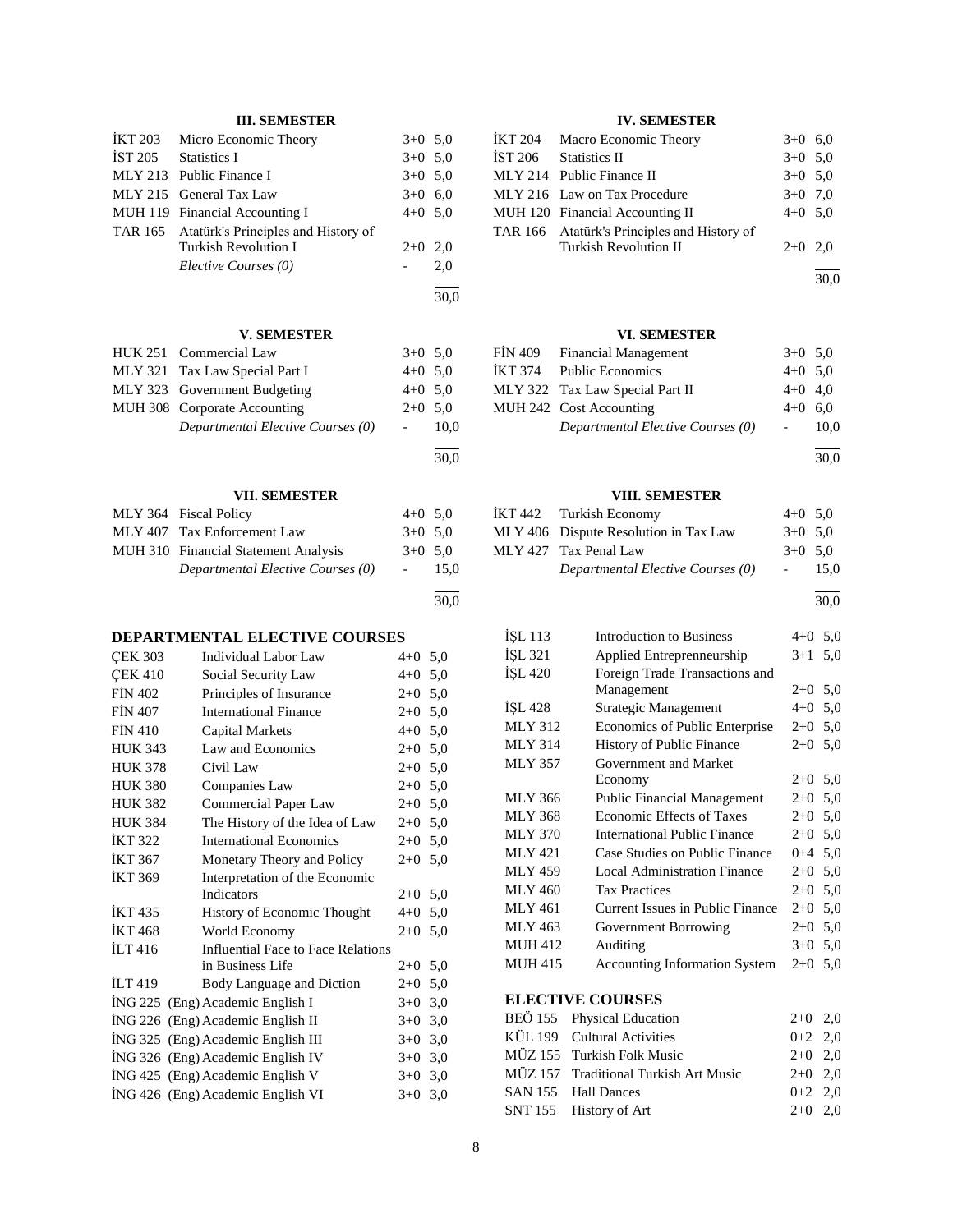|                                   | SOS 155 Folkdance             | $2+0$ 2.0 |  |  |  |  |
|-----------------------------------|-------------------------------|-----------|--|--|--|--|
|                                   | THU 203 Community Services    | $0+2$ 3.0 |  |  |  |  |
|                                   | TÜR 120 Turkish Sign Language | $3+0$ 3.0 |  |  |  |  |
|                                   |                               |           |  |  |  |  |
| <b>FOREIGN LANGUAGE COURSES I</b> |                               |           |  |  |  |  |
|                                   | ALM 175 (Ger) German I        | $3+0$ 3.0 |  |  |  |  |

FRA 175 (Fra) French I 3+0 3,0

| ING 175 (Eng) English I            | $3+0$ 3.0 |  |
|------------------------------------|-----------|--|
| <b>FOREIGN LANGUAGE COURSES II</b> |           |  |
| ALM 176 (Ger) German II            | $3+0$ 3,0 |  |
| FRA 176 (Fra) French II            | $3+0$ 3.0 |  |
| İNG 176 (Eng) English II           | $3+0$ 3.0 |  |
|                                    |           |  |

## **PROGRAM IN BUSINESS ADMINISTRATION (ENGLISH)**

 Business organizations have fundamental roles in the economic system of countries. Business education provides the required knowledege and skills for the effective management of business organizations which are surrounded by fastly changing global environment.Business education focus on the decision making process that will lead to effective and efficient use of resources; strategic management; marketing; finance and accounting; human resources and contemprorary management techniques.

 Department of Business Administration of the Faculty of Economics and Administrative Sciences (FEAS) has six main fields of science as Management and Organization; Accounting and Finance; Quantitative Techniques; Production Management and Marketing; Trade Law; Cooperatives. The curricula of the Department consist of the compulsory courses in these distinct fields and a large variety of elective courses. The content of the courses are prepared in a way to give students theoretical and practical business knowledge, to enhance their analytical thinking and increase their ability to analyze business problems.

Head : Prof. Dr. Sevgi Ayşe ÖZTÜRK Deputy Head : Assoc. Prof. Dr. Ayşe Banu BAŞAR Deputy Head : Assoc. Prof. Dr. Murat ERTUĞRUL

## **PROGRAM**

30,0

30,0

#### **I. SEMESTER**

| <b>HUK 143</b>              | Fundamental Concepts of Law                 | $3+0$ 5.0 |  |
|-----------------------------|---------------------------------------------|-----------|--|
|                             | $IKT 101$ (Eng) Introduction to Economics I | $3+0$ 5.0 |  |
|                             | $ING 179$ (Eng) Advanced English I          | $3+0$ 3,0 |  |
|                             | İŞL 113 (Eng) Introduction to Business      | $4+0$ 5.0 |  |
| MAT 161 (Eng) Mathematics I |                                             | $3+0$ 5.0 |  |
|                             | MUH 119 (Eng) Financial Accounting I        | $4+0$ 5.0 |  |
|                             | TÜR 125 Turkish Language I                  | $2+0$ 2,0 |  |
|                             |                                             |           |  |

#### **III. SEMESTER**

|                              | ARY 209 (Eng) Scientific Research and Report |           |     |
|------------------------------|----------------------------------------------|-----------|-----|
|                              | Writing                                      | $2+0$ 3,0 |     |
|                              | BIL 811 (Eng) Computer Laboratory            | $3+0$ 5,0 |     |
| HUK 251                      | Commercial Law                               | $3+0$ 5,0 |     |
|                              | IKT 203 (Eng) Microeconomic Theory           | $3+0$ 5,0 |     |
| $IST 205$ (Eng) Statistics I |                                              | $3+0$ 5,0 |     |
|                              | ISL 223 (Eng) Business Management            | $3+0$ 5,0 |     |
| <b>TAR 165</b>               | Atatürk's Principles and History             |           |     |
|                              | of Turkish Revolution I                      | $2+0$     | 2.0 |
|                              |                                              |           |     |

#### **V. SEMESTER**

|  | FİN 301 (Eng) Financial Management I     | $3+0$ 5.0 |  |
|--|------------------------------------------|-----------|--|
|  | İŞL 323 (Eng) Human Resources Management | $3+0$ 5.0 |  |

## **II. SEMESTER**

| HUK 152                      | Law of Obligations                         | $3+0$ 5.0 |     |
|------------------------------|--------------------------------------------|-----------|-----|
|                              | IKT 102 (Eng) Introduction to Economics II | $3+0$ 5.0 |     |
|                              | ING 180 (Eng) Advanced English II          | $3+0$ 3.0 |     |
| MAT 162 (Eng) Mathematics II |                                            | $3+0$ 5.0 |     |
|                              | MUH 120 (Eng) Financial Accounting II      | $4+0$ 5,0 |     |
| PSİ 122 (Eng) Psychology     |                                            | $2+0$ 5.0 |     |
| TÜR 126                      | Turkish Language II                        | $2+0$     | 2.0 |
|                              |                                            |           |     |

30,0

#### **IV. SEMESTER**

|                               | FIN 303 (Eng) Financial Mathematics | $3+0$ 5.0 |            |
|-------------------------------|-------------------------------------|-----------|------------|
| $IST 206$ (Eng) Statistics II |                                     | $3+0$ 5.0 |            |
|                               | ISL 214 (Eng) Organizational Design | $3+0$ 5.0 |            |
|                               | MUH 242 (Eng) Cost Accounting       | $4+0$ 6,0 |            |
| SOS 124 (Eng) Sociology       |                                     | $3+0$ 5.0 |            |
| <b>TAR 166</b>                | Atatürk's Principles and History    |           |            |
|                               | of Turkish Revolution II            | $2+0$     | 2.0        |
|                               | Elective Courses (0)                |           | 2.0        |
|                               |                                     |           | <b>000</b> |

30,0

#### **VI. SEMESTER**

| FIN 302 (Eng) Financial Management II       | $3+0$ 5.0 |  |
|---------------------------------------------|-----------|--|
| ISL 318 (Eng) Production Management (Uretim |           |  |
| Yönetimi)                                   | $3+0$ 5.0 |  |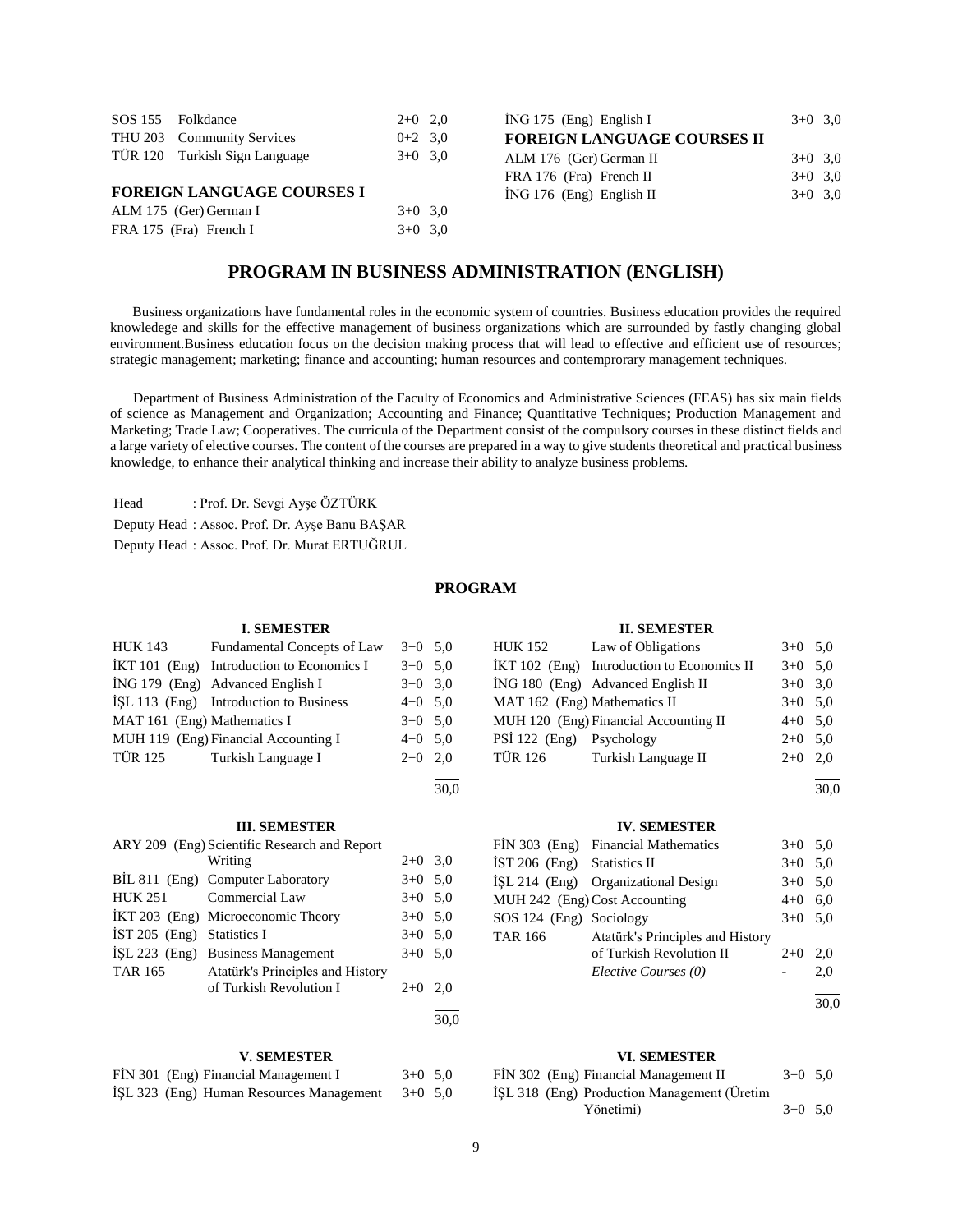| MLY 305 | Turkish Tax System                    | $3+0$ 5.0 |      |
|---------|---------------------------------------|-----------|------|
|         | PZL 211 (Eng) Principles of Marketing | $3+0$ 5.0 |      |
|         | Departmental Elective Courses (0) -   |           | 10.0 |
|         |                                       |           |      |

#### 30,0

## **VII. SEMESTER**

| IST 435 (Eng) Linear Programming           | $3+0$ 5.0 |      |
|--------------------------------------------|-----------|------|
| İSL 429 (Eng) Management Information       |           |      |
| <b>Systems</b>                             | $3+0$ 5.0 |      |
| MUH 310 (Eng) Financial Statement Analysis | $3+0$ 5.0 |      |
| <b>Departmental Elective Courses</b>       |           |      |
| (0)                                        |           | 15.0 |
|                                            |           |      |
|                                            |           | 30.0 |

## **DEPARTMENTAL ELECTIVE COURSES**

| <b>ÇEK 430</b>          | Labor and Social Security Law       | $2 + 0$ | 5,0 |
|-------------------------|-------------------------------------|---------|-----|
| FİN 402 (Eng)           | Principles of Insurance             | $2 + 0$ | 5,0 |
| <b>FİN 403</b>          | The Analysis of Investment          |         |     |
|                         | Decision                            | $2+0$   | 5,0 |
| $FIN 406$ (Eng)         | <b>Investment Analysis</b>          | $2 + 0$ | 5,0 |
| FİN 407 (Eng)           | <b>International Finance</b>        | $2 + 0$ | 5,0 |
| <b>FIN 411</b><br>(Eng) | Principles of Banking               | $2 + 0$ | 5,0 |
| <b>HUK 127</b>          | <b>Constitutional Law</b>           | $2 + 0$ | 5,0 |
| İKT 204 (Eng)           | Macroeconomic Theory                | $3+0$   | 6,0 |
| İKT 367<br>(Eng)        | Monetary Theory and Policy          | $2 + 0$ | 5,0 |
| <b>İKT 369</b>          | Interpretation of the Economic      |         |     |
|                         | Indicators                          | 2+0     | 5,0 |
| İKT 442 (Eng)           | Turkish Economy                     | $4 + 0$ | 5,0 |
| <b>IKT 461</b><br>(Eng) | EU and Turkey                       | $2 + 0$ | 5,0 |
| <b>İLT 309</b><br>(Eng) | <b>Presentation Techniques</b>      | $2 + 0$ | 5,0 |
| İLT 416                 | <b>Influential Face to Face</b>     |         |     |
|                         | <b>Relations in Business Life</b>   | $2 + 0$ | 5,0 |
| <b>İLT</b> 419          | Body Language and Diction           | $2 + 0$ | 5,0 |
| İNG 225 (Eng)           | Academic English I                  | $3 + 0$ | 3,0 |
| İNG 226 (Eng)           | Academic English II                 | $3 + 0$ | 3,0 |
| İNG 325 (Eng)           | Academic English III                | $3+0$   | 3,0 |
| $ING 326$ (Eng)         | Academic English IV                 | $3+0$   | 3,0 |
| $ING 425$ (Eng)         | Academic English V                  | $3+0$   | 3,0 |
| $ING 426$ (Eng)         | Academic English VI                 | $3+0$   | 3,0 |
| <b>IST 303</b>          | <b>Statistical Package Programs</b> | $2 + 0$ | 5,0 |
| $IST 414$ (Eng)         | Decision Theory                     | $2 + 0$ | 5,0 |
| IST 416 $(Eng)$         | <b>Operations Research</b>          | $2 + 0$ | 5,0 |
| İŞL 321                 | Applied Entreprenneurship           | $3 + 1$ | 5,0 |
| İŞL 325<br>(Eng)        | <b>Public Administration</b>        | $2 + 0$ | 5,0 |
| İŞL 329                 | <b>Supply Chain Management</b>      | $2 + 0$ | 5,0 |
| İŞL 329 (Eng)           | Supply Chain Management             | $2 + 0$ | 5,0 |
| İŞL 415                 | <b>Business Field Studies</b>       | $0 + 4$ | 5,0 |
| İŞL 420 (Eng)           | Foreign Trade Transactions and      |         |     |
|                         | Management                          | $2 + 0$ | 5,0 |
| $ISL 432$ (Eng)         | <b>Innovation Management</b>        | $2 + 0$ | 5,0 |
| İŞL 434 (Eng)           | Case Studies in Management          | $2+0$   | 5,0 |
| İŞL 459 (Eng)           | Project Management                  | $2 + 0$ | 5,0 |
|                         |                                     |         |     |

| ISL 320 (Eng) International Business | $3+0$ 5.0 |               |
|--------------------------------------|-----------|---------------|
| PZL 310 (Eng) Marketing Management   | $3+0$ 5.0 |               |
|                                      |           | $\sim$ $\sim$ |

*Departmental Elective Courses (0)* - 10,0

30,0

l

## **VIII. SEMESTER**

| FIN 410                | Capital Markets                      | $4+0$ 5.0 |      |
|------------------------|--------------------------------------|-----------|------|
|                        | ISL 428 (Eng) Strategic Management   | $4+0$ 5.0 |      |
| MUH 412 (Eng) Auditing |                                      | $3+0$ 5.0 |      |
|                        | <b>Departmental Elective Courses</b> |           |      |
|                        | (0)                                  |           | 15.0 |

l 30,0

| $ISL 461$ (Eng)              | <b>Negotiation Techniques</b>       | $2+0$   | 5,0 |
|------------------------------|-------------------------------------|---------|-----|
| $ISL 469$ (Eng)              | <b>Business Simulation</b>          | $3+0$   | 5,0 |
| $ISL 471$ (Eng)              | Applied Management By Real          |         |     |
|                              | Life Experiences                    | $2+0$   | 5,0 |
| $ISL 473$ (Eng)              | Corporate Governance                | $2+0$   | 5,0 |
| <b>MLY 364</b>               | <b>Fiscal Policy</b>                | $4 + 0$ | 5,0 |
| MLY 458 (Eng) Public Finance |                                     | $3+0$   | 5,0 |
| <b>MUH 308</b>               | Corporate Accounting                | $2+0$   | 5,0 |
|                              | MUH 315 (Eng) Management Accounting | $2+0$   | 5,0 |
| <b>MUH 414</b>               | Enterprise Resource Planing and     |         |     |
|                              | Application                         | $2+0$   | 5,0 |
| <b>MUH 417</b>               | <b>Accounting Systems and</b>       |         |     |
|                              | Application                         | $2+0$   | 5,0 |
| PZL 309 (Eng)                | <b>Brand Management</b>             | $2+0$   | 5,0 |
| PZL $312$ (Eng)              | <b>Consumer Behavior</b>            | $2+0$   | 5,0 |
| PZL 313 (Eng)                | Sales Management                    | $2+0$   | 5,0 |
| PZL 314                      | <b>Services Marketing</b>           | $2+0$   | 5,0 |
| PZL 316 (Eng)                | Social Media and Digital            |         |     |
|                              | Marketing                           | $3+0$   | 5,0 |
| PZL 460                      | Retail Management                   | $2+0$   | 5,0 |
| PZL 461<br>(Eng)             | <b>Marketing Research</b>           | $2+0$   | 5,0 |
| PZL $463$ (Eng)              | Marketing Communication             | $2+0$   | 5,0 |
| <b>PZL 465</b>               | Introduction to Retailing           | $2+0$   | 5,0 |
| $SIY$ 303 (Eng)              | <b>Political Science</b>            | $3+0$   | 5,0 |
| $SOS 340$ (Eng)              | Organizational Behaviour            | $3+0$   | 6,0 |
| <b>ELECTIVE COURSES</b>      |                                     |         |     |

| BEÖ 155 Physical Education            | $2+0$ 2,0 |  |
|---------------------------------------|-----------|--|
| KÜL 199 Cultural Activities           | $0+2$ 2,0 |  |
| MÜZ 155 Turkish Folk Music            | $2+0$ 2,0 |  |
| MÜZ 157 Traditional Turkish Art Music | $2+0$ 2,0 |  |
| SAN 155 Hall Dances                   | $0+2$ 2,0 |  |
| SNT 155 History of Art                | $2+0$ 2,0 |  |
| SOS 155 Folkdance                     | $2+0$ 2,0 |  |
| THU 203 Community Services            | $0+2$ 3.0 |  |
| TÜR 120 Turkish Sign Language         | $3+0$ 3.0 |  |
|                                       |           |  |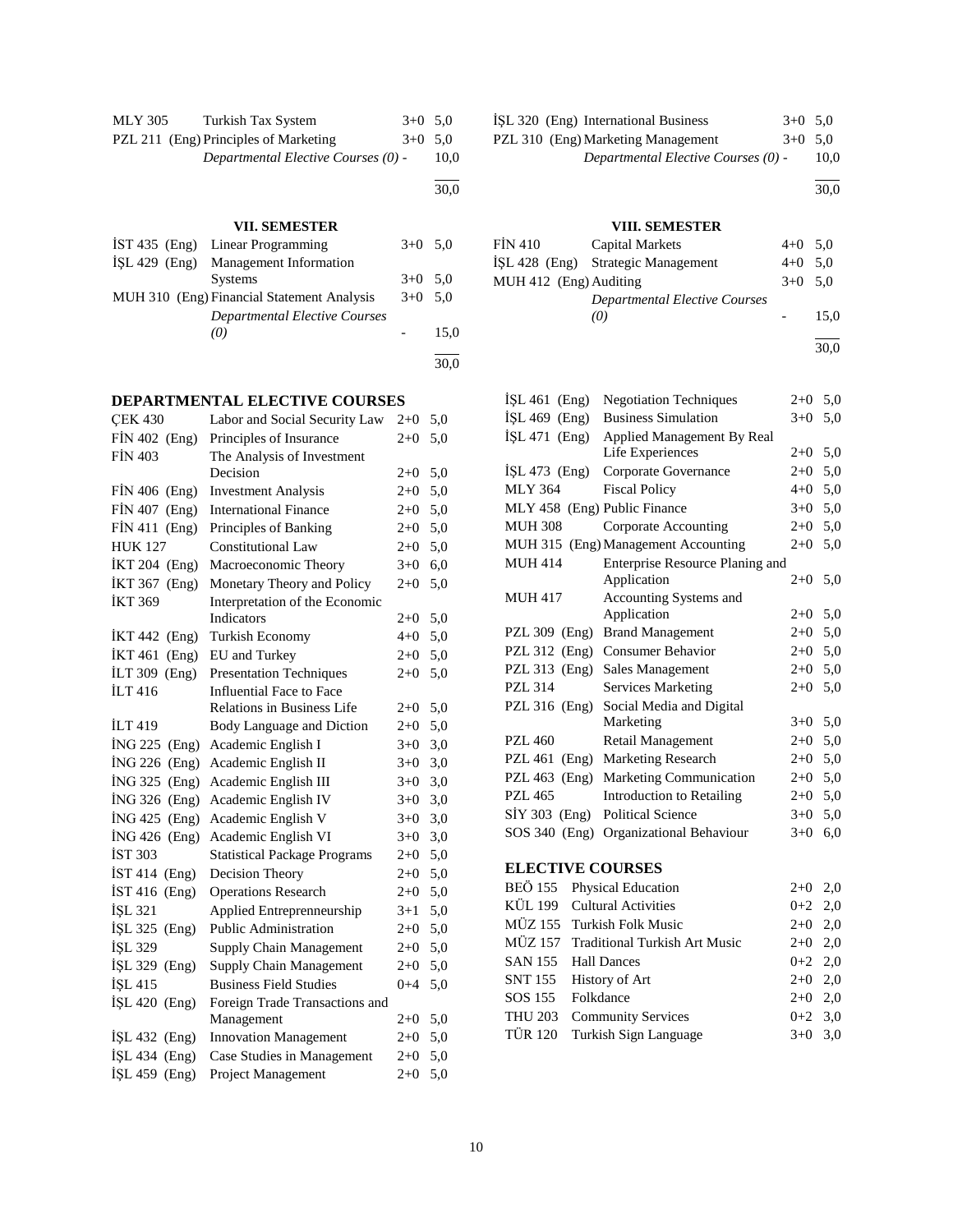## **PROGRAM IN BUSINESS ADMINISTRATION (IJDP-BECKETT)**

 Name of Program Anaadolu University, Faculty of Economics and Managerial Sciences, Leeds Metropolitan University-Business Administration (English) International Joint Undergraduate Program Fees Fees are determined for 2009-2010 academic year and in the case of any probable increases in the following years, it will be declared to students before each academic year starts. Every student will be subject to new fees declared for that academic year nowithstanding their entry year. Anadolu University fee is 4.000TL for one year (Preparation English) and each of first three years. Leeds Metropolitan University fee is 5.800Pounds for the last year. This 5.800Pounds cover the education fee and basic charges of Leeds Metropolitan University. The expenditures for staying, food, books and other personal needs are predicted as about 650Pounds montly for the period students will have a time in England. Language The education language of this program is English. To start their undergraduate education, students should take minimum 6 points from IELTS examination, minimum 550 points from paper-based TOEFL examination, minimum 213 points from computer-based TOEFL examination or minimum 74 points from internet-based TOEFL examination. Students who do not satisfy these conditions are going to study English in Anadolu University School of Foreign Languages Preparation Program. Students are expected to satisfy the English proficiency condition within maximum 2 years. Students who do not satisfy the English proficiency condition within maximum 2 years may be severanced and placed by "ÖSYM" to an undergraduate program in Turkey bearing the same name if possible or to an equivalent program, whose language of education is Turkish. The placement is made according to "ÖSS" scores and preferences of students. Application, Acceptance and Placement Students are placed centrally to International Joint Undergraduate Program predicating on placement (EA-2) score covering "ÖSS" score and weighted secondary education feedback score by "ÖSYM". Students are obliged to take the visa to have education in England. Turkish and British program coordinators will help students in their visa applications.

## **PROGRAM IN BUSINESS ADMINISTRATION (IJDP-SUNY EMPIRE STATE COLLEGE)**

 Name of Program Anaadolu University, Faculty of Economics and Managerial Sciences, TheState University of New York (SUNY), Empire State College-Business Administration (English) International Joint Undergraduate Program Fees Fees are determined for 2009-2010 academic year and in the case of any probable increases in the following years, it will be declared to students before each academic year starts. Every student will be subject to new fees declared for that academic year nowithstanding their entry year. Anadolu University fee is 4.000TL for each year of Preparation English Program. Fees determined according to Empire State College for 2009-2010 academic year are 3.000TL and 2.500 US Dollars for the first year, 3.000TL and 2.500 US Dollars for the second year, 1.000TL and 3.725 US Dollars for the third year and 1.000TL and 3.725 US Dollars for the fourth year. Arbitrarily, students can take maximum 2 courses in the summerschool whose fee is 3.150 US Dollars. The expenditures for transport, staying, food, books and other personal needs are predicted as about 1.500 US Dollars for the period students will have a time in U.S.A. Language The education language of this program is English. To start their undergraduate education, students should take minimum 550 points from paper-based TOEFL examination, minimum 213 points from computer-based TOEFL examination or minimum 74 points from internet-based TOEFL examination. Students who do not satisfy these conditions are going to study English in Anadolu University School of Foreign Languages Preparation Program. After one-year Preparation Program, students are obliged to take specified TOEFL scores. Students who do not satisfy the English proficiency condition within maximum 2 years may be severanced and placed by "ÖSYM" to an undergraduate program in Turkey bearing the same name if possible or to an equivalent program, whose language of education is Turkish. The placement is made according to "ÖSS" scores and preferences of students. Application, Acceptance and Placement Students are placed centrally to International Joint Undergraduate Program predicating on placement (EA-2) score covering "ÖSS" score and weighted secondary education feedback score by "ÖSYM". Students accepted to International Joint Undergraduate Program are obliged to take the visa to attend the summerschool in U.S.A. Turkish and American program coordinators will help students in their visa applications.

## **PROGRAM IN ECONOMICS (ENGLISH)**

 The department of Economics educates people who are willing to do research and work on the variety levels of economic life. The economic theory is given as an academic formation to students who are going to work on private and government sectors with the help of math, statistics and econometrics. The education of economics contains two basic processes. The first is to teach economics? principals and tools which will be used after graduating from university and to educate high quality labor force in changing global conditions. The second is to develop systematic and independent thinking ability, which will be helpful in every aspect of people?s life, and to give students academic formation in economics subjects. In this context, in the department apart from economics there are business, law, and public finance classes. These classes give students chances to find better jobs in a wide range of areas. During first two years, students take theoretical courses and completing these courses in success they can take the third and fourth year classes. In the third and fourth year, there are a variety of elective courses, which are related to the areas that student?s desire to work after graduation. Thus, students are favoring courses in wide range and having the chance of graduating with a strong infrastructure. The department has four following main branches; Economic Theory, Economic Policy, Economic Growth and International Economics and History of Economics.

Head : Prof. Dr. Cafer Necat BERBEROĞLU Deputy Head : Asst. Prof. Dr. Hasan İSLATİNCE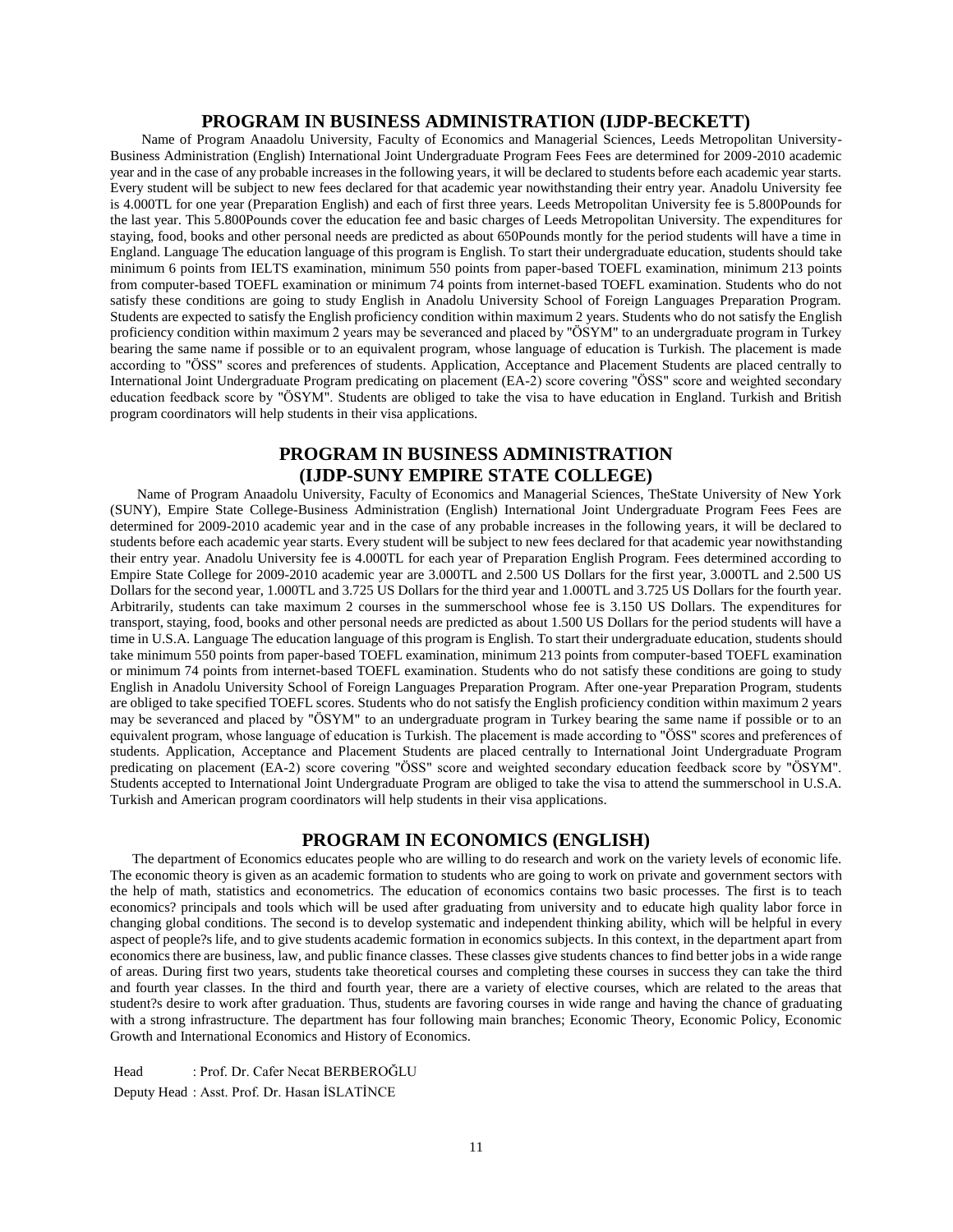## **PROGRAM**

## **I. SEMESTER**

| <b>HUK 143</b>              | Fundamental Concepts of Law                 | $3+0$ 5.0 |  |
|-----------------------------|---------------------------------------------|-----------|--|
|                             | $IKT 101$ (Eng) Introduction to Economics I | $3+0$ 5.0 |  |
|                             | $ING 179$ (Eng) Advanced English I          | $3+0$ 3,0 |  |
|                             | İŞL 113 (Eng) Introduction to Business      | $4+0$ 5.0 |  |
| MAT 161 (Eng) Mathematics I |                                             | $3+0$ 5.0 |  |
|                             | MUH 119 (Eng) Financial Accounting I        | $4+0$ 5.0 |  |
|                             | TÜR 125 Turkish Language I                  | $2+0$ 2,0 |  |
|                             |                                             |           |  |

#### 30,0

## **III. SEMESTER**

|                                 | HUK 251 Commercial Law               | $3+0$ 5.0 |     |
|---------------------------------|--------------------------------------|-----------|-----|
|                                 | IKT 217 (Eng) Microeconomic Theory I | $3+0$ 5.0 |     |
|                                 | IKT 219 (Eng) Macroeconomic Theory I | $3+0$ 6.0 |     |
| IST 205 (Eng) Statistics I      |                                      | $3+0$ 5.0 |     |
| SİY 303 (Eng) Political Science |                                      | $3+0$ 5,0 |     |
| TAR 165                         | Atatürk's Principles and History of  |           |     |
|                                 | <b>Turkish Revolution I</b>          | $2+0$     | 2.0 |
|                                 | Elective Courses (0)                 |           | 2,0 |
|                                 |                                      |           |     |

## **V. SEMESTER**

| IKT 301 (Eng) International Trade Theory | $3+0$ 5.0 |      |
|------------------------------------------|-----------|------|
| İKT 302 (Eng) Economic Policy            | $3+0$ 5.0 |      |
| IKT 309 (Eng) Monetary Theory            | $3+0$ 5.0 |      |
| IKT 337 (Eng) Econometrics I             | $4+0$ 5.0 |      |
| Departmental Elective Courses (0) -      |           | 10.0 |
|                                          |           |      |

30,0

l 30,0

30,0

## **VII. SEMESTER**

| IKT 435 (Eng) History of Economic Thought | $4+0$ 5.0 |      |
|-------------------------------------------|-----------|------|
| IKT 437 (Eng) Financial Economics I       | $3+0$ 5.0 |      |
| IKT 459 (Eng) Economic Growth Theories    | $3+0$ 5.0 |      |
| Departmental Elective Courses (0) -       |           | 15.0 |

## **DEPARTMENTAL ELECTIVE COURSES**

| <b>ARY 303</b>  | Research Methods in Social            |         |     |
|-----------------|---------------------------------------|---------|-----|
|                 | Sciences                              | $2+0$   | 5,0 |
| <b>CEK 430</b>  | Labor and Social Security Law         | $2+0$   | 5,0 |
| $FIN 303$ (Eng) | <b>Financial Mathematics</b>          | $3+0$   | 5,0 |
| <b>FIN 310</b>  | Real Estate Pricing and Finance $2+0$ |         | 5.0 |
| $FIN 402$ (Eng) | Principles of Insurance               | $2+0$   | 5,0 |
| <b>FIN 403</b>  | The Analysis of Investment            |         |     |
|                 | Decision                              | $2+0$   | 5,0 |
| $FIN 406$ (Eng) | <b>Investment Analysis</b>            | $2+0$   | 5,0 |
| $FIN 407$ (Eng) | <b>International Finance</b>          | $2 + 0$ | 5,0 |
| $FIN 408$ (Eng) | <b>Emerging Markets Finance</b>       | $2+0$   | 5,0 |
| <b>FIN 409</b>  | <b>Financial Management</b>           | $3+0$   | 5,0 |
| <b>HUK 126</b>  | <b>Administrative Law</b>             | $2+0$   | 5,0 |

## **II. SEMESTER**

|                              | HUK 152 Law of Obligations                 | $3+0$ 5,0 |  |
|------------------------------|--------------------------------------------|-----------|--|
|                              | İKT 102 (Eng) Introduction to Economics II | $3+0$ 5.0 |  |
|                              | İNG 180 (Eng) Advanced English II          | $3+0$ 3.0 |  |
| MAT 162 (Eng) Mathematics II |                                            | $3+0$ 5,0 |  |
|                              | MUH 120 (Eng) Financial Accounting II      | $4+0$ 5.0 |  |
| SOS 124 (Eng) Sociology      |                                            | $3+0$ 5.0 |  |
| <b>TÜR 126</b>               | Turkish Language II                        | $2+0$ 2.0 |  |

l 30,0

## **IV. SEMESTER**

|                              | IKT 216 (Eng) Mathematical Economics  | $4+0$ 7,0 |  |
|------------------------------|---------------------------------------|-----------|--|
|                              | İKT 218 (Eng) Microeconomic Theory II | $3+0$ 5.0 |  |
|                              | IKT 220 (Eng) Macroeconomic Theory II | $3+0$ 6.0 |  |
| IST 206 (Eng) Statistics II  |                                       | $3+0$ 5.0 |  |
| MLY 458 (Eng) Public Finance |                                       | $3+0$ 5.0 |  |
| TAR 166                      | Atatürk's Principles and History      |           |  |
|                              | of Turkish Revolution II              | $2+0$ 2.0 |  |
|                              |                                       |           |  |

30,0

## **VI. SEMESTER**

| İKT 310 (Eng) Monetary Policy<br>$3+0$ 5.0<br>İKT 338 (Eng) Econometrics II<br>$4+0$ 5.0<br><b>MLY 305</b><br>Turkish Tax System<br>$3+0$ 5.0<br>Departmental Elective Courses (0) - | IKT 304 (Eng) International Trade Policy | $3+0$ 5.0 |      |
|--------------------------------------------------------------------------------------------------------------------------------------------------------------------------------------|------------------------------------------|-----------|------|
|                                                                                                                                                                                      |                                          |           |      |
|                                                                                                                                                                                      |                                          |           |      |
|                                                                                                                                                                                      |                                          |           |      |
|                                                                                                                                                                                      |                                          |           | 10.0 |

 $\overline{a}$ 30,0

## **VIII. SEMESTER**

| IKT 403 (Eng) Development Economics  | $3+0$ 5.0 |      |
|--------------------------------------|-----------|------|
| IKT 438 (Eng) Financial Economics II | $3+0$ 5.0 |      |
| IKT 442 (Eng) Turkish Economy        | $4+0$ 5.0 |      |
| Departmental Elective Courses (0) -  |           | 15.0 |

l 30,0

| <b>HUK 127</b>  | <b>Constitutional Law</b>   | $2+0$     | 5,0                                    |
|-----------------|-----------------------------|-----------|----------------------------------------|
|                 | <b>Labor Economics</b>      | $2+0$     | 5,0                                    |
| $IKT 372$ (Eng) | International Economic      |           |                                        |
|                 | Organizations               | $2+0$ 5.0 |                                        |
| $IKT 373$ (Eng) | <b>Economics of Crises</b>  | $2+0$ 5.0 |                                        |
|                 | Financial Institutions and  |           |                                        |
|                 | Banking                     | $2+0$ 5,0 |                                        |
| $IKT 378$ (Eng) | <b>Economic Forecasting</b> | $2+0$ 5.0 |                                        |
|                 | Applications in Economics   | $0+4$ 5.0 |                                        |
| $IKT 461$ (Eng) | EU and Turkey               | $2+0$ 5.0 |                                        |
|                 | Economic History of Turkey  | $2+0$ 5.0 |                                        |
|                 | <b>History of Economics</b> | $2+0$     | 5,0                                    |
|                 |                             |           |                                        |
| $IKT 465$ (Eng) | <b>Industrial Economics</b> | $2+0$     | 5.0                                    |
|                 |                             |           | Comparative Economic Systems $2+0$ 5,0 |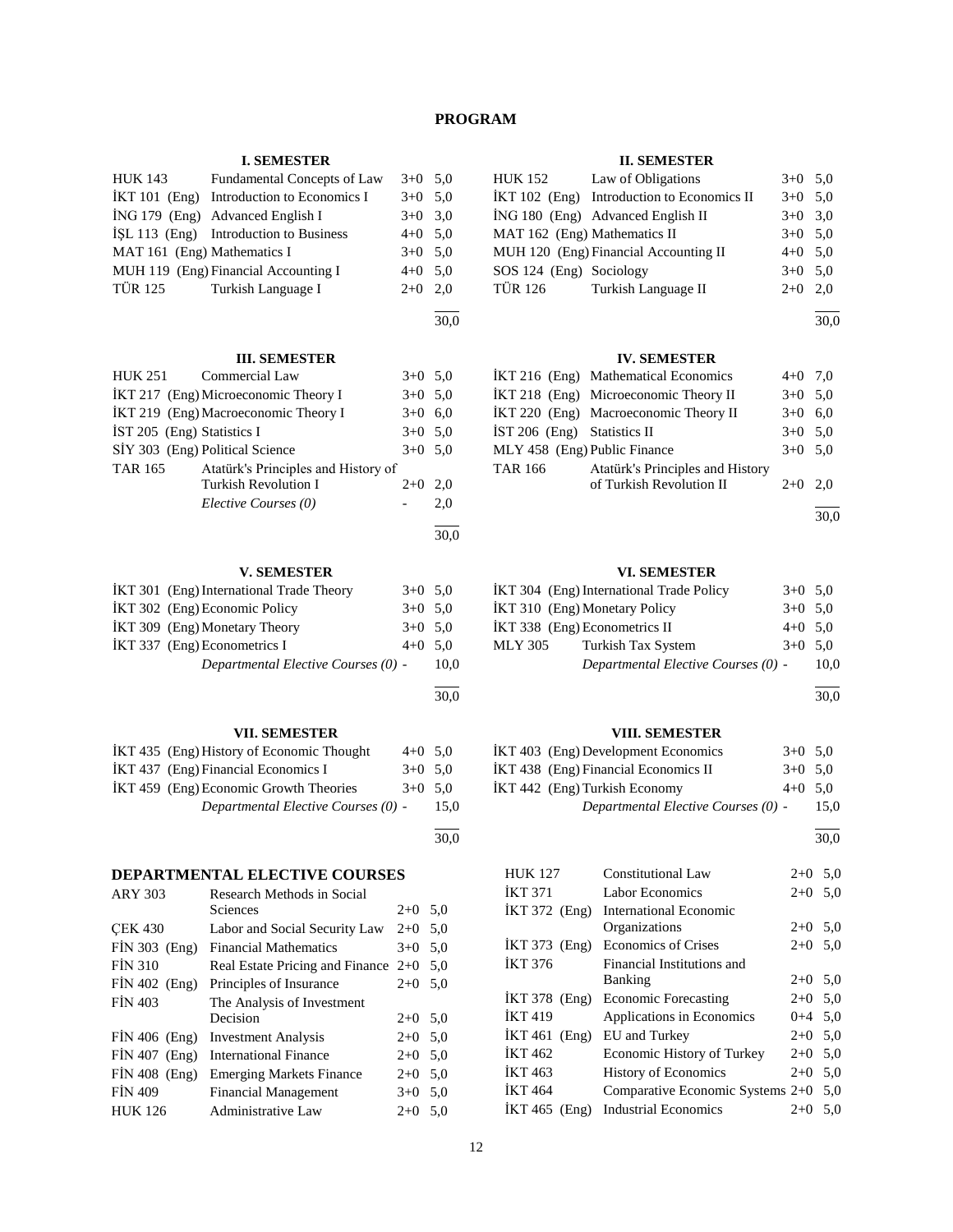| <b>İKT 466</b>  | Economic Risk Management              | $2+0$     | 5,0 |
|-----------------|---------------------------------------|-----------|-----|
| <b>IKT468</b>   | World Economy                         | $2+0$     | 5,0 |
|                 | ING 225 (Eng) Academic English I      | $3+0$     | 3,0 |
|                 | ING 226 (Eng) Academic English II     | $3+0$     | 3,0 |
|                 | ING 325 (Eng) Academic English III    | $3+0$     | 3,0 |
|                 | ING 326 (Eng) Academic English IV     | $3+0$     | 3,0 |
| $ING 425$ (Eng) | Academic English V                    | $3+0$     | 3,0 |
|                 | ING 426 (Eng) Academic English VI     | $3+0$     | 3,0 |
|                 | İŞL 223 (Eng) Business Management     | $3+0$ 5.0 |     |
| ISL 321         | Applied Entreprenneurship             | $3+1$     | 5,0 |
| $ISL 420$ (Eng) | Foreign Trade Transactions and        |           |     |
|                 | Management                            | $2+0$     | 5,0 |
|                 | MLY 319 (Eng) Government Politics and |           |     |
|                 | <b>Budgeting</b>                      | $2+0$     | 5,0 |
| MLY 364         | <b>Fiscal Policy</b>                  | $4 + 0$   | 5,0 |
|                 | MUH 242 (Eng) Cost Accounting         | $4 + 0$   | 6,0 |

| MUH 308        | Corporate Accounting                       | $2+0$     | 5,0 |
|----------------|--------------------------------------------|-----------|-----|
|                | MUH 310 (Eng) Financial Statement Analysis | $3+0$ 5.0 |     |
|                | PZL 211 (Eng) Principles of Marketing      | $3+0$     | 5,0 |
|                |                                            |           |     |
|                | <b>ELECTIVE COURSES</b>                    |           |     |
|                | BEÖ 155 Physical Education                 | $2+0$ 2,0 |     |
|                | KÜL 199 Cultural Activities                | $0+2$ 2,0 |     |
|                | MÜZ 155 Turkish Folk Music                 | $2+0$ 2,0 |     |
|                | MÜZ 157 Traditional Turkish Art Music      | $2+0$ 2.0 |     |
| SAN 155        | <b>Hall Dances</b>                         | $0+2$ 2,0 |     |
| SNT 155        | History of Art                             | $2+0$ 2,0 |     |
| SOS 155        | Folkdance                                  | $2+0$     | 2,0 |
| THU 203        | <b>Community Services</b>                  | $0+2$ 3.0 |     |
| <b>TÜR 120</b> | Turkish Sign Language                      | $3+0$     | 3,0 |
|                |                                            |           |     |

## **PROGRAM IN ECONOMICS (IJDP-SUNY CORTLAND)**

#### **Name of the Program**

 Anadolu University, Faculty of Economics and Administrative Sciences, The State University of New York (SUNY), Cortland College-Economics International dual-diploma program.

#### **Fees**

 The Common international undergraduate degree program which will be held with Cortland University is a 4 year program. Living the first year in Turkey, the students will complete two years of their education life in Cortland and two years in Anadolu University. For 2007-2008 academic year, the tuition for this program is 10.000 USA Dollar per year. This tuition will be paid at the beginning of each semester as 2 equal payments during this 4 years. This money constitutes of the tuition and fees of the Cortland University, compulsory health insurence fee for the study perion in USA, the fee of the oriantation program and the registration fee in Anadolu University. It is estimated that the money required for dormitory, food,books,expendable items and personal expenses will be about 11.200 USA Dollar per year in Cortland. The tuition for the prep school is 4.200 USA Dollar.

#### **The Language of the Education**

 The Language of this program is English. In order the students to begin their undergraduate education, they have to take the TOEFL exam, should get at least; 550 from the written TOEFL exam, 213 from the computer based TOEFL exam and 74 points from the TOEFL exam on the internet. The students who can not fulfill these requirements will take intensive language education in the preparation program. After one year of intensive english education, students will take the TOEFL exam again and should get the scores stated above. At most two years are given to the students to fulfill the TOEFL requirements.

 If the students can not get the necessary scores from the TOEFL exam in two years time they are dismissed from the program and placed by OSYM to another program in Turkish and with the samename according to the choices of the students.

## **Application Acceptance and Placement**

 The students are placed to this program centraly by OSYM in accordance with their OSS scores in the related type and their higher education success scores. In order to be accepted to this international common undergraduate program, the students OSS score in the related area should be at least 210 and Y-OSS score should be at least 250.

 The students who are accepted to international common undergraduate program are obliged to take the visa necessary for education in USA. The program coodinators of both universities will guide the students for visa procedures.

You can check the web site below for detailed information about SUNY, Cortland.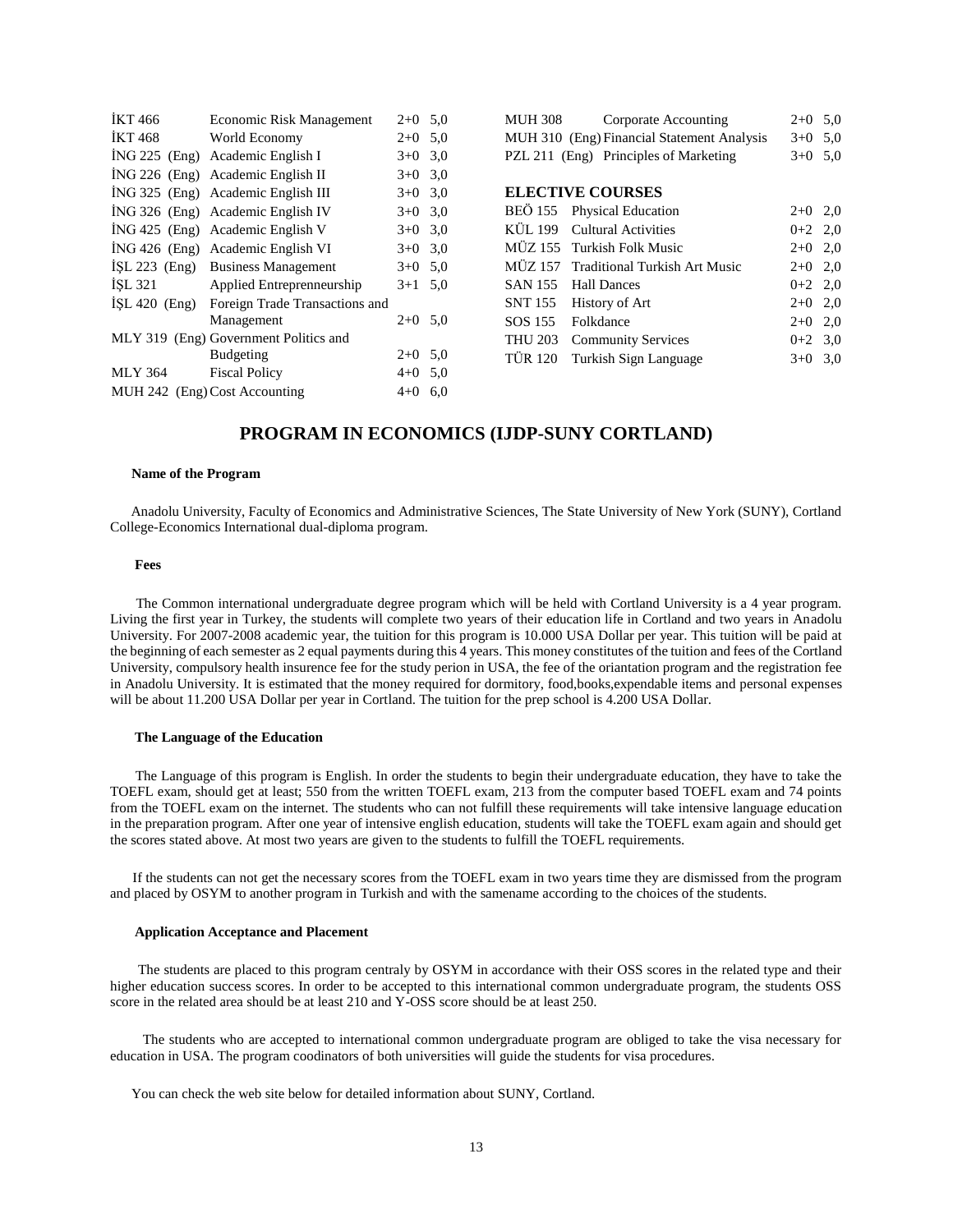## **COURSE CONTENTS**

## **ALM 175 German I 3+0 3,0**

Greeting and Saying Goodbye; Introducing Yourself and Others; Giving Personal Information About Yourself; Spelling a Word; Counting up to 100; Communicating in Private Life; Telling Profession; Talking About Occupation and Business; Expressing a Problem; Introducing Family; Telling the Time; Planning Events; Making an Appointment; Saying the Names of Foods; Reading the Menu; Ordering in the restaurant; Shopping at the Market; Making A Complaint; Saying the Names of Vehicles; Asking for Address; Understanding Directions; Talking about the Illness; Reading and Writing Dates; Replying to an Invitation; Making Holiday Plans; Understanding and Talking About the Weather Forecast.

#### **ALM 176 German II 3+0 3,0**

Giving Feedback; Making A Suggestion; Asking Questions; Expressing Ideas; Expressing Requests and Fears; Understanding Signs; Giving Directions; Talking about Sports; Reading and Understanding Newspapers; Ordering by Telephone; Preferring a Profession; Talking about<br>Professions; Making a Complaint; Intercultural a Complaint; Communication; Comprehending Instructions for Use; Making Weather Forecast; Reading Literary Texts; Celebrating; Comprehending and Giving Recipe; Identify Things; Comprehending Adventure Stories and Movies.

#### **ARY 209 Scientific Research and Report Writing 2+0 3,0**

Science; Science Philosophy; Scientific Thinking; Science and Ethics; Scientific Research Approaches; Scientific Research Process; Data Gathering Methods; Writing Scientific Research; Presenting Scientific Research; Group Work; Meeting Management; Critical Thinking.

## **ARY 209 Scientific Research and Report Writing 2+0 3,0**

Science; Science Philosophy; Scientific Thinking; Science and Ethics; Scientific Research Approaches; Scientific Research Process; Data Gathering Methods; Writing Scientific Research; Presenting Scientific Research; Group Work; Meeting Management; Critical Thinking.

**ARY 303 Research Methods in Social Sciences 2+0 5,0** Social Sciences and Research: Social sciences, Scientific research; Planning Research in Social Research: Subject, Aim, Research questions, Research methods, Population and sample; Research Models in Social Sciences: Historical model, Descriptive model, Casual-Comparative model, Experimental model; Measurement: Levels of measurement, Characteristics of measurement tools, Types of measurement tools; Techniques of Data Analysis; Preparing Research Reports in Social Sciences.

**BEÖ 155 Physical Education 2+0 2,0**

Definition of Physical Education and Sports; Aims, Disadvantages of Inactive Life; Various Activities for Physical Education; Recreation; Human Physiology; First Aid; Sports Branches: Definition, Rules and Application; Keep Fit Programs.

## **BİL 811 Computer Laboratory 3+0 5,0**

Windows 98 as an Operating System; Characteristics and Use of Windows 98; Windows File System; Introduction and Usage of Network Applications Supported by Windows 98: Instructions for using Internet Explorer, Instructions for Internet Mail applications, Internet News, Microsoft Exchange, Microsoft NetMeeting; Introduction to Office 97; Microsoft Outlook; Introduction to Visual Basic Programming Language; Introduction to Access.

## **BİL 811 Computer Laboratory 3+0 5,0** Windows 98 as an Operating System; Characteristics and

Use of Windows 98; Windows File System; Introduction and Usage of Network Applications Supported by Windows 98: Instructions for using Internet Explorer, Instructions for Internet Mail applications, Internet News, Microsoft Exchange, Microsoft NetMeeting; Introduction to Office 97; Microsoft Outlook; Introduction to Visual Basic Programming Language; Introduction to Access.

## **ÇEK 201 Industrial Psychology 3+0 5,0**

Personnel Psychology: Psychological dimensions of job analysis, Employee selection, Training, Motivation and performance appraisal processes; Work Environment its Influence on Individual: Conditions related to physical, social, internal environment, and working hours, Boredom, Stress, Dissatisfaction and aggression at work; Psychology of Industrial Relations: Individual motives and attitudes influencing Union participation, Trust and Loyalty; Negotiation Process: Power of negotiation, Ability, Personality.

## **ÇEK 211 Labour Economics I 3+0 5,0**

Characteristics of Labor Markets; Neo-Classical Traditions; Instructional Traditions; Supply of Labor; Neo Classical Work/Leisure Theory; Characteristics of indifference curves affecting the labor supply non wage elements; Labor force participation rate; Demand for labor in the short run; Demand for labor in the long run; Equilibrium employment rate; Elasticity of demand for labor; Wage settings; Wage settings in competitive markets; Wage settings in competitive markets; Wage settings in monopolist markets; Wage determination; Heterogeneous work; Heterogeneous worker; Failure of labor markets and wage determination; The economics of education; Human Capital Theory; The criticism directed to the Human Capital Theory.

## **ÇEK 212 Labour Economics II 3+0 5,0**

Economics analysis of Labor Mobility; Types of Labor Mobility; Labor Migration as a Human Capital Investment; Brain Drain; The results of the labor migration; Labor Migration from Turkey to Foreign Countries; Economic Analysis of Trade Unions; Supply and Demand for Labor Union Services; Objectives of Trade Unions; Trade union activities; Economic Impact of Trade Unions; Impact of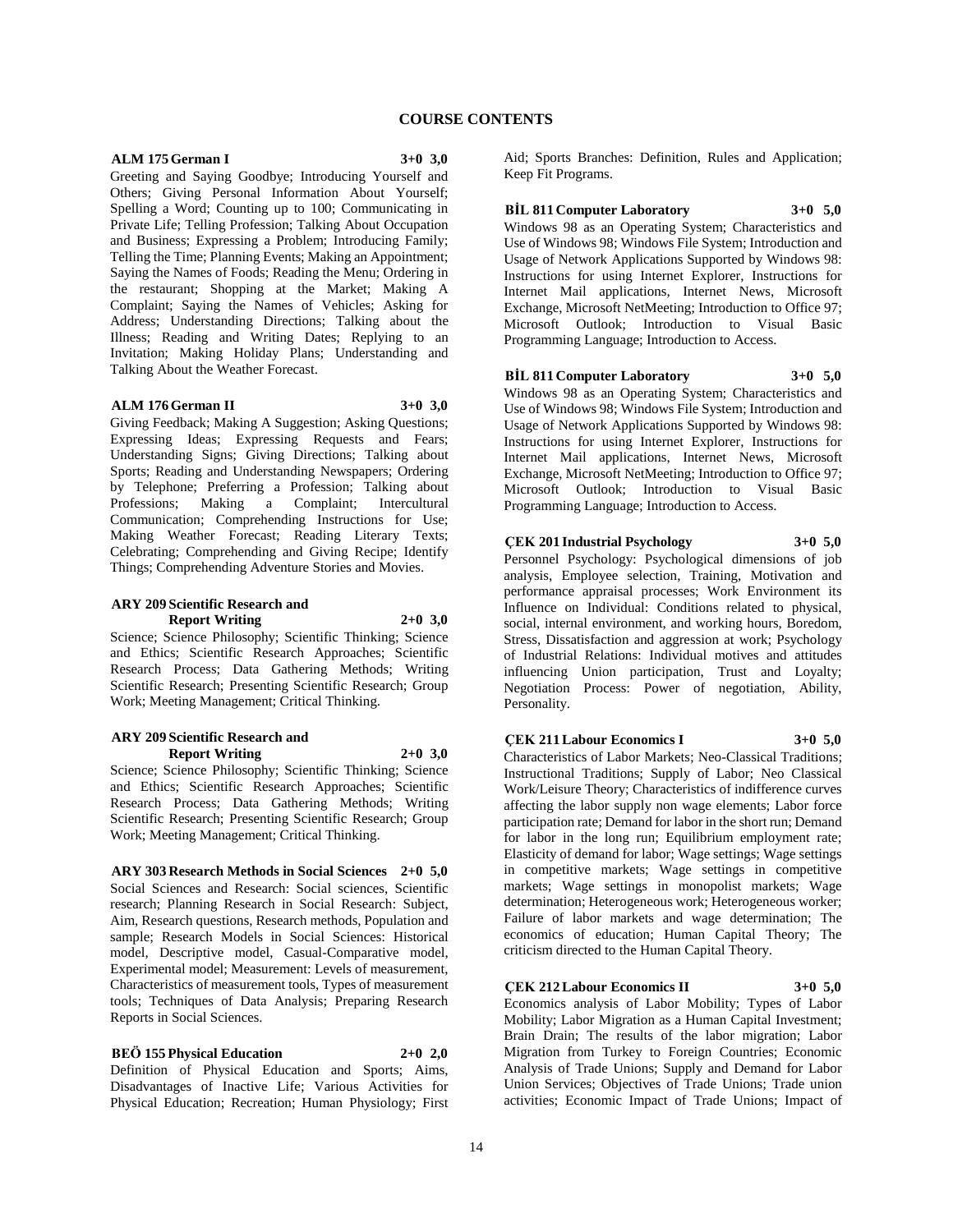Trade Unions on Relative Wages; Impact of Trade Unions on Firms? profitability; Governments and Labor Markets; Labor Productivity; Relationship between productivity and technology; Unemployment; Type of Unemployment; Relationship between Unemployment and technology; Unemployment in Turkey; Policies to reduce unemployment in Turkey; Passive Labor Market Policies; Active Labor Market Policies; Inflation and wages; Inflation and Employment; Labor Markets in Globalization Process; Discrimination in Labor Markets.

#### **ÇEK 215 Social Policy 4+0 6,0**

Social Policy: Principles and rules of social policy, Social welfare, Social care, Work conditions, Society and the State; Basic Instruments of Social Policy: Social planning, Social Security System, Industrial Relations System; Historical Development of Social Policy; Industrial Revolution; International Social Policy; Themes in Comparative Analysis of Social Policies; International Labor Office; Social Policy in the European Union; Current Social Policies.

#### **ÇEK 216 Social Policy II 4+0 6,0**

Selected Areas in Social Policy; Unemployment and Employment Policies; Informal Sector and Social Policy; Wages, Minimum Wages and Social Policy; Improving Working Conditions; Female Labor and Social Policy; Employment of the Disabled; Ex-offenders and Social Policy; Children and Social Policy; Protection of Child Labor; Social Care for the Elderly; Social Policy and Mobility, Migration and Settlement; Consumer Movement; Social Security Systems and Social Policy. Industrial Relations and Social Policy.

## **ÇEK 303 Individual Labor Law 4+0 5,0**

History, Sources and Basic Concepts of Labor Law; Scope of Labor Act. No:1475; Contract of Service; Types of Contract; Employer and Employee Obligations; Termination of Contract of Service; Results of Termination, Indemnity Pay and Certificate of Work; Work Hours; Overtime; Night Work; Paid Holidays and Vacations; Protection of Child Workers and Women Workers; Convicted and Handicapped Workers.

## **ÇEK 310 Collective Labor Law 4+0 5,0**

Unions in General; Structure of Trade Unions: Union membership, Guarantees, Financial structure; Activities, Auditing; Termination of Trade Unions and Confederations; Collective Agreement: Collective labor disputes, Mediation and arbitration; Strike and Lockout in Collective Labor Disputes.

## **ÇEK 313 Trade Unionism 4+0 5,0**

Development of the Trade Unionism; Trade Union Theories; Types; Development of Turkish Trade Unionism; Social, Economic and Legal Determinants of Trade Union Movement; Structure of Trade Unions; Models of Trade Unions; Activities of Trade Unions: Collective agreement, Strike and other activities; Trade Unions and the State; Characteristics of Trade Union Movements and Major Issues in Trade Unions of EU Countries, Southeast Asia Countries,

USA, Israel, etc.; Development and Future of International Unionism.

**ÇEK 315 Employment and Unemployment 2+0 5,0** Definition of Concepts Related to Employment and Unemployment; Labor Markets and Their Characteristics; Economically Active Population; Labor Force; Labor Force Participation; Dependency Ratio; Underemployment; Theoretical Background of Employment and Unemployment Concepts; Classical Economics (Classical Employment Theory); Labor Market in Classical Economics; Employment and Unemployment in Keynesian Economics; Neoclassical Economics; Constitutional Economics; Contemporary Economic Approaches; Production Relations and Employment; Employment Problems; Underemployment; Unemployment; Definition; Ratio; Measurement; Types of Unemployment (Hidden; Frictional; Structural; Cyclical; Seasonal); Microeconomic Analysis of Employment and Unemployment; Firm and Labor Force Supply and Demand; Macroeconomic Analysis of Employment and Unemployment; Employment and Unemployment in the World; Employment and Unemployment in Turkey.

## **ÇEK 316 Job Evaluation 2+0 5,0**

Human Resource Management and Job Evaluation in Whole Business Management; Objectives and Benefits of the Job Evaluation System; Job Evaluation and Job Study; Job Analysis; Job Description and Job Requirement; Approaches to Job Evaluation; Non-analytical Methods; Whole Job Ranking; Paired Comparison; Job Classification; Analytical Methods: Factor Comparison, Point-Factor; Market comparisons; Selecting the Right Job; The Process of Developing a Compensation Plan for the Organization.

## **ÇEK 317 Social Policy in Turkey 2+0 5,0**

Historical Development of Social Policy; Unemployment and Social Policy in Turkey; Wages and Minimum Wages in Turkey and Wage Protection Policies; Policies for Improving Work Conditions in Turkey; Policies for the Protection of Disabled People in Turkey; Female Labor Force in Turkey; Child Labor and Protection of Child Labor in Turkey; Informal Sector in Turkey and Policies for the Protection of Informal Sector Workers; Social Security System and Social Policy in Turkey; Consumer Protection in Turkey; Environment Policies of Turkey; Population Growth in Turkey; Settlement Policy of Turkey.

## **ÇEK 324 The Welfare Systems and Social Policies 2+0 5,0**

Basic Concepts Related to Welfare State and Social Policy; Causes of the Emergence of the Welfare State: Change in state understanding, Inter-party competition, Market failures and other reasons; Thought Systems and Understanding Playing a Role in the Development of The Idea of Welfare; Welfare State Systems: The modern welfare state, The corporate welfare state, The residual welfare state and The inchoate welfare state; Historical Background of Welfare States: The period up to the Industrial Revolution, the period between the Industrial Revolution and World War II, World War II and the postwar period and Modern era; Social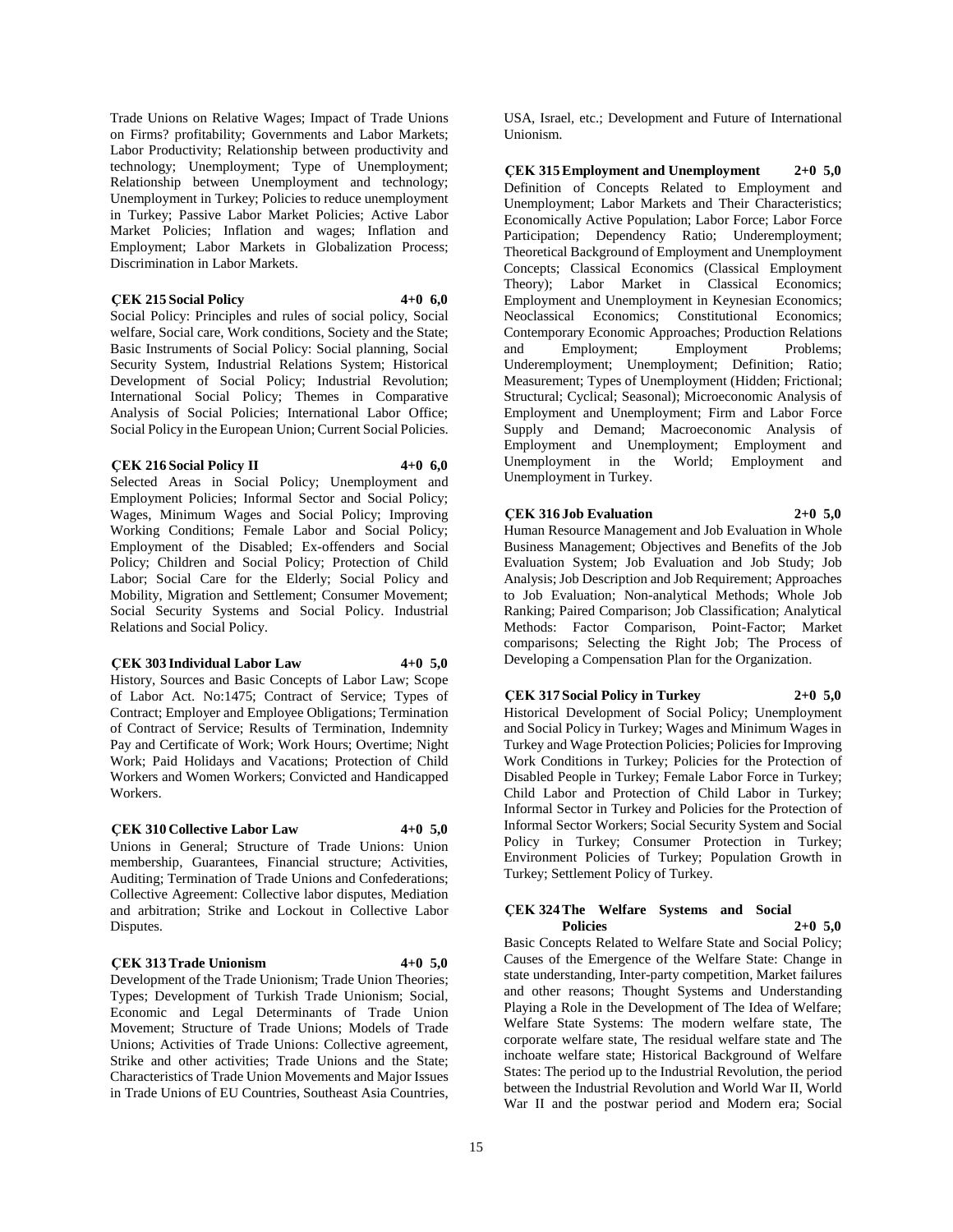Policies in Welfare State Systems; Globalization and Welfare State; Crisis in the Welfare State and Restructring of the Welfare State.

**ÇEK 326 Inspection of Working Life 2+0 5,0** General Information on the Inspection of Working Life; International Regulations about the Inspection of Working Life; National Legislation on the Inspection of Working Life; Inspection by the Ministry of Labour and Social Security; Inspection by Other Organizations and Institutions; Inspection by the Social Security Administration and the Social Security High Health Committee; Inspection by the Workplace; Transformation and Restructuring in the Inspection of Working Life.

**ÇEK 353 History of Turkish Labor Relations 3+0 5,0** Basic Concepts and Problems related with the Field of Labour Relations: Concept of Labor Force, Different Statuses in Labor Force, Concepts of Labour Relations, Industrial Relations and Social Policy; Different Theoretical Perspectives in Labour Relations; Pre-Republic Era: 2ndConstitutional Monarchy, 2nd Constitutional Monarchy and the World War I, Turkish War of Independence; The Republic of Turkey: Single-Party Period: Labour relations between 1920 and 1946, Labour relations between 1946 and 1960; Multi-Party Period, Labour relations between 1960 and 1971, Labour relations between 1971 and 1980, Labour relations between 1980 and 1983, Labour relations after 1983; Globalization and Working Life; Comparison of Working Conditions in Turkey and in Developed Countries.

## **ÇEK 409 Social Security 3+0 5,0**

Concept of Social Security; Historical Development of Social Security in the World; Historical Development of Social Security in Turkey; Methods of Social Security; Concept of Social Risk; Classification of Social Risk; Category of Social Risks; Benefits; Financing Source of Social Security; Financing Methods of Social Security; International Documents of Social Security; Public Service and Social Security; Importance of Modern Social Security.

## **ÇEK 410 Social Security Law 4+0 5,0**

Basic Concepts of Social Security; Turkish Social Security System; Main Principles of Social Security Law; Scope of Social Security Act NR: 506; Short and Long Term Social Insurance Types: Work accidents, Occupational diseases; Sickness, Maternity, Disability, Old age, Disabled, Unemployment; Responsibilities of the Employers and the Insured Employee; Common Principles of Insurance Pays; Turkish Pension Fund; Social Security of the Public Employees; Social Security of the Self Employed (Bağ;Kur); Social Security for Agricultural Workers.

**ÇEK 412 New Technology and Working Life 2+0 5,0** The Rise of Science-Related Technology; Microeconomics of Innovation: Firm Theory; Synthetic Substances; Mass Production; Cars; Electricity Industry and Computers; Macroeconomics of Innovation; Technology; Growth and Globalization; Success and Failure in Industrial Innovation; Innovation and Firm Size; Innovation and Company Strategy; Innovation and Public Policy; National Innovation

Systems; Technology and Economic Growth; Power and Steel of the Industrial Revolution Era Petroleum and Chemical Process Innovations; Innovation and International Trade Performance; Development and Dissemination of Technology; Process of Work and Employment Creation and Economic Results in the Framework of Firm Theory; Public Policy for Science and Technological Innovation; Information Society and Employment; Technology and Unemployment; Technology and Labor Force Participation; Technology; Growth and Employment in the Process of Globalization; The process of job creation through Micro Loans(credits); Entrepreneurship ect.; Global Production Network; Global Unemployment; Poverty and Social Exclusion.

**ÇEK 413 Industrial Relations Applications 0+4 5,0** This course aims at teaching the students the applications of theoretical knowledge in the real world situations. The first semester reviews the theoretical background and tries to establish a relationship between the theory and practice. In the second semester, the parties in industrial relations such as labor unions, employer unions and non-union employers are examined. Concepts such as collective bargaining, strike, lock out and mediation are studied. At the end of the semester comparison of theory and practice is made by a report prepared by the students.

**ÇEK 419 Occupational Health and Safety 3+0 5,0** Development and Importance of Occupational Health and Safety; Causes of Work Accidents and Occupational Illnesses; Measures against Work Accidents and Employee Health Problems; Occupational Health and Safety in Turkey; Legal Responsibilities of Employers; Organization and Practice of Safety Control in Turkey.

## **ÇEK 420 Applied Labor Law 2+0 5,0**

Some Resolved and Unresolved Issues Related to Labor Law No. 1475: Class discussions, Sample cases, Discussion of resolutions suggested by students; Some Resolved and Unresolved Issues Related to Trade Union Law No. 2821: Class discussions, Sample cases, Discussion of resolutions suggested by students; Some Resolved and Unresolved Issues Related to Law No. 2822 on Collective Agreement, Strike and Lockout: Class discussions, Sample cases, Discussion of resolutions suggested by students.

## **ÇEK 424 Wage Theory and Policy 2+0 5,0**

Wage and Functions of Wage: Definition of wage, Principles of wage, Historical development of wage; Wage Systems: Definition, Types; Wage Formation; Wage Theories: Traditional theories of wage, Contemporary theories of wage; Determination of Wage: Determination of real wage rate, Determination of nominal wage rate; Wage Differentials; Relations Between Wage and Productivity; Wage Policies: Low-wage policy, High-wage policy, Policy of purchasing power, Wage policy based on efficiency; Application of Wage Policy; Minimum Wage Policy; Wage Policy and Income Distribution: Income distribution policy, Tools and Objectives; Wage Policies in Turkey.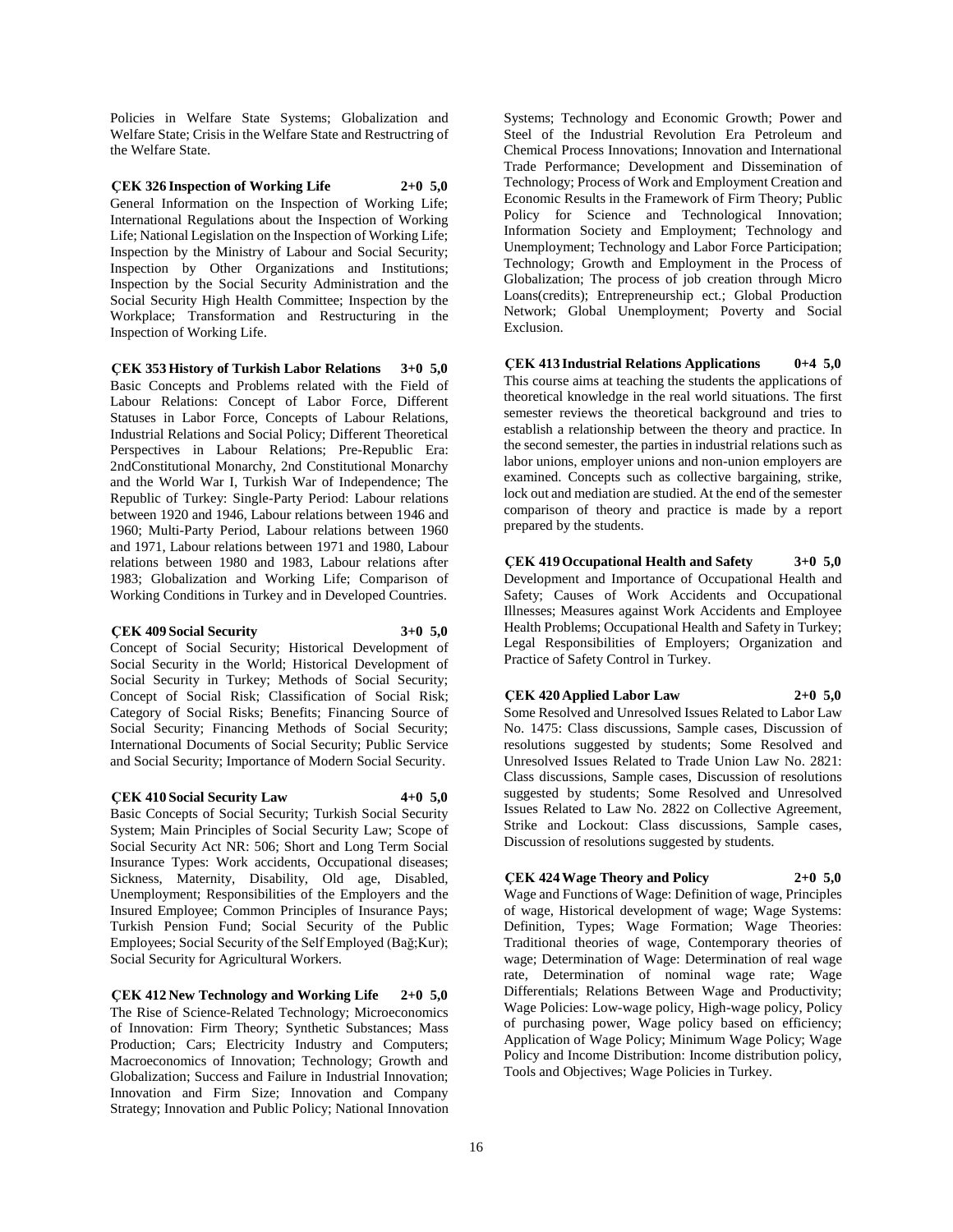## **ÇEK 427 Industrial Relations 3+0 5,0**

Definition of Industrial Relations: Historical background, Basic concepts; Structure of Industrial Relations Systems: Economic, Political, Technological, Production systems; Structural Features of Work Force; Theoretical Approaches to Industrial Relations; Parties in Industrial Relations and Their Relations: Collective bargaining; Collective Labor Disputes and Social Compromise; Current Issues and Structure of Turkish Industrial Relations; Industrial Relations in Turkey and the World: Individualization of industrial relations, Globalization, Effects of multinational companies and human resources management on industrial relations.

**ÇEK 428 Income Distribution and Poverty 2+0 5,0** Basic Concepts of Income Distribution; Theories of Income Distribution; Measurement of Inequity in Income Distribution; Economic Growth and Income Distribution; Globalization and Income Distribution; Income Distribution in Turkey: Indicators of income distribution; Structural Factors Affecting Income Distribution; Income Distribution Policies in Turkey; Poverty and Measurement; Poverty in the World and in Turkey; International Organizations and Combating Poverty; Combating Poverty in Turkey.

**ÇEK 429 Leadership Theory and Applications 2+0 5,0** Concept of Leadership; Classical Leadership Theories; New Perspectives in Leadership Theories; Measurement and Analyses of Leadership; Leadership Qualifications in Turkish Organizational Culture; Concept of Social Capital; Relationship Between Trust and Social Capital; Analyses of Social Network; Theories of Social Network; Social Capital Management in Organizations; Social Capital Outcomes in Organizations; Profile of Social Capital in Turkish Organizational Culture.

**ÇEK 430 Labor and Social Security Law 2+0 5,0** Labor Law: Scope, Fundamental principles, Fields of application; Employment Contract: Debt emerging from employment contracts, Paying off debts; Work Arrangements: Arranging work in terms of time, wages and vacation; Security and Health of Laborers; Law of Unions: Collective Agreement; Law of Strike and Lockout.

## **ÇEK 431 Sociology of Work 2+0 5,0**

What is Industrial Sociology?; The Emergence of Industrialization; Current Perspectives in Industrialization; Convergence Theories; The Family and Industrialization; Fundamental Characteristics of Agricultural, Industrial and Information Societies; Current Developments in Business Management; Organizational Socialization; What is Organizational Culture?; Place of Women in Work Life; Flexible Organization Model; Organizations and Bureaucracy; Technology and Environmental Problems.

**FİN 301 Financial Management I 3+0 5,0** Financial Management and Its Functions: Purposes of a company, Historical evolution of finance; Legal Foundations and Types of Companies: Joint stock companies, Publicly held Corporations; Time Value of Money: Interest calculations, Annuities; Financial Analysis: Analysis

techniques, Breakeven analysis; Financial Planning and Control: Cash budget, Statement of fund flows; Working Capital Management, Risk and Profitability; Short-Term Financing: Major sources of short-term finance; Medium-Term Financing: Bank loans, Credits from sellers, Leasing, Forfaiting.

## **FİN 301 Financial Management I 3+0 5,0**

Financial Management and Its Functions: Purposes of a company, Historical evolution of finance; Legal Foundations and Types of Companies: Joint stock companies, Publicly held Corporations; Time Value of Money: Interest calculations, Annuities; Financial Analysis: Analysis techniques, Breakeven analysis; Financial Planning and Control: Cash budget, Statement of fund flows; Working Capital Management, Risk and Profitability; Short-Term Financing: Major sources of short-term finance; Medium-Term Financing: Bank loans, Credits from sellers, Leasing, Forfaiting.

## **FİN 302 Financial Management II 3+0 5,0**

Capital Structure; Capital Structure in Efficient Markets; Capital Structure in Non-Efficient Markets; Capital Structure Approaches; Cost of Capital; Cost of Equity; Cost of Debt; Weighted Average Capital Cost; Dividend Policy: Relationship between dividend and value of firm; Forms of Cooperation between Companies; Business Failure and Crises; International Financial Management; Contemporary Techniques in Financial Management.

## **FİN 302 Financial Management II 3+0 5,0**

Capital Structure; Capital Structure in Efficient Markets; Capital Structure in Non-Efficient Markets; Capital Structure Approaches; Cost of Capital; Cost of Equity; Cost of Debt; Weighted Average Capital Cost; Dividend Policy: Relationship between dividend and value of firm; Forms of Cooperation between Companies; Business Failure and Crises; International Financial Management; Contemporary Techniques in Financial Management.

**FİN 303 Financial Mathematics 3+0 5,0** Simple Interest: Description and importance of interest, Calculation of simple interest, External interest; Simple Discount: Discount calculation related to external discount method, Discount calculation related to internal discount method, Equivalent notes, Consolidation of notes, Financial assets and calculation of interest in financial markets; Compound Interest and Annuities; Normal Annuities; Debt Depreciation; Debt Pay-off with Equal Principals; Evaluation of Bonds and Stocks; Bond Valuation and Stock Valuation.

**FİN 303 Financial Mathematics 3+0 5,0**

Simple Interest: Description and importance of interest, Calculation of simple interest, External interest; Simple Discount: Discount calculation related to external discount method, Discount calculation related to internal discount method, Equivalent notes, Consolidation of notes, Financial assets and calculation of interest in financial markets; Compound Interest and Annuities; Normal Annuities; Debt Depreciation; Debt Pay-off with Equal Principals;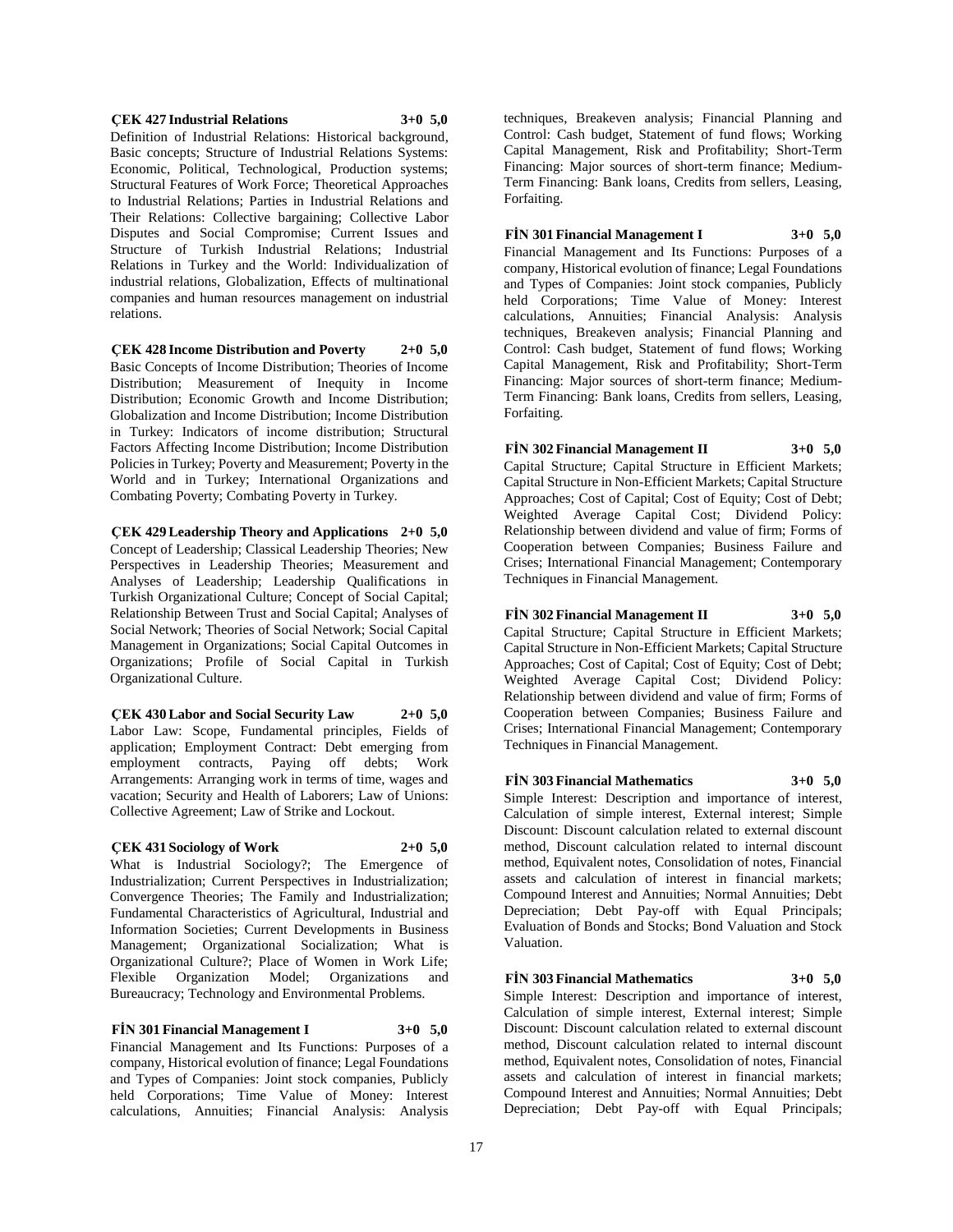Evaluation of Bonds and Stocks; Bond Valuation and Stock Valuation.

**FİN 310 Real Estate Pricing and Finance 2+0 5,0** Basic concepts; Introduction to Real Estate Economics; Urban Space Market: Divided structure of the urban space market, Supply-demand dynamics of space and Determination rental value in the market; Real Estate System; 4 Quarter-Plane (4-Q) Model: Long-term balance of the real estate system; Calculus of Present Value in Real Estate Valuation: Classical methods, Use of GIS in real estate valuation; Housing Markets: Housing demand, Housing supply, Housing market equilibrium, The hedonic price model, Housing policies in Turkey, Legal framework for housing policy, Organizations involved in the implementation of housing policies, Evolution of housing policies.

**FİN 402 Principles of Insurance 2+0 5,0** Risk and Insurance; Functions of Insurance; History of Insurance; Basic Insurance Concepts; Basic Principles of Insurance; Turkish Insurance System and Institutions; Types of Insurance; Life Insurance; Non-Life Insurance; Private Pension System.

**FİN 402 Principles of Insurance 2+0 5,0** Risk and Insurance; Functions of Insurance; History of Insurance; Basic Insurance Concepts; Basic Principles of Insurance; Turkish Insurance System and Institutions; Types of Insurance; Life Insurance; Non-Life Insurance; Private Pension System.

**FİN 403 The Analysis of Investment Decision 2+0 5,0** Investment and Its Features: Investment and investment types; Project Description and Investment Projects; Preparation of Investment Projects; Economic Analysis of Investment Projects; Technical Analysis of Investment Projects; Financial Analysis of Investment Projects; Evaluation of Investment Projects: Static valuation methods, Dynamic valuation methods; Risk and Uncertainty in Investment Projects: Methods used in evaluation of investment projects under conditions of uncertainty; Evaluating Public Investment Projects.

## **FİN 406 Investment Analysis 2+0 5,0**

Elements of Investment Decisions: Financial markets, Players and Financial assets; Investment and Asset Allocation Decisions: Time value of money, Risk, Return, Portfolio diversification; Investment Analysis: Efficient Markets Hypothesis (EMH), Capital Asset Pricing Model (CAPM) and Asset Pricing Model (APT); Debt Securities; Investment Environment in Turkey.

## **FİN 407 International Finance 2+0 5,0**

Foreign Exchange Market, Currency Derivatives, Exchange Rate Quotations and Contract Settlements, Cross Rates and Inter-market Arbitrage, Economic Determinants of Exchange Rates; Financial Determinants of Exchange Rates: Foreign exchange exposure and Hedging; Currency Position and Liquidity Position, Optimum Hedge Ratio, Managing Economic Exposure, Managing Translation Exposure;

Exchange Rate Regimes: Fixed, Pegged, Floating, Floating pegs, Crawling pegs; How Flexible Are Exchange Rates; Why Do Countries Fix Their Exchange Rates; Theory of Optimal Currency Areas and Monetary Union; Speculative Currency Attacks; Coordination Games, Multiple Equilibria, Equilibrium Selection, IMF and Capital Market Liberalization, Discussion of Tobin Tax.

**FİN 407 International Finance 2+0 5,0**

Foreign Exchange Market, Currency Derivatives, Exchange Rate Quotations and Contract Settlements, Cross Rates and Inter-market Arbitrage, Economic Determinants of Exchange Rates; Financial Determinants of Exchange Rates: Foreign exchange exposure and Hedging; Currency Position and Liquidity Position, Optimum Hedge Ratio, Managing Economic Exposure, Managing Translation Exposure; Exchange Rate Regimes: Fixed, Pegged, Floating, Floating pegs, Crawling pegs; How Flexible Are Exchange Rates; Why Do Countries Fix Their Exchange Rates; Theory of Optimal Currency Areas and Monetary Union; Speculative Currency Attacks; Coordination Games, Multiple Equilibria, Equilibrium Selection, IMF and Capital Market Liberalization, Discussion of Tobin Tax.

**FİN 408 Emerging Markets Finance 2+0 5,0** Performance of Turkish Business Enterprises and Multinational Companies Functioning in Turkey; Performance of Business Enterprises Functioning in Other Important Emerging Markets, e.g. China, India and Brazil; Evaluation of International Business Enterprises Growing in Domestic Markets of Turkey and Other Emerging Market Economies; History, Current Condition and Future of Turkey's Economic Status and Financial Markets as an Emerging Market; Evaluation of Financial Markets, Manufacturing and Trade Relations in Turkey in View of the European Union Standards and Regulations; Financial Development in Turkey and in Other Emerging Market Economies.

**FİN 409 Financial Management 3+0 5,0** Financial Management and Its Functions; Types of Legal Business Organizations; Financial System and Interest Rates; Time Value of Money: Simple interest, Compound interest, Anuities; Financial Analysis: Ratio analysis, Comparative analysis, Vertical analysis, Trend analysis; Breakeven and Leverage Analysis; Financial Planning and Control: Preparation of proforma financial statements, Cash budgeting; Working Capital Management; Sources of Finance: Debt, Equity; Capital Structure; Cost of Capital; Capital Budgeting.

## **FİN 410 Capital Markets 4+0 5,0**

Financial Markets: Basic types of financial markets, Operations in a capital market, Intermediaries, Mutual funds, Investment companies; Financial Instruments; Instruments in money markets, Instruments in capital markets, Borsa Istanbul, Equity market, Bond market; Clearing and Maintenance for Stocks; Default; Quotation: Quotation Systems; Concept of Risk; Calculation of Return.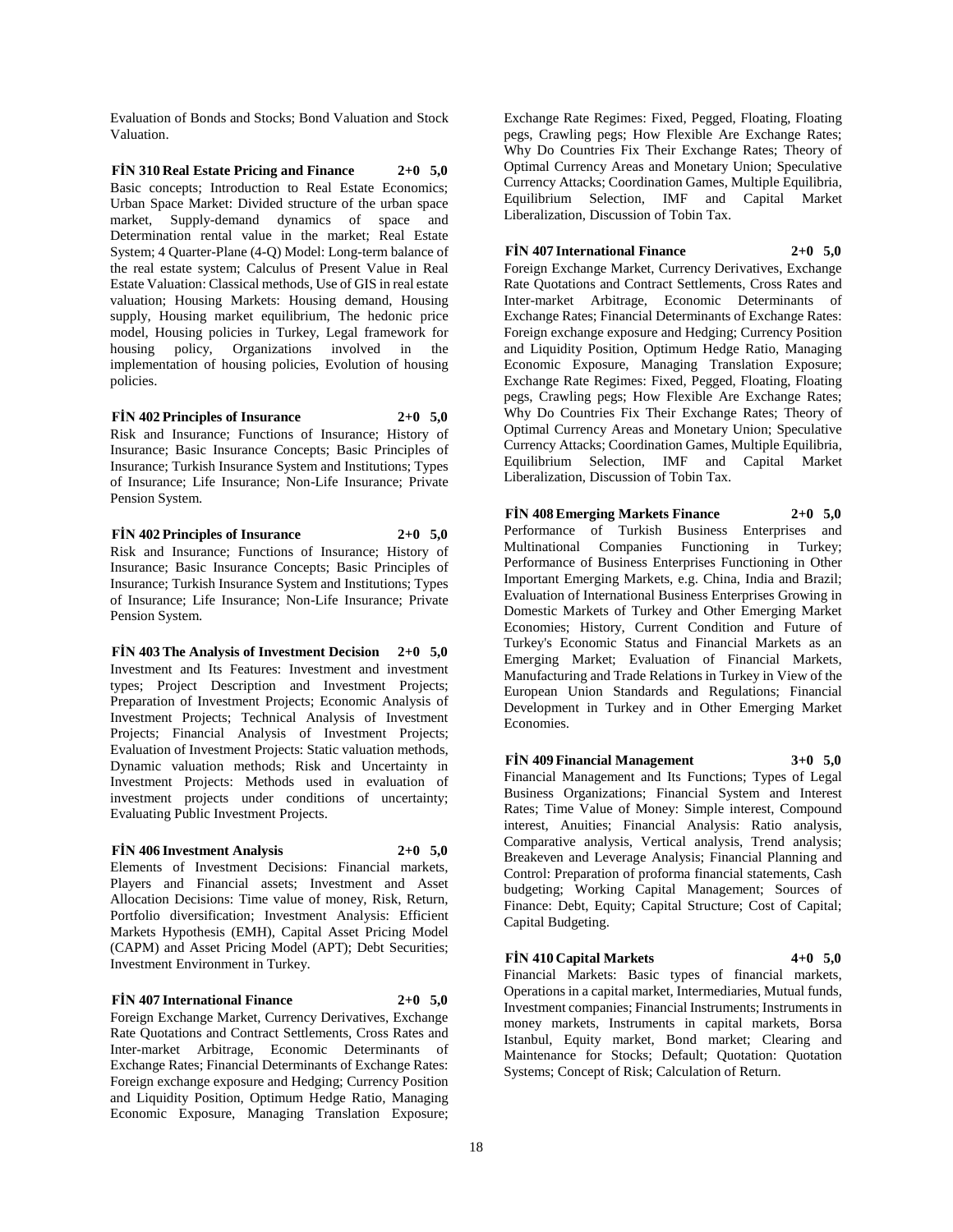## **FİN 411 Principles of Banking 2+0 5,0** Financial System; Financial Institutions and Banks;

and Control; Analyzing Bank Performance.

**FİN 411 Principles of Banking 2+0 5,0** Financial System; Financial Institutions and Banks; Historical Development of Banking; Establishment of Banks and Types of Banks; Organizational Structure of Banks; Sources of Funds of Commercial Banks; Use of Funds of Commercial Banks; Credit Policy of Banks; Banking Services; International Banking; Banking Risks and Banking Crises; Government Policies and Regulation; Supervision

Historical Development of Banking; Establishment of Banks and Types of Banks; Organizational Structure of Banks; Sources of Funds of Commercial Banks; Use of Funds of Commercial Banks; Credit Policy of Banks; Banking Services; International Banking; Banking Risks and Banking Crises; Government Policies and Regulation; Supervision and Control; Analyzing Bank Performance.

## **FRA 175 French I 3+0 3,0**

Greeting and Introducing yourself; Saying the day and hour; Presenting somebody; Talking about occupations; Discovering the environment; Talking about the weather report; Informing oneself about health issues; Locating and Settling; Expressing ones opinion; Suggesting an activity; Expressing one's feelings; Reserving a train ticket; Communicating on the telephone; Talking about work; Expressing ones interest; The progress of an Action; Obtaining information about the press.

## **FRA 176 French II 3+0 3,0**

Greeting and Introducing yourself; Saying the day and hour; Presenting somebody; Talking about occupations; Discovering the environment; Talking about the weather report; Informing oneself about health issues; Locating and Settling; Expressing one's opinion; Suggesting an activity; Expressing one's feelings; Reserving a train ticket; Communicating on the telephone; Talking about work; Expressing one's interest; The progress of an Action; Obtaining information about the press.

## **HUK 126 Administrative Law 2+0 5,0**

The Concept of Administration; Constitution and Administration; Sources of Administrative Law; Administrative Decisions; Administrative Contracts; Powers of Administration; Police Actions; Public Services; Financial Responsibility of Administration; Organization of Administration; Public Personnel; Judicial Review of Administration.

## **HUK 127 Constitutional Law 2+0 5,0**

Political Power and the State: Legal theory of the State, Government systems; Constitution and Constitutional State: Constitutionalism, Requirements of a constitutional state; Constitutional State and Democracy: Definition, Types, Principles and Organizations of democracy; Development of Constitutionalism in Turkey; 1982 Constitution; Fundamentals of Constitutional Regime: Philosophy of the Constitution, Qualities of the Republic; Power map of the

Constitution: Legislature, Executive, Judiciary powers, Constitutional Court, Political parties.

**HUK 143 Fundamental Concepts of Law 3+0 5,0** Rules Regulating Social Life and Law; Sanction; Sources of Law; Written Laws (The Constitution, Codes and Statutes, International Treaties, Stautory Decrees, Regulations); Principles for the Implementation of Laws and Methods of Interpretation; Legal Systems and Turkish Legal History; Legal Relations and the Concept of Rights; Types of Rights; Law of Persons (Natural Persons and Legal Persons); Acquisition, Protection and Loss of Rights; Judicial Organization; Branches of Law; Branches of Private Law; Branches of Public Law.

## **HUK 152 Law of Obligations 3+0 5,0**

Obligation: Concept, Characteristics, Responsibilities of the parties; Sources of Obligation; Obligations Created through Contracts: Formation, Form, Subject and enforceability of a contract; Representation; Obligations Created by Torts: Conditions, Liability and compensation; Obligations Created by unjust enrichment: Conditions and responsibilities; Paying Debts; Default of a Debtor, Default by Creditor; Termination of Debt and the Reasons for Termination.

## **HUK 251 Commercial Law 3+0 5,0**

The Concept of Commercial Law and Commercial Enterprise; The Concept of 'Merchant? and its Consequences; Trade Name; Commercial Register; Unfair Competition; Books of Account; Prokura and Other Commercial Authorizations; Current Accounts; Business Associations: Concept, Definition, Components; General Partnership: Formation, Operation; Limited Partnership: Formation, Operation, Termination; Joint Stock Corporation: Formation, Operation, Termination; Limited Liability Company: Formation, Operation, Termination; Negotiable Instruments: Definition, Components; Bill of exchange, Promissory note, Check.

## **HUK 343 Law and Economics 2+0 5,0**

Economic Analysis of Law: Economic Approach to Law; The Coase Theorem: Revision on the Problem of Social Cost; The economics of Property: Economic foundations of property law, Economics of intellectual property; Economics of Tort Liability: Value of Risk to Life and Health; Economy of Criminal Law: Crime and Punishment: An Economical Approach.

## **HUK 378 Civil Law 2+0 5,0**

Definition and Scope of Civil Law; Concept of Sources in Law and Operational Sources of Civil Law; Acts, Regulations; Customary Law; Law of Persons: Real persons, Legal entities; Concept of Rights in Law: Types of rights, Right holder, Acquisition and transfer of rights; Concept of Bona Fide; Protection of Rights.

## **HUK 380 Companies Law 2+0 5,0**

General Knowledge Concerning Partnership; Unincorporated Partnership; General Provisions Concerning Commercial Partnerships; General Partnership: Formation, Operation, Termination; Limited Partnerships: Formation,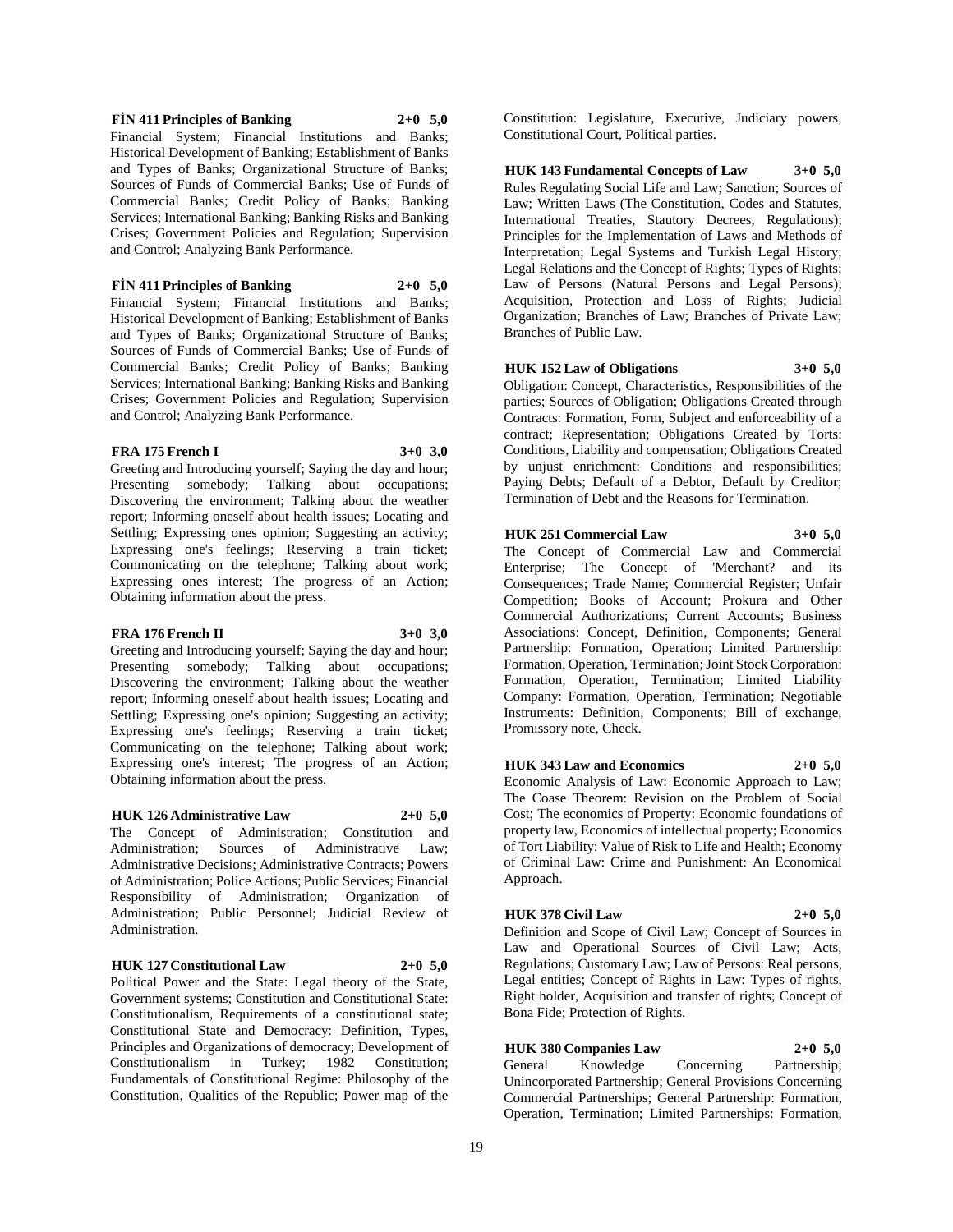Operation, Termination; Joint-Stock Companies: General knowledge, Formation, Operation, Concept of share, Legal status of shareholders, Stocks and shares connected with joint-stock companies, Modifications in contracts, Accounts of partnerships, Termination and liquidation; Companies Partially Limited by Shares: Formation, Operation, Termination; Limited Companies: Formation, Operation, Termination; Cooperative Companies.

## **HUK 382 Commercial Paper Law 2+0 5,0**

The Term of Commercial Papers and Commercial Papers in Turkish Positive Law: Definition, Characteristics; Transfer; Types of Commercial Paper; Conversion in Commercial Papers; Commercial Bills: Definition, Types, Characteristics of commercial bills; Bill of Exchange: Definition, Legal characteristics, Conditions of form, Transfer, Acceptance, Payment, Aval; Promissory Note: Definition, Legal characteristics, Conditions of form, Applicable provisions; Check: Definition, Legal characteristics, Economic importance, Conditions of form, Transfer, Presentation and payment, Prescription.

**HUK 384 The History of the Idea of Law 2+0 5,0** Idea of Law in Ancient Greeks: Plato, Aristotle; Christianity and Law: St. Agustinius, St. Thomas Aquinas; The Birth of Modernity: Thomas Hobbes, John Locke, J.J. Rousseau; The Law of the Nation State: American Realism, Hart, Kelsen; Critical Approaches: Marxism, Critical legal studies, Feminism; Natural Law in the Modern Era: Gustav Radbruch, John Finnis, Lon Fuller.

## **İKT 101 Introduction to Economics I 3+0 5,0**

Basic Concepts: Economic activity, Economics as a science; Methodology and Systematic; Production Process: Factors of production; Productivity laws, Types of enterprises; Introduction to Price Theory: Value and utility, Optimal consumer behavior, Demand functions, Various types of demand elasticity; Supply: Cost and revenue functions, Market equilibrium, Determination of the supply curve; Demand and supply; Equilibrium Price and its Functions; Pricing Policies and Market Types; Determination of Equilibrium Price in Perfect Competition; Equilibrium in Monopoly; Imperfect Competition and Price Determination: Rent, Wages, Interest and entrepreneurial income.

## **İKT 101 Introduction to Economics I 3+0 5,0**

Basic Concepts: Economic activity, Economics as a science; Methodology and Systematic; Production Process: Factors of production; Productivity laws, Types of enterprises; Introduction to Price Theory: Value and utility, Optimal consumer behavior, Demand functions, Various types of demand elasticity; Supply: Cost and revenue functions, Market equilibrium, Determination of the supply curve; Demand and supply; Equilibrium Price and its Functions; Pricing Policies and Market Types; Determination of Equilibrium Price in Perfect Competition; Equilibrium in Monopoly; Imperfect Competition and Price Determination: Rent, Wages, Interest and entrepreneurial income.

**İKT 102 Introduction to Economics II 3+0 5,0** National Income Accounting and National Product: Economic Equilibrium, Various Ways of Presenting Macroeconomic Relationships, Nominal and Real National Income; Introduction to Monetary Theory: Theories Describing the Value of Money, Calculation of Purchasing Power, Inflation, International Economic Equilibrium (Exchange Rates), Primary Tools of the Monetary Theory; Factors Determining Business Cycles and National Income: Introduction to Business Cycles Theories, Consumption Expenditures, investment Expenditures, Employment; International Economic Relations: International Mobility of Goods and Services, International Mobility of Factors of Production; Economic Growth and Development.

**İKT 102 Introduction to Economics II 3+0 5,0** National Income Accounting and National Product: Economic Equilibrium, Various Ways of Presenting Macroeconomic Relationships, Nominal and Real National Income; Introduction to Monetary Theory: Theories Describing the Value of Money, Calculation of Purchasing Power, Inflation, International Economic Equilibrium (Exchange Rates), Primary Tools of the Monetary Theory; Factors Determining Business Cycles and National Income: Introduction to Business Cycles Theories, Consumption Expenditures, investment Expenditures, Employment; International Economic Relations: International Mobility of Goods and Services, International Mobility of Factors of Production; Economic Growth and Development.

## **İKT 203 Micro Economic Theory 3+0 5,0**

Consumer Behavior and Consumption Analysis: Introduction, Marginal benefit analysis, Identity curve Analysis; Income, Price and Substitution Effects; Supplier Behavior and Production Analysis: Introduction, Marshall analysis, Hicks analysis; Change in Supplier Equilibrium; Price Analysis: Supply, Demand, Market, Price constitution and results, Supply and demand elasticity; Cost Theory; Competing Company Equilibrium; Company Equilibrium in Lacking Competition; Factor Markets; General Equilibrium and Prosperity Economics.

**İKT 203 Microeconomic Theory 3+0 5,0** Consumer Behavior and Consumption Analysis: Introduction, Marginal benefit analysis, Identity curve Analysis; Income, Price and Substitution Effects; Supplier Behavior and Production Analysis: Introduction, Marshall analysis, Hicks analysis; Change in Supplier Equilibrium; Price Analysis: Supply, Demand, Market, Price constitution and results, Supply and demand elasticity; Cost Theory; Competing Company Equilibrium; Company Equilibrium in Lacking Competition; Factor Markets; General Equilibrium and Prosperity Economics.

**İKT 204 Macro Economic Theory 3+0 6,0** Transition from Micro Analysis to Macro Analysis; Analysis of National Income: National Income Equilibrium; Factor Accelerator: Analysis of Money Markets, Money and national income, Money market equilibrium, Basic macroeconomic variables, Basic Macroeconomic Relationships; Reference Models: Classical model,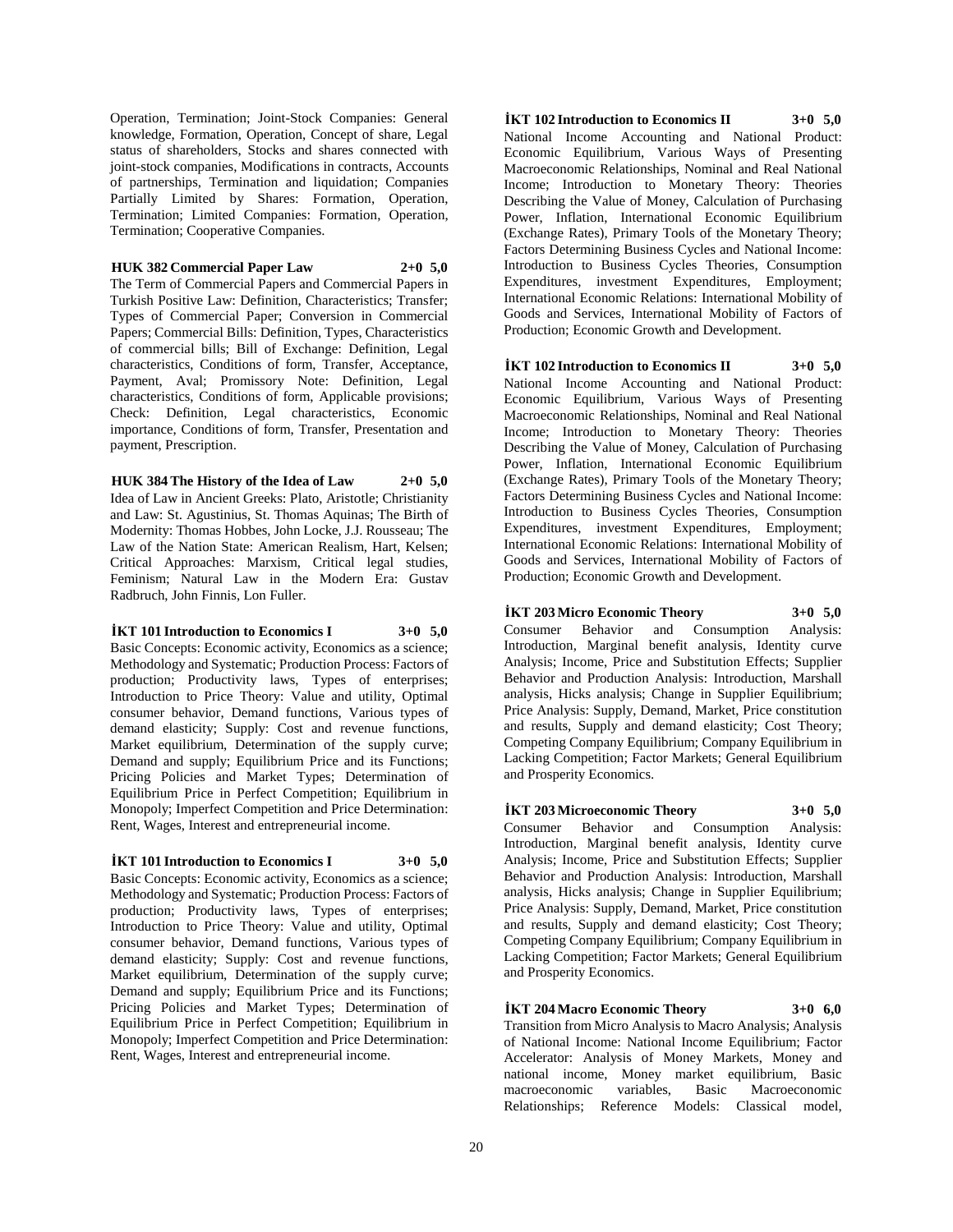Keynesian model; Basic Models: IS-LM Model, IS-LM-BP Model AD-AS Model; Basic Problems: Unemployment and inflation; Internal and external economic growth; Consumption, Saving, Investment: Constant capital investments, Stock investments, Money supply and demand.

**İKT 204 Macroeconomic Theory 3+0 6,0** Transition from Micro Analysis to Macro Analysis; Analysis of National Income: National Income Equilibrium; Factor Accelerator: Analysis of Money Markets, Money and national income, Money market equilibrium, Basic macroeconomic variables, Basic Macroeconomic Relationships; Reference Models: Classical model, Keynesian model; Basic Models: IS-LM Model, IS-LM-BP Model AD-AS Model; Basic Problems: Unemployment and inflation; Internal and external economic growth; Consumption, Saving, Investment: Constant capital investments, Stock investments, Money supply and demand.

## **İKT 216 Mathematical Economics 4+0 7,0**

The Mathematical Framework of Economic Analysis, Economic Models and Characteristics of Economic Models; Introduction to Functions and Types of Functions; Linear Functions and Economic Applications; Unvariate Functions and Optimization; Multivariate Functions and Optimization; Constrained Optimization; The Exponential and Logarithmic Functions and Economic Applications; Compounding Interest Rate and Growth Rate Accounting; Integral Calculus and Economic Applications; Systems of Equations and Matrix Algebra; Input-Output Analysis; Difference Equations.

#### **İKT 216 Mathematical Economics 4+0 7,0**

The Mathematical Framework of Economic Analysis, Economic Models and Characteristics of Economic Models; Introduction to Functions and Types of Functions; Linear Functions and Economic Applications; Unvariate Functions and Optimization; Multivariate Functions and Optimization; Constrained Optimization; The Exponential and Logarithmic Functions and Economic Applications; Compounding Interest Rate and Growth Rate Accounting; Integral Calculus and Economic Applications; Systems of Equations and Matrix Algebra; Input-Output Analysis; Difference Equations.

#### **İKT 217 Microeconomic Theory I 3+0 5,0**

Consumer Behavior theory, Consumer choice, Indifference curves, Optimal choice and utility maximization, Consumer demand, Generalized compensated demand functions, Demand elasticities, Producer behavior theory, Production functions, Short and long term analysis, Production cost theory, Profit maximization of firm in a competitive market and supply of the firm, short and long term adjustments in response to the changes in the demand and supply parameters, Efficiency in production and General equilibrium.

## **İKT 217 Microeconomic Theory I 3+0 5,0**

Consumer Behavior theory, Consumer choice, Indifference curves, Optimal choice and utility maximization, Consumer demand, Generalized compensated demand functions,

Demand elasticities, Producer behavior theory, Production functions, Short and long term analysis, Production cost theory, Profit maximization of firm in a competitive market and supply of the firm, short and long term adjustments in response to the changes in the demand and supply parameters, Efficiency in production and General equilibrium.

## **İKT 218 Micro Economic Theory II 3+0 5,0**

Imperfect competitive markets, Equilibrium of firms in the monopolistic market, Pricing strategies in the monopolistic market, Oligopolistic markets, Non cooperative models, Cooperative models, Game theory and applications, Monopolistic competition, Factor markets, Uncertainty and uncertainty model applications, Asymmetric Information, Adverse selection, Moral hazard, Main firm and agent, reputation signal and guaranties, Public goods and externalities.

**İKT 218 Microeconomic Theory II 3+0 5,0** Imperfect competitive markets, Equilibrium of firms in the monopolistic market, Pricing strategies in the monopolistic market, Oligopolistic markets, Non cooperative models, Cooperative models, Game theory and applications, Monopolistic competition, Factor markets, Uncertainty and uncertainty model applications, Asymmetric Information, Adverse selection, Moral hazard, Main firm and agent, reputation signal and guaranties, Public goods and externalities.

**İKT 219 Macro Economic Theory I 3+0 6,0** Fundamentals of macroeconomics, (Variables and their relations, reference models, Classical model and Keynesian model), Basic Models, Money, Interest and National Income, IS-LM Model, Equilibrium in the goods and money market, Effects of fiscal and monetary policies, IS-LM-BP Model, Mundel-Fleming Model, Evaluation of policies in the fixed and floating exchange rate systems, AD-AS Models.

**İKT 219 Macroeconomic Theory I 3+0 6,0** Fundamentals of macroeconomics, (Variables and their relations, reference models, Classical model and Keynesian model), Basic Models, Money, Interest and National Income, IS-LM Model, Equilibrium in the goods and money market, Effects of fiscal and monetary policies, IS-LM-BP Model, Mundel-Fleming Model, Evaluation of policies in the fixed and floating exchange rate systems, AD-AS Models.

**İKT 220 Macro Economic Theory II 3+0 6,0** AD-AS Models and dynamic AD-AS, Basic macroeconomic problems, unemployment, Inflation, Budget deficits and external deficits, Economic growth, (factors and sources of growth ), neoclassical growth model, New growth theories, human capital and endogenous growth theory, New look into the facts of growth, Microeconomic foundations of macroeconomics (Consumption and saving, Investment, Money supply and demand).

**İKT 220 Macroeconomic Theory II 3+0 6,0**

AD-AS Models and dynamic AD-AS, Basic macroeconomic problems, unemployment, Inflation, Budget deficits and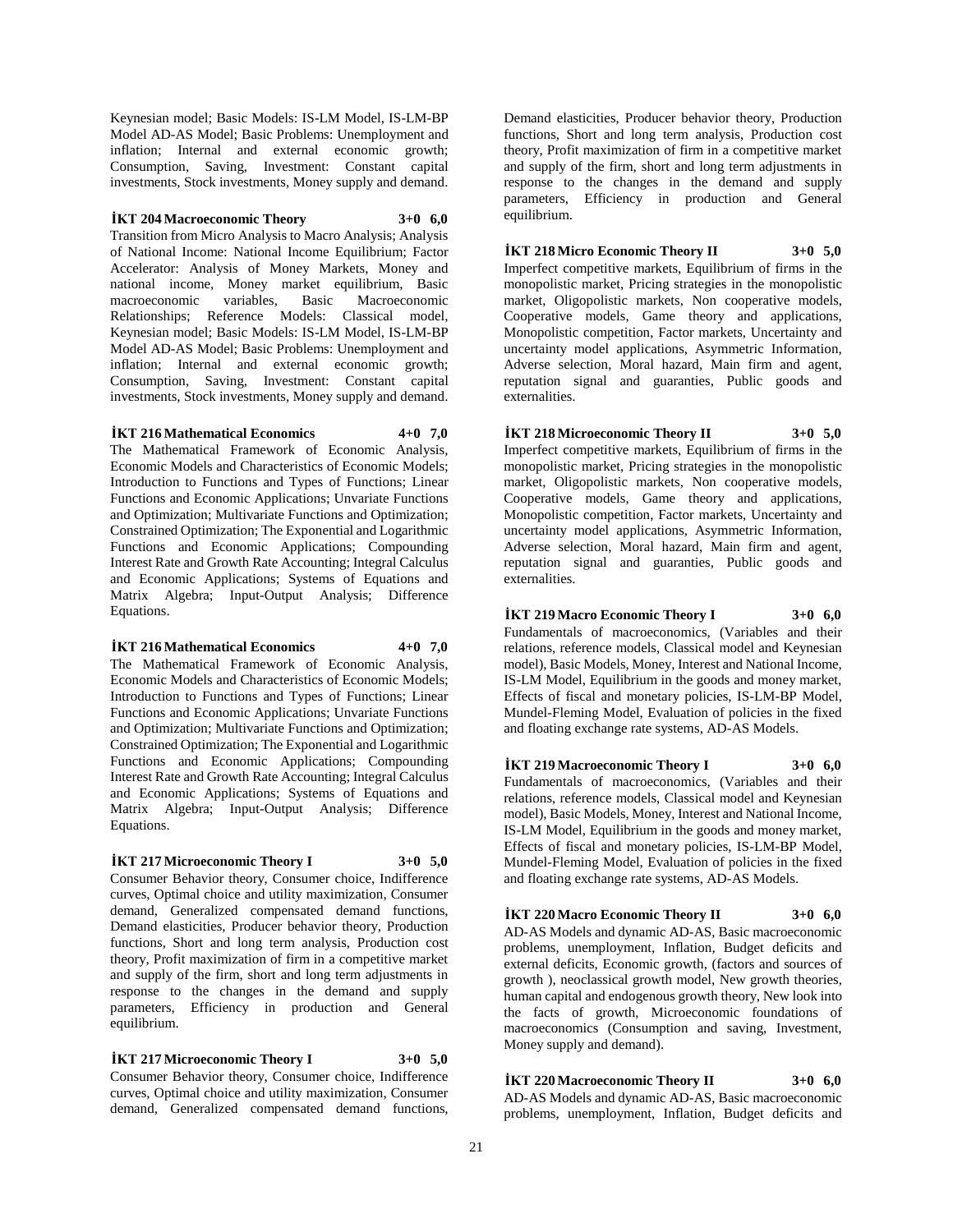external deficits, Economic growth, (factors and sources of growth ), neoclassical growth model, New growth theories, human capital and endogenous growth theory, New look into the facts of growth, Microeconomic foundations of macroeconomics (Consumption and saving, Investment, Money supply and demand).

## **İKT 301 International Trade Theory 3+0 5,0**

Classical Theory of Trade: The classical theory and comparative advantage, International equilibrium with increasing cost, The Hecksher-Ohlin model; Alternative Trade Theories; Economic Growth and International Trade: Sources of economic growth, Classifying the trade effects of economic growth, The Singer-Prebisch thesis; Economic Integration Theory: Types of economic integration, Static and Dynamic effects of economic integration.

**İKT 301 International Trade Theory 3+0 5,0**

Classical Theory of Trade: The classical theory and comparative advantage, International equilibrium with increasing cost, The Hecksher-Ohlin model; Alternative Trade Theories; Economic Growth and International Trade: Sources of economic growth, Classifying the trade effects of economic growth, The Singer-Prebisch thesis; Economic Integration Theory: Types of economic integration, Static and Dynamic effects of economic integration.

#### **İKT 302 Economic Policy 3+0 5,0**

Fundamental Concepts of Economic Policy; Description of Economic Policy; Factors Accelerating Development of Economic Policy; Basic Elements of Economic Policy; Goals-Tools Balance; Determination and Application of Economic Policy; Fundamental Objectives of Economic Policy; Instruments(Tools) of Economic Policy; Theories of Economic Policy and Macroeconomics; Classic Macro Theory and Economic Policy; Rational Expectations and Economic Policy.

## **İKT 302 Economic Policy 3+0 5,0**

Fundamental Concepts of Economic Policy: Description of Economic Policy; Factors Accelerating Development of Economic Policy; Basic Elements of Economic Policy; Goals-Tools Balance; Determination and Application of Economic Policy; Fundamental Objectives of Economic Policy; Instruments(Tools) of Economic Policy; Theories of Economic Policy and Macroeconomics; Classic Macro Theory and Economic Policy; Rational Expectations and Economic Policy.

## **İKT 304 International Trade Policy 3+0 5,0**

Trade Policies: Impact of import quota, Impact of export subsidy; Foreign Exchange Market: Exchange rate systems and policies; Balance of Payments Accounts: Basic assumptions; International Monetary System: Bretton Woods System; European Economic and Monetary Union; International Monetary Fund: Goals of IMF, Funding in IMF, IMF-Turkey relations; International Credit Markets; World Debt Crisis.

## **İKT 304 International Trade Policy 3+0 5,0**

Trade Policies: Impact of import quota, Impact of export subsidy; Foreign Exchange Market: Exchange rate systems and policies; Balance of Payments Accounts: Basic assumptions; International Monetary System: Bretton Woods System; European Economic and Monetary Union; International Monetary Fund: Goals of IMF, Funding in IMF, IMF-Turkey relations; International Credit Markets; World Debt Crisis.

## **İKT 309 Monetary Theory 3+0 5,0**

Definition and Functions of Money; Interest Rates; Calculation of Interest Rates; Theories of Interest Rates; Loanable Funds Theory; Liquidity Preference Theory; Risk and Term Structure of Interest Rates: Yield curves and interpretation, Expectations hypothesis, Liquidity premium hypothesis, Segmented markets hypothesis; Theories of Demand for money: Classical quantity theory, Developments in Keynesian theory, Post Keynes; Transmission of money; General Equilibrium and Effectiveness of Monetary Policy.

## **İKT 309 Monetary Theory 3+0 5,0**

Definition and Functions of Money; Interest Rates; Calculation of Interest Rates; Theories of Interest Rates; Loanable Funds Theory; Liquidity Preference Theory; Risk and Term Structure of Interest Rates: Yield curves and interpretation, Expectations hypothesis, Liquidity premium hypothesis, Segmented markets hypothesis; Theories of Demand for money: Classical quantity theory, Developments in Keynesian theory, Post Keynes; Transmission of money; General Equilibrium and Effectiveness of Monetary Policy.

## **İKT 310 Monetary Policy 3+0 5,0**

Balance Sheet Analysis in Banking: Asset, Liquidity, Liability and capital management; Deposit Creation in Banking; Money Stock Determination: Monetary base, Money multiplier, Changes in money stock; Central Banking and Analysis of Central Bank balance sheet; Tools of Monetary Policy; Conduct of Monetary Policy: Choice of targets, Indicators of monetary policy; Monetary Policy Theory: Expectations and monetary policy, Activist and nonactivist policy debate, Monetary policy rules and discretionary monetary policy; Monetary Policy Games.

## **İKT 310 Monetary Policy 3+0 5,0**

Balance Sheet Analysis in Banking: Asset, Liquidity, Liability and capital management; Deposit Creation in Banking; Money Stock Determination: Monetary base, Money multiplier, Changes in money stock; Central Banking and Analysis of Central Bank balance sheet; Tools of Monetary Policy; Conduct of Monetary Policy: Choice of targets, Indicators of monetary policy; Monetary Policy Theory: Expectations and monetary policy, Activist and nonactivist policy debate, Monetary policy rules and discretionary monetary policy; Monetary Policy Games.

## **İKT 322 International Economics 2+0 5,0**

Globalization in World Economy; International Economic Integration; European Economic Community; North America Free Trade Areas; Association of Southeast Asian Nations; United Nations Conference on Trade and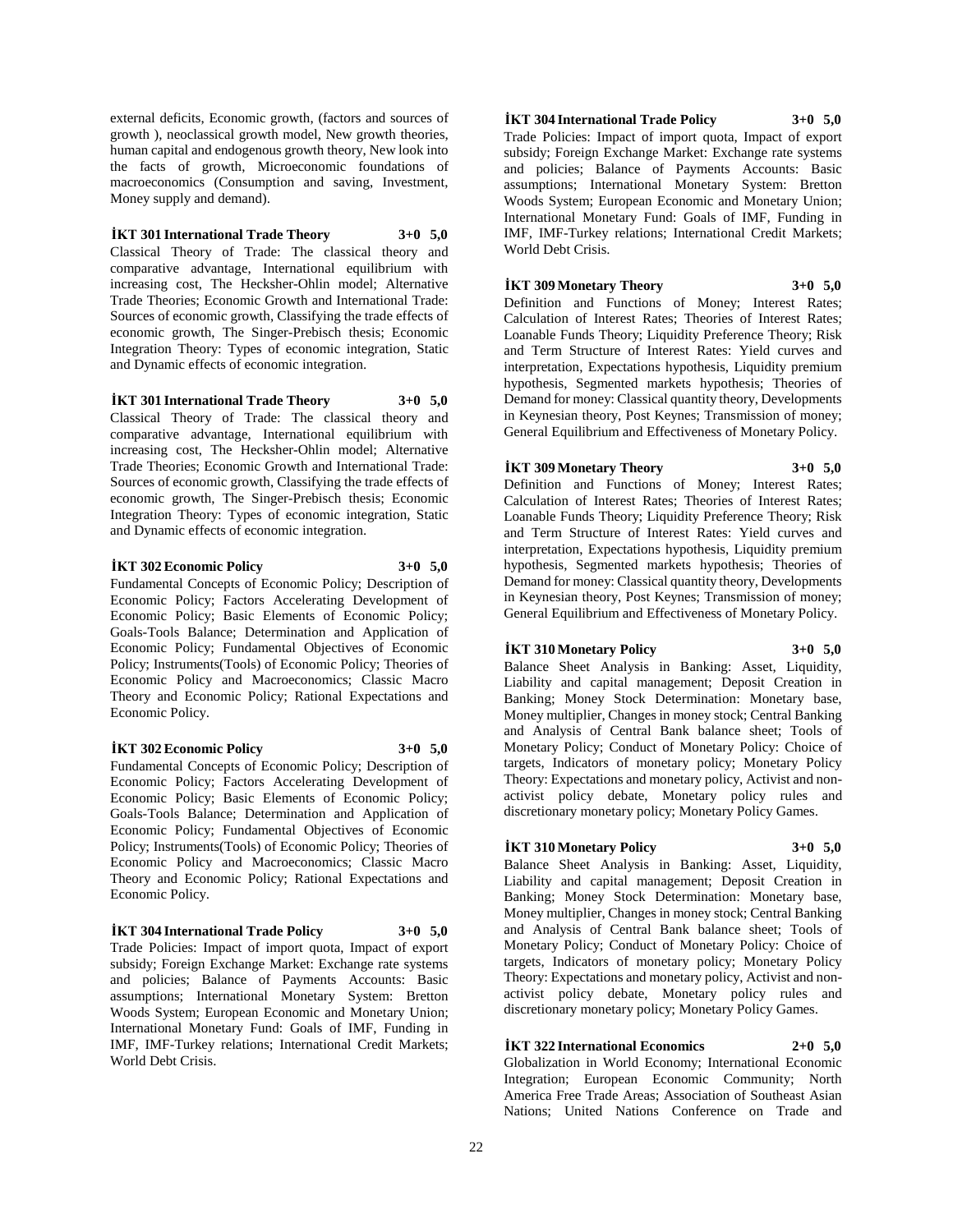Development; International Economic Policies; Trade Restrictions; Dumping; Export Subsidies; Foreign Exchange Markets; Balance of Payments; International Monetary Systems; International Credit Markets; Third World Countries; International Monetary Fund and Turkey; International Investment Analysis.

## **İKT 337 Econometrics I 4+0 5,0**

Two variable Linear Model: Assumptions, Two-Variable Regression Analysis with ordinary least squares method and its statistical properties, Correlation Coefficient, Analysis of Variance and F Test, Multiple Regression Analysis: Notation and Assumptions, Multiple Regression Analysis with ordinary least squares method and its statistical properties, The Multiple Coefficient of Determination, Deriving the multiple regression coefficients in the mean difference form, Hypothesis testing in multiple regression and analysis of Variance, Other subjects related with the linear model : Linear constraints, Multicollinearity, Model Specification errors, Dummy variables, Analysis of covariance.

## **İKT 337 Econometrics I 4+0 5,0**

Two variable Linear Model: Assumptions, Two-Variable Regression Analysis with ordinary least squares method and its statistical properties, Correlation Coefficient, Analysis of Variance and F Test, Multiple Regression Analysis: Notation and Assumptions, Multiple Regression Analysis with ordinary least squares method and its statistical properties, The Multiple Coefficient of Determination, Deriving the multiple regression coefficients in the mean difference form, Hypothesis testing in multiple regression and analysis of Variance, Other subjects related with the linear model : Linear constraints, Multicollinearity, Model Specification errors, Dummy variables, Analysis of covariance.

## **İKT 338 Econometrics II 4+0 5,0**

The Method of Generalized Least Squares, application of least squares method to generalized assumptions, Estimation with the generalized least squares method, Properties of GLS Estimators, Heteroscedastic error terms, Detection of Heteroscedasticity, Autocorrelation, Lagged Variables, Simultaneous Equation Models : Structural form, Reduced Form, Two numerical examples, Identification Problem, Rules for identification, identification test, Examples about the identification of simultaneous equation models, Estimation of the simultaneous equation models.

## **İKT 338 Econometrics II 4+0 5,0**

The Method of Generalized Least Squares, application of least squares method to generalized assumptions, Estimation with the generalized least squares method, Properties of GLS Estimators, Heteroscedastic error terms, Detection of Heteroscedasticity, Autocorrelation, Lagged Variables, Simultaneous Equation Models : Structural form, Reduced Form, Two numerical examples, Identification Problem, Rules for identification, identification test, Examples about the identification of simultaneous equation models, Estimation of the simultaneous equation models.

**İKT 367 Monetary Theory and Policy 2+0 5,0** Introduction to Monetary Economics; Definition of Money; Multiple Deposit Creation; The Money Supply Process; Central Banking; Tools of Monetary Policy; The Conduct of Monetary Policy; Exchange Rate Targeting; Foreign Exchange Interventions; Inflation Targeting; Theories of Money Demand; Money and Output in the Short-Run; Transmission Mechanism of Monetary Policy; Money and Inflation; Monetary Policy Theory.

**İKT 367 Monetary Theory and Policy 2+0 5,0** Introduction to Monetary Economics; Definition of Money; Multiple Deposit Creation; The Money Supply Process; Central Banking; Tools of Monetary Policy; The Conduct of Monetary Policy; Exchange Rate Targeting; Foreign Exchange Interventions; Inflation Targeting; Theories of Money Demand; Money and Output in the Short-Run; Transmission Mechanism of Monetary Policy; Money and Inflation; Monetary Policy Theory.

## **İKT 369 Interpretation of the Economic Indicators 2+0 5,0**

The Concept of Economic Indicator; Methods for Acquisition of Economic Indicators and Major Sources of Data; Microeconomic Indicators and Their Interpretation: Formation of the market equilibrium price, Formation of firm equilibrium, Flexibility; Macroeconomic Indicators and Their Interpretation: Gross domestic product, National income, Growth rate, Inflation, Price indices, Money supply, Interest rates, Banking system, Central Bank analytical balance sheet, Stock exchange indicators, Budget deficits, Economic tendency surveys and expectations; International Economic Indicators; Analysis of Applied Monetary and Fiscal Policy; Influence of Non-Economic Factors on Economic Indicators.

## **İKT 371 Labor Economics 2+0 5,0**

Factor Markets: Demand and supply in factor markets, Determining factor prices; Labor Markets: Labor demand and labor supply, Equilibrium in labor markets, Labor markets in Turkey; Types of Labor Markets; International Labor Mobility; Wages and Wage Theories; Trade Unionism and Collective Bargaining; Vocational Education and Training; Latest Developments in Turkish Industrial Relations; Unemployment in Turkey; Wages in Turkey; Labor Problems in Turkey; Relationship between Inflation and Unemployment.

**İKT 372 International Economic Organizations 2+0 5,0** Globalization in the World Economy; Economic Cooperation among Industrialized Countries; Economic Cooperation among Muslim Countries; United Nations: United Nations Conference on Trade and Development; World Trade Organization; World Bank; International Monetary Fund: Aims, Functioning, IMF-Turkey relations; Economic Integration in the Continental Europe.

**İKT 372 International Economic Organizations 2+0 5,0** Globalization in the World Economy; Economic Cooperation among Industrialized Countries; Economic Cooperation among Muslim Countries; United Nations: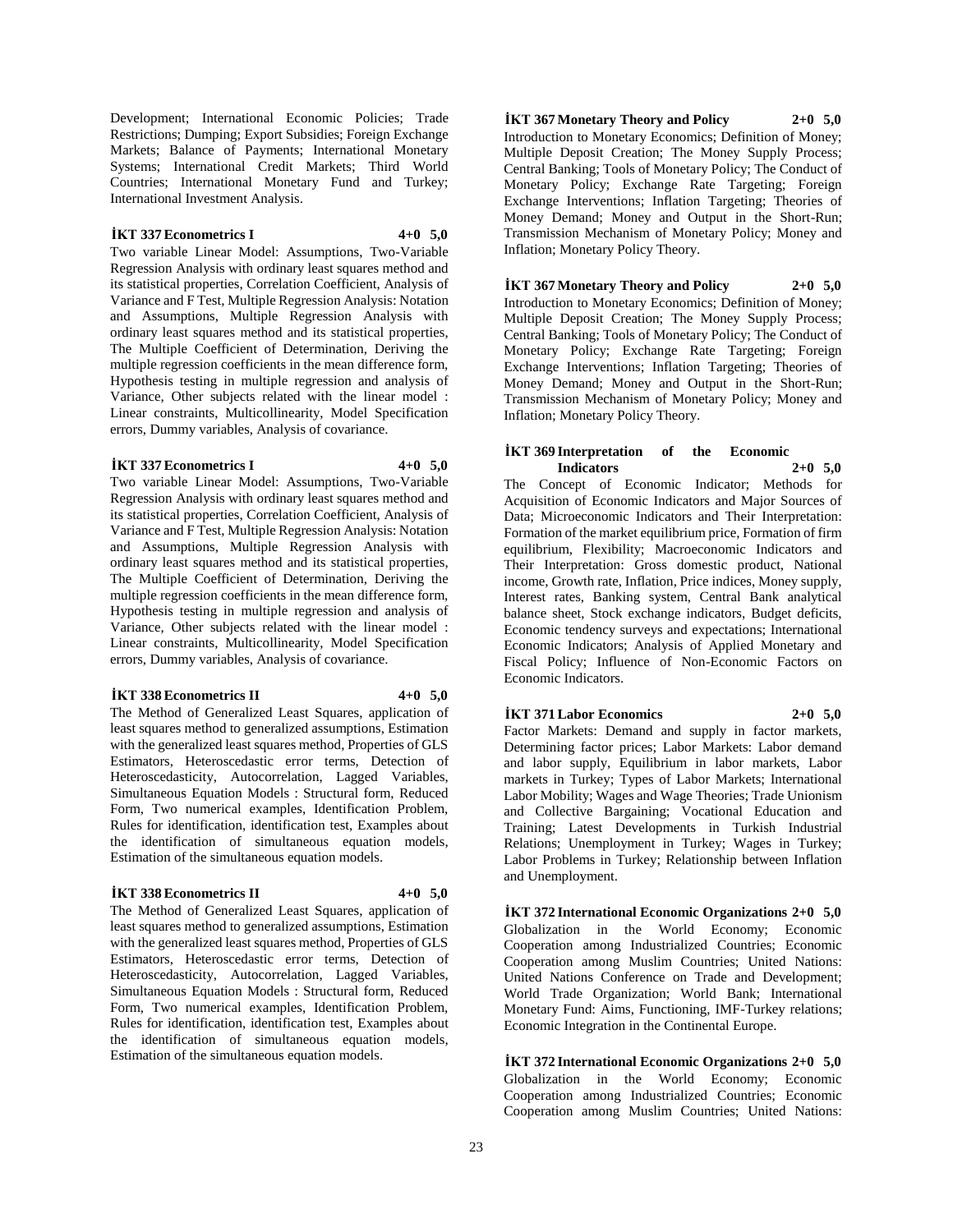United Nations Conference on Trade and Development; World Trade Organization; World Bank; International Monetary Fund: Aims, Functioning, IMF-Turkey relations; Economic Integration in the Continental Europe.

## **İKT 373 Economics of Crises 2+0 5,0**

Finansal Krizler ve Finansal Krizleri Açıklamaya Yönelik Teorik ve Ampirik Modeller. Birinci Nesil, İkinci Nesil, Üçüncü Nesil Döviz Kriz Modelleri; Bankacılık Krizleri, Finansal Liberalizasyon ve (De)Regülasyon, Ahlaki Tehlike ve Makroekonomik Problemler; Döviz Krizleri ve Bankacılık Krizleri İlişkisi: İkiz Krizler; Finansal Krizlerde Bulaşma, Bütçe ve Cari Hesap Açıkları, Sermaye Akımlarının Önemi ve Uluslararası Finansal Sistemine Yönelik Reform Yaklaşımları, Finansal Krizler İçin Erken Uyarı Sistemleri ve Öncü Göstergeler; Politik Sonuçlar, Latin Amerika Ve Doğu Asya Ülkelerinde Döviz Krizi Deneyimleri; 1990 Sonrası Dönemde Türkiye'de Yaşanılan Finansal Kriz Dönemleri.

## **İKT 373 Economics of Crises 2+0 5,0**

Finansal Krizler ve Finansal Krizleri Açıklamaya Yönelik Teorik ve Ampirik Modeller. Birinci Nesil, İkinci Nesil, Üçüncü Nesil Döviz Kriz Modelleri; Bankacılık Krizleri, Finansal Liberalizasyon ve (De)Regülasyon, Ahlaki Tehlike ve Makroekonomik Problemler; Döviz Krizleri ve Bankacılık Krizleri İlişkisi: İkiz Krizler; Finansal Krizlerde Bulaşma, Bütçe ve Cari Hesap Açıkları, Sermaye Akımlarının Önemi ve Uluslararası Finansal Sistemine Yönelik Reform Yaklaşımları, Finansal Krizler İçin Erken Uyarı Sistemleri ve Öncü Göstergeler; Politik Sonuçlar, Latin Amerika Ve Doğu Asya Ülkelerinde Döviz Krizi Deneyimleri; 1990 Sonrası Dönemde Türkiye'de Yaşanılan Finansal Kriz Dönemleri.

## **İKT 374 Public Economics 4+0 5,0**

Market Failure and Rationale for Government Intervention; Theory of Public Goods: Properties, Efficient provision of public goods; Externalities: Types of externalities, Corrective devices for externalities; Resource Allocation Mechanism for Public Goods (Voting Models): Optimal decision rule; Bowen-Black Majority Voting Model; Buchanan-Tullock Model; Downs Model; Romer-Rosenthal Model; Normative Analysis of Taxation; Efficiency and Equity; Tax Shifting; Public Enterprise Pricing; Government Failures.

**İKT 376 Financial Institutions and Banking 2+0 5,0** Definition and Functions of Financial Markets; Scope and Functions of Financial Instruments; Structure and Functions of the Central Bank in Turkey and in the World; Commercial Banking Theory; Basic Functions of Commercial Banking in the World and in Turkish Economy; Structure and Functions of Investment and Development Banking in Turkey; Stock Exchange in the World and in Turkish Economy; Brokerage Houses in Turkey; Mutual Funds and Investment Corporations in Turkey; Islamic Banking in Turkey.

**İKT 378 Economic Forecasting 2+0 5,0** Estimation and Basic Structure of Various Estimation Models; Basic Estimation Methods: Necessary calculations

and descriptions for using quantitative methods, Criteria used for comparison of estimations derived from different methods, Time series, Smoothing time series, Exponential smoothing methods, Two variable regression, Multiple regression, The Box-Jenkins Methodology for ARIMA models; Advanced Estimation Models: Regression by using the ARIMA errors, Dynamic regression models (Transfer Function); Using Estimation Methods in Applications.

## **İKT 378 Economic Forecasting 2+0 5,0**

Estimation and Basic Structure of Various Estimation Models; Basic Estimation Methods: Necessary calculations and descriptions for using quantitative methods, Criteria used for comparison of estimations derived from different methods, Time series, Smoothing time series, Exponential smoothing methods, Two variable regression, Multiple regression, The Box-Jenkins Methodology for ARIMA models; Advanced Estimation Models: Regression by using the ARIMA errors, Dynamic regression models (Transfer Function); Using Estimation Methods in Applications.

**İKT 403 Development Economics 3+0 5,0** Development and Underdevelopment: Characteristics of underdeveloped nations; Theories of Underdevelopment: Economic approaches, Socio-cultural approaches; Capital Accumulation and Technology; Development and Capital; Development and Technology; Development Financing: Internal financing, External financing; Development and the Human Element: Population, Investment on human, employment; Development and Foreign Trade; Development and International Division of Labor; Protective Foreign Trade; Resource Allocation: Theoretical basics, Resource allocation in underdeveloped countries; Industrialization Strategies; Sustainable growth; Natural Resources and the Environment.

**İKT 403 Development Economics 3+0 5,0** Development and Underdevelopment: Characteristics of

underdeveloped nations; Theories of Underdevelopment: Economic approaches, Socio-cultural approaches; Capital Accumulation and Technology; Development and Capital; Development and Technology; Development Financing: Internal financing, External financing; Development and the Human Element: Population, Investment on human, employment; Development and Foreign Trade; Development and International Division of Labor; Protective Foreign Trade; Resource Allocation: Theoretical basics, Resource allocation in underdeveloped countries; Industrialization Strategies; Sustainable growth; Natural Resources and the Environment.

## **İKT 419 Applications in Economics 0+4 5,0**

The main purpose of this one semester course is to enable students to grasp the broad context of the Program in Economics whilst introducing them to recent developments in the economy by having students work on projects of their choice. An advisor is assigned to each student to supervise the process of research and its writing.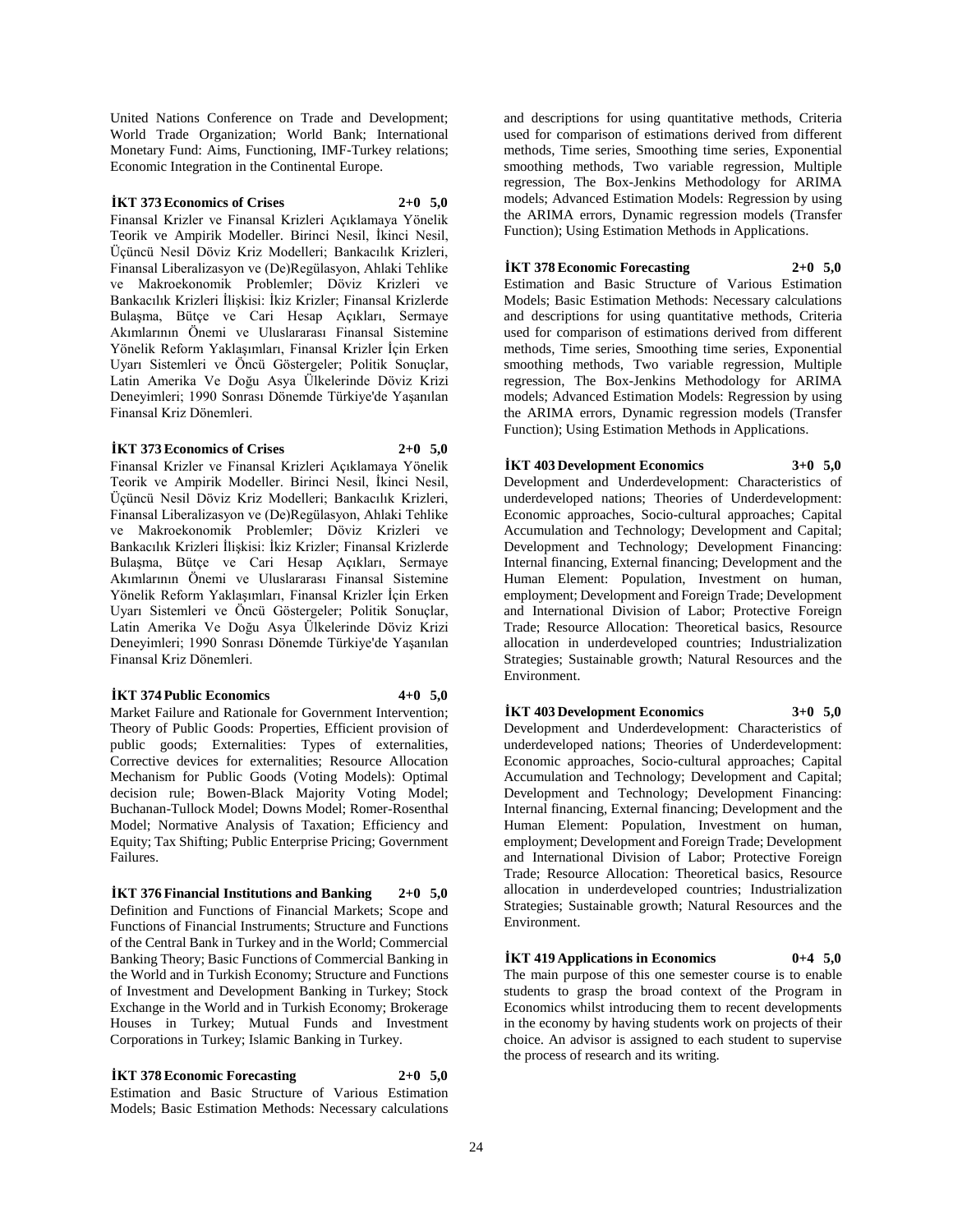**İKT 435 History of Economic Thought 4+0 5,0** Economic Thought in Ancient Times: Emphasis on the Greeks; Economic Thought in the Middle Ages: Islamic Classics and the Christian Scholastics; Development of Economic Thought in the Modern Ages; The Mercantilists; The Forerunners of Modern Economic Thought; The Physiocrats; Rise of Economics and the Classical School; Key Figures; Reactions to the Classical Thought: Socialism. Marginal Revolution and the Neoclassical Synthesis: Vienna; Lozane and Cambridge Schools; Neo-classics: Marshall; Walras and the others; Departure from Neoclassical School and Contributions to the Neoclassical School: Chamberlain; Robinson and other developments; Keynes and the Keynesian Revolution. New Developments in Macroeconomics.

**İKT 435 History of Economic Thought 4+0 5,0** Economic Thought in Ancient Times: Emphasis on the Greeks; Economic Thought in the Middle Ages: Islamic Classics and the Christian Scholastics; Development of Economic Thought in the Modern Ages; The Mercantilists; The Forerunners of Modern Economic Thought; The Physiocrats; Rise of Economics and the Classical School; Key Figures; Reactions to the Classical Thought: Socialism. Marginal Revolution and the Neoclassical Synthesis: Vienna; Lozane and Cambridge Schools; Neo-classics: Marshall; Walras and the others; Departure from Neoclassical School and Contributions to the Neoclassical School: Chamberlain: Robinson and other developments: Keynes and the Keynesian Revolution. New Developments in Macroeconomics.

## **İKT 437 Financial Economics I 3+0 5,0**

The importance of financial markets; Fund flow table in economics and its connection with the real sector; Fund management; Supply of securities; Demand for securities; Securities market; Active market hypothesis; Introduction to the determination of stock prices; Options; Option pricing; Future contracts; Future markets and future pricing; Swap and swap pricing

## **İKT 437 Financial Economics I 3+0 5,0**

The importance of financial markets; Fund flow table in economics and its connection with the real sector; Fund management; Supply of securities; Demand for securities; Securities market; Active market hypothesis; Introduction to the determination of stock prices; Options; Option pricing; Future contracts; Future markets and future pricing; Swap and swap pricing

## **İKT 438 Financial Economics II 3+0 5,0**

Capital markets and basic organizational form; Institutions in capital markets and their instruments; Analysis of bonds market: Determination of bond quality; Valuation of bonds; The relationship between the maturity and yield of a bond; Time approach in bond valuation; Management of the bond portfolio; Fundamental analysis approach in stock valuation; Dow theory; Price and quantity indicators; Portfolio management; Evaluation of portfolio performance; Market indicators and data sources.

## **İKT 438 Financial Economics II 3+0 5,0**

Capital markets and basic organizational form; Institutions in capital markets and their instruments; Analysis of bonds market: Determination of bond quality; Valuation of bonds; The relationship between the maturity and yield of a bond; Time approach in bond valuation; Management of the bond portfolio; Fundamental analysis approach in stock valuation; Dow theory; Price and quantity indicators; Portfolio management; Evaluation of portfolio performance; Market indicators and data sources.

## **İKT 442 Turkish Economy 4+0 5,0**

Turkey: Geographic Location, Population, Geopolitics; Turkish Economy and the World Economy; National Income and Income Distribution in Turkey; Public Finance; Public Debts in Turkey; Developments in Agriculture; Structure of Industry; Energy and Service Sectors; Public Enterprises in Turkey: Privatization of Public Enterprises; Inflation in Turkey: Economic stabilization programs; Evaluation of Turkish Foreign Trade Policy; European Union Relations; Foreign Capital Policy of Turkey.

**İKT 442 Turkish Economy 4+0 5,0** Turkey: Geographic Location, Population, Geopolitics; Turkish Economy and the World Economy; National Income and Income Distribution in Turkey; Public Finance; Public Debts in Turkey; Developments in Agriculture; Structure of Industry; Energy and Service Sectors; Public Enterprises in Turkey: Privatization of Public Enterprises; Inflation in Turkey: Economic stabilization programs; Evaluation of Turkish Foreign Trade Policy; European Union Relations; Foreign Capital Policy of Turkey.

**İKT 459 Economic Growth Theories 3+0 5,0** Basic Concepts Related to Growth: Product function, Properties of growth, Results of growth; Growth Models: Classical growth models: Smith, Ricardo, Marx, Schumpeter; Modern Growth Theories: Harrod-Domar; Post-Keynesian Growth Model; Income Distribution Theories: Kaldor Model, Pasinetti Model; Optimal Growth Models: Von Neumann Model; Endogenous Growth Models; Case Studies of Growth in Turkey and the World.

## **İKT 459 Economic Growth Theories 3+0 5,0** Basic Concepts Related to Growth: Product function, Properties of growth, Results of growth; Growth Models: Classical growth models: Smith, Ricardo, Marx, Schumpeter; Modern Growth Theories: Harrod-Domar; Post-Keynesian Growth Model; Income Distribution Theories: Kaldor Model, Pasinetti Model; Optimal Growth Models: Von Neumann Model; Endogenous Growth Models; Case Studies of Growth in Turkey and the World.

## **İKT 461 EU and Turkey 2+0 5,0**

European Community: Establishment, Enlargement, Goals, Foundations, Management of European community, Criterion for membership, Results of membership; Economic and Monetary Union; Harmonization of Economic and Social Policies; Budget and European Investment Bank; Relationship Between Turkey and European Union: The history of relations, Terms of partnership, Financial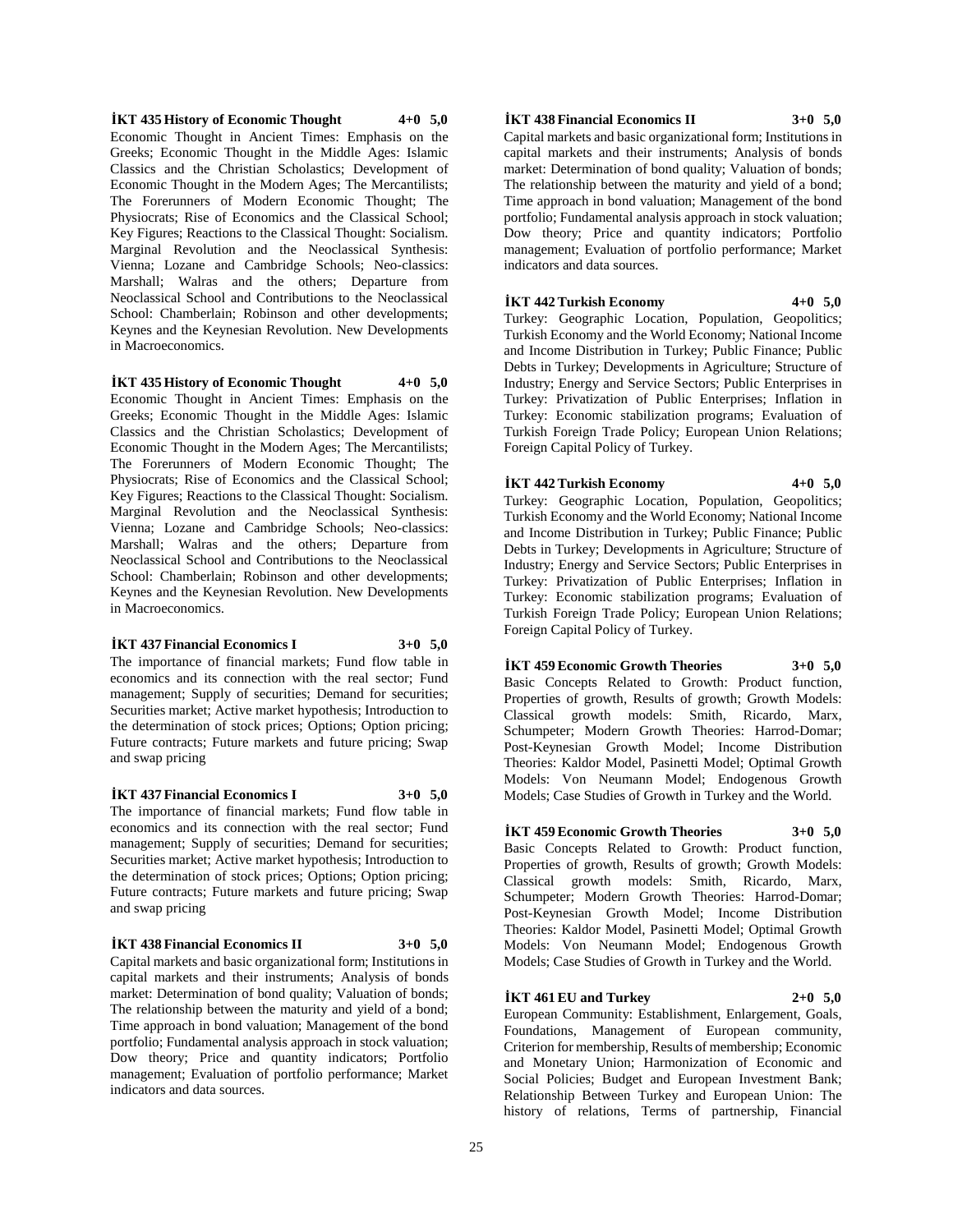assistance; Customs Union between Turkey and European Union: Establishment and scope of customs union, Effects of customs union on Turkish economy; Analysis of European Summit Decisions.

## **İKT 461 EU and Turkey 2+0 5,0**

European Community: Establishment, Enlargement, Goals, Foundations, Management of European community, Criterion for membership, Results of membership; Economic and Monetary Union; Harmonization of Economic and Social Policies; Budget and European Investment Bank; Relationship Between Turkey and European Union: The history of relations, Terms of partnership, Financial assistance; Customs Union between Turkey and European Union: Establishment and scope of customs union, Effects of customs union on Turkish economy; Analysis of European Summit Decisions.

**İKT 462 Economic History of Turkey 2+0 5,0**

Pre-Ottoman Period: Economic structures of Byzantines and Seljuks; Ottoman Economy during the 15th and 16th Centuries; Mercantilist Development of Western European Economy and Its Structural Effects on Ottoman Economy: Financial problems, Collapse of the monetary system. Structural changes in agricultural sector; Semi-colonization of Ottomans by European Capitalism during the 19th and 20th Centuries: External debts, Foreign capital in the Ottoman Economy; Inherited Economic Resources of the Turkish Republic.

## **İKT 463 History of Economics 2+0 5,0**

History of Economics; Agricultural Revolution and Its Consequences; Economies in the Early Ages; Geographical and Social Frame of European Civilizations; Early Middle Ages; Late Middle Ages; European Economy at the Beginning of the Modern Age; Shifts in Economic Power Structure; Industrial Revolution; Economic Developments in the 19th Century; Spread of Industrialization in the 19th Century; World Economy in the 20th Century.

**İKT 464 Comparative Economic Systems 2+0 5,0** Capitalist System: Definition, Institutions; Evaluation of the Capitalist System; Advantages and Disadvantages of the Capitalist System; Socialist System: Socialist thought, Definition of socialism; Principles and Institutions of the Socialist System; Types of Socialist Systems; Existing Socialist Systems; Mixed Economic Systems; Communism: Definition, Stages of communism, Principles of communism.

## **İKT 465 Industrial Economics 2+0 5,0**

Market Structure and Performance: Definition of market structure, Firm behavior; Pricing Strategy: Competitive markets, Oligopoly, Monopoly, Natural monopoly; Resource allocation in regulatory markets and Non-profit organizations; Game Theory: Static games under perfect information, Dynamic games under perfect information; Contemporary Approaches to Firm Theory; Imperfect Information; Advertisement, Research and Development; Timing in Firm Decisions; Economic Reasons for Government Intervention; Regulation and Liberalization; Static and Dynamic Criteria for Market Performance;

Antitrust Policies; Game Theory: Static games under imperfect information, Imperfect information and dynamic games.

**İKT 465 Industrial Economics 2+0 5,0**

Market Structure and Performance: Definition of market structure, Firm behavior; Pricing Strategy: Competitive markets, Oligopoly, Monopoly, Natural monopoly; Resource allocation in regulatory markets and Non-profit organizations; Game Theory: Static games under perfect information, Dynamic games under perfect information; Contemporary Approaches to Firm Theory; Imperfect Information; Advertisement, Research and Development; Timing in Firm Decisions; Economic Reasons for Government Intervention; Regulation and Liberalization; Static and Dynamic Criteria for Market Performance; Antitrust Policies; Game Theory: Static games under imperfect information, Imperfect information and dynamic games.

## **İKT 466 Economic Risk Management 2+0 5,0**

Evolution of Economic Risk Management; Classification and Measurement of Economic Risks Management; Economic Growth and Opportunity Management; Total Economic Risk; Macroeconomic Policies to Eliminate Economic Risks; Economic Risk Management in Turkey.

**İKT 468 World Economy 2+0 5,0** Basic problems in World Economy: Population and resources, Migration, Nature, Underdevelopment, Industrialization and technological developments; Recent Developments in World Economy: Economic policies, International trade, Technology and recent developments in social government; Principal Organizations in World

Economy: The new world economic order, Globalization, Market economy, Regionalization, New world economic order and Turkish economy; Analyzing Recent Developments in World Economy: International economic activities, Regional analyses.

**İLT 309 Presentation Techniques 2+0 5,0** Effective Presentation Process; Preparation of a<br>Presentation: Brainstorming; Writing Objectives; Presentation; Brainstorming; Writing Objectives; Developing Meaningful Sentences; Providing Exercises That Ensure Student Involvement; Determining Presentation Time; Determining Presentation Plan; A Attention-Drawing Introduction; Effective Closure; Common Mistakes Made in Presentations; Preparing Visual Materials Using Computers; Presentation Software; Introduction to PowerPoint; Visual Literacy Rules; Roles of Visual Materials in Presentation Process; Developing Visual Materials; Visual and Verbal Elements; Placement; Composition; Balance, Style and Color.

**İLT 309 Presentation Techniques 2+0 5,0** Effective Presentation Process; Preparation Presentation; Brainstorming; Writing Objectives; Developing Meaningful Sentences; Providing Exercises That Ensure Student Involvement; Determining Presentation Time; Determining Presentation Plan; A Attention-Drawing Introduction; Effective Closure; Common Mistakes Made in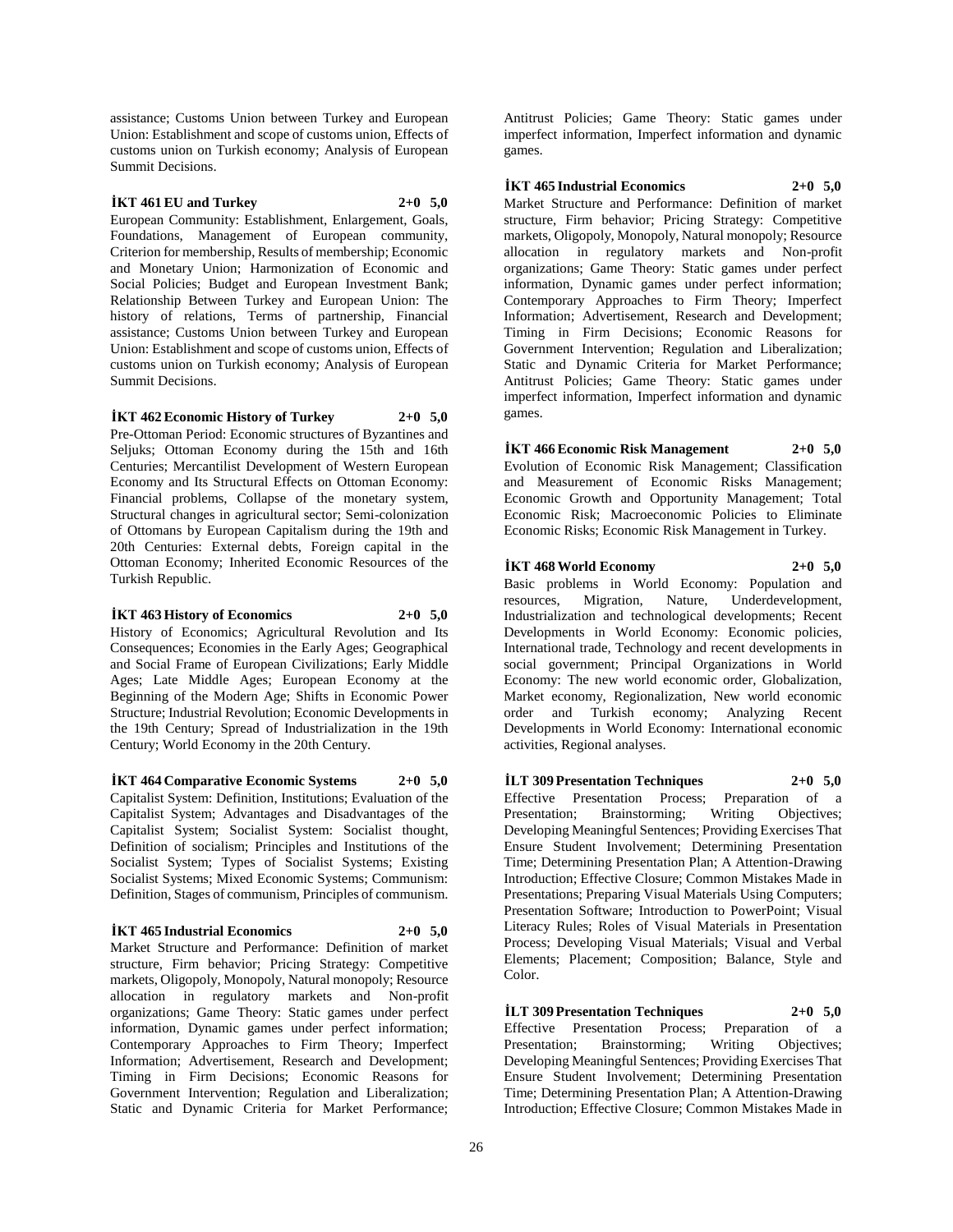Presentations; Preparing Visual Materials Using Computers; Presentation Software; Introduction to PowerPoint; Visual Literacy Rules; Roles of Visual Materials in Presentation Process; Developing Visual Materials; Visual and Verbal Elements; Placement; Composition; Balance, Style and Color.

## **İLT 416 Influential Face to Face Relations in Business Life 2+0 5,0**

Key Concepts and Research on Face-to-Face Communication; Face-to-Face Communication Settings; Role-Plays for Understanding Settings; Environments of Presentations; Giving Lectures and Briefing; Job Interview: Interview, Interview committees; Customer Relations; Importance of Physical Appearance; Meeting Others; Awareness of Personal Spaces; Approaching to and Touching People; Location and Direction of Our Body in Communication; Use of Psychological Sources for Effective and Memorable Relations.

## **İLT 419 Body Language and Diction 2+0 5,0**

Research on Body Language and Concepts of Body Language; Face-to-Face Relations; Relation between Human and Society; Relation between Body and Objects; Relation between Body and Space; Orientation Exercises; Diction Exercises: Intonation, Stress, Articulation; Use of Voice: Control of sound volume, tone color and breath; Speech Control; Movements of Head and Eyes; Facial Expressions; Use of Hands and Arms; Use of Feet and Legs; Harmany in Body Use; Relation between Speech and Body Use; Harmonious Use of Body, Space and Objects.

## **İNG 175 English I 3+0 3,0**

Using the Verb 'to be'; Saying Name, Phone Number and email Address; Describing Things and Places in a Classroom; Asking for Help While Studying; Using the Verb 'to be' in Questions, Describing Favourite Celebrities, Friends and Family; Using Simple Present Statements, Yes-No Questions and Short Answers; Talking about Daily and Weekly Routines; Saying How Often You Do Things; Talking about Free-time Activities and TV shows; Using 'there is, there are'; Using 'some, no, a lot of, and a couple of'; Describing Neighbourhood and Local Events; Asking for and Telling the Time.

## **İNG 176 English II 3+0 3,0**

Using the Present Continuous; Talking About the Weather and Sports; Using 'like to', 'want to', 'need to' and 'have to' with Other Verbs; Using 'this', 'that', 'these', 'those'; Asking Questions with 'How much'; Talking about Clothes, Colours, Shopping and Prices; Using can; Talking about Countries, Languages, and Nationalities; Talking about International Foods; Using the Simple Past of Regular and Irregular Verbs; Using the Past of be; Asking Simple Past Information Questions; Describing Past Experiences; Using Many and Much; Using Some and Any; Using Would Like; Describing Favourite Foods and Eating Habits; Using 'or something' and 'or anything'.

## **İNG 179 Advanced English I 3+0 3,0**

Using Manner Adverbs and Adjectives to Talk about People's Behaviour and Personality; Adding Prefixes to Make Opposites; Using the Present Perfect; Talking about Experiences; Using the Superlative Form of Adjectives; Talking about Rules and Discipline; Using 'used to' and 'would' to Talk about Memories; Talking about Family, Relatives and Childhood; Talking about Eating Habits and Different Ways to Cook Food; Responding to Suggestions; Refusing Offers Politely; Using 'will, going to, the Present Continuous and the Simple Present' to Talk about the Future; Talking about Future Plans, Facts, Predictions and Schedules; Using Expressions with 'make' and 'do'.

## **İNG 180 Advanced English II 3+0 3,0**

Making Sentences with Relative Clauses; Using Phrasal Verbs; Talking about Imaginary Situations or Events in the Present and Future; Giving Advice; Including Questions within Questions and Statements; Talking about Problems with Technology; Using the Present Perfect Continuous to Talk about Recent Activities; Talking about Social Life and Different Kinds of Movies; Using Adjectives ending '-ing' and '-ed'; Showing You Understand another Person's Feelings or Situation; Using the Simple Past Passive in News Stories; Talking about Local and International News Events; Talking about Extreme Weather and Natural Disasters.

## **İNG 225 Academic English I 3+0 3,0**

Reading Skills for Academic Study: Understanding key vocabulary, Getting the gist of the text, Skimming and scanning, Understanding text organization, Developing basic vocabulary knowledge; Listening Skills for Academic Study: Listening for main idea, Listening for detailed information, Listening to short daily conversations, Listening for key ideas; Speaking Skills for Academic Study: Introducing oneself, Maintaining everyday conversations, Giving descriptions of events, Asking and answering questions; Writing Skills for Academic Study: Writing simple sentences, Writing notes, Writing basic descriptions of events, Writing informal letters.

## **İNG 226 Academic English II 3+0 3,0**

Reading Skills for Academic Study: Exposure to simple academic texts, Developing reading fluency, Identifying text type, Improving academic vocabulary knowledge, Distinguishing key ideas from supporting details; Listening Skills for Academic Study: Distinguishing main idea from the detailed information, Listening to short texts on different topics, Noticing intonation; Speaking Skills for Academic Study: Asking for information, Giving detailed information on relevant topics, Asking for and giving directions; Writing Skills for Academic Study: Writing simple and compound sentences, Writing simple biographies, Writing brief reports, Writing short paragraphs.

## **İNG 325 Academic English III 3+0 3,0**

Reading Skills for Academic Study: Developing reading fluency, Adapting reading style to different text types, Practicing critical reading skills; Listening Skills for Academic Study: Listening to longer texts, Listening to short authentic texts, Recognizing stress and intonation; Speaking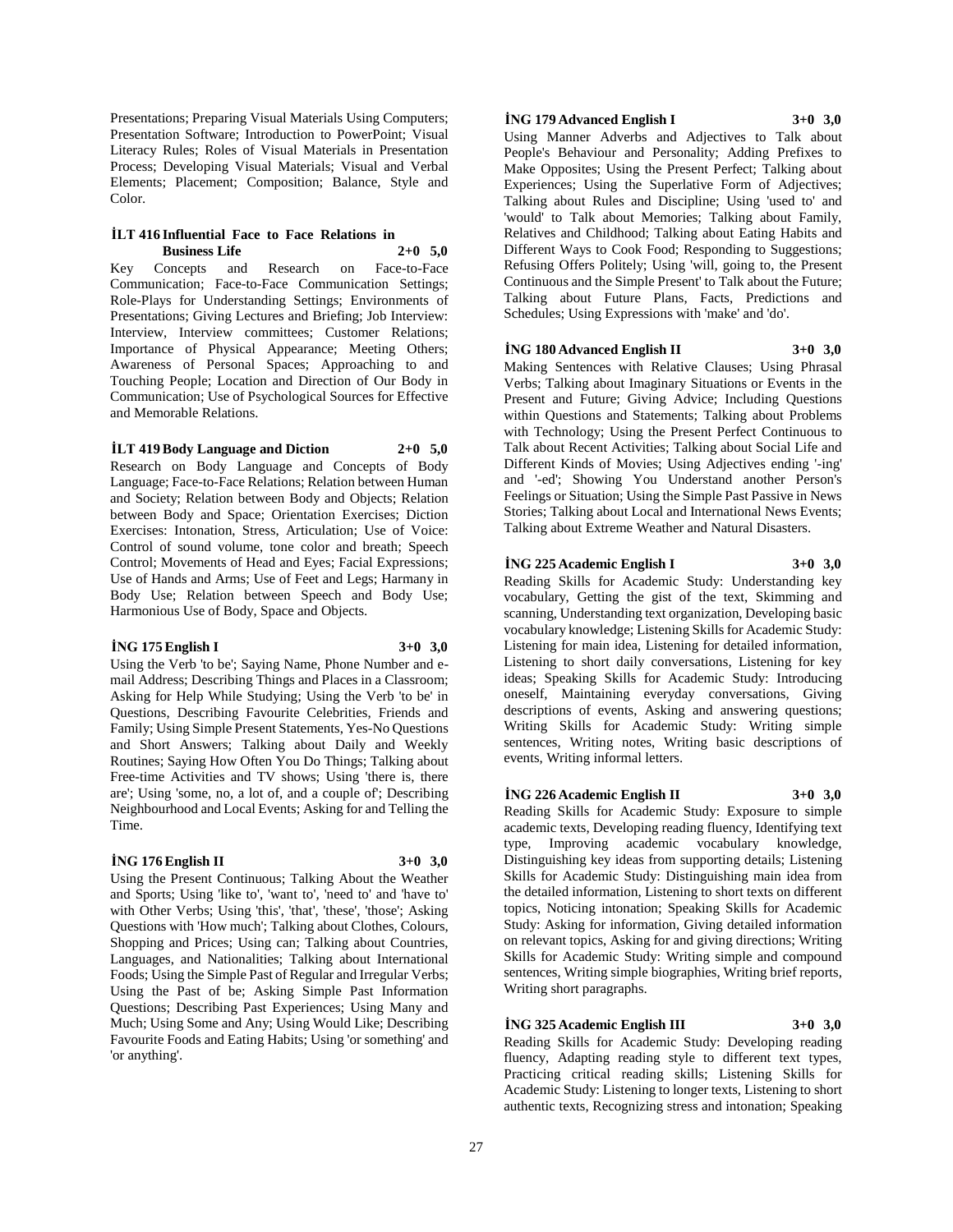Skills for Academic Study: Asking for clarification, Asking for confirmation, Giving reasons and explanations, Giving short presentations on familiar topics; Writing Skills for Academic Study: Identifying different styles of paragraphs, Paraphrasing ideas in short texts, writing academic paragraphs, Writing formal and informal academic texts, Writing summaries.

#### **İNG 326 Academic English IV 3+0 3,0**

Reading Skills for Academic Study: Adjusting speed and reading style to different genres and tasks, Reviewing and analyzing material, Focusing on critical reading skills, Recognizing biases in written works; Listening skills for academic study: Listening to longer authentic texts, Taking notes, Distinguishing facts from opinions, Drawing inferences; Speaking Skills for Academic Study: Participating in group discussions, Expanding opinions, Giving longer presentations on familiar topics; Writing skills for academic study: Expressing opinions in well-organized academic essays, paraphrasing ideas in texts, writing summaries of longer texts.

#### **İNG 425 Academic English V 3+0 3,0**

Reading Skills for Academic Study: Analyzing texts, Drawing conclusions and identifying implied meaning, Developing the vocabulary in the field of study; Listening Skills for Academic Study: Drawing inferences from the theme, Taking notes during a lecture, Interpreting what is heard, Following lectures on familiar topics; Speaking Skills for Academic Study: Participating in discussions, Summarizing, Interviewing, Applying turn-taking rules, Giving presentations on a variety of topics, Commenting on classmatespresentations; Writing Skills for Academic Study: Writing various forms of academic writing, Building effective arguments using evidence.

#### **İNG 426 Academic English VI 3+0 3,0**

Reading Skills for Academic Study: Drawing conclusions based on the information in the text, Comparing and contrasting main ideas, Summarizing extracts from various sources, Evaluating information; Listening Skills for Academic Study: Following lectures, Synthesizing, Evaluating and transferring what was heard; Speaking Skills for Academic Study: Participating in discussions, Justifying point of view, Using strategies to achieve comprehension, Carrying out interviews, Summarizing discussions, Giving longer presentations on academic topics; Writing Skills for Academic Study: Writing well-researched essays and reports, Writing commentaries.

## **İST 205 Statistics I 3+0 5,0**

Definition of Statistics: History, Significance; Data Collection: Fundamental concepts, Data collection techniques, Classification of data; Frequency Distributions; Graphs; Average, Mean, Variability: Range, Standard deviation, Moment, Probability: Binomial, Poisson, Normal distributions; Normal Distribution: Calculation of the area under normal curve. ve.

## **İST 205 Statistics I 3+0 5,0**

Definition of Statistics: History, Significance; Data Collection: Fundamental concepts, Data collection techniques, Classification of data; Frequency Distributions; Graphs; Average, Mean, Variability: Range, Standard deviation, Moment, Probability: Binomial, Poisson, Normal distributions; Normal Distribution: Calculation of the area under normal curve. ve.

## **İST 206 Statistics II 3+0 5,0**

Sampling Theory: Sampling techniques, Sample selection; Statistical Estimation; Point and Interval Estimation; Statistical Decision Making: Hypothesis testing, Small sampling theory; Time Series Analysis: Least squares, Linear relations; Indexes: Types of indexes; Regression and Correlation Analysis: Linear regression, Correlation; Chisquare Test: Chi-square tests for goodness-of-fit, Independence, Homogeneity.

## **İST 206 Statistics II 3+0 5,0**

Sampling Theory: Sampling techniques, Sample selection; Statistical Estimation; Point and Interval Estimation; Statistical Decision Making: Hypothesis testing, Small sampling theory; Time Series Analysis: Least squares, Linear relations; Indexes: Types of indexes; Regression and Correlation Analysis: Linear regression, Correlation; Chisquare Test: Chi-square tests for goodness-of-fit, Independence, Homogeneity.

## **İST 303 Statistical Package Programs 2+0 5,0**

Types of Data and Scales: Nominal, Ordinal, Interval and Ratio scales; Data Editing on SPSS: Data entry, Data file creation; Descriptive Statistics by Using SPSS: Measures of central tendency, Measures of variability; Hypothesis Testing on SPSS: z test, t test, Chi-square test; Regression Analysis on SPSS: Simple linear regression analysis.

#### **İST 414 Decision Theory 2+0 5,0**

Basic Concepts of Decision Making and Decision Problems; Payoff Table; Decision Making Under Certainty; Decision Making Under Uncertainty: Laplace criterion, Maximin (pessimistic) criterion, Minimax (regret) criterion, Maximax (optimistic) criterion, Hurwicz criterion; Decision Making Under Risk: Expected value criterion, Expected value of perfect information, Bayesian approach to decision making; Decision Tree.

## **İST 414 Decision Theory 2+0 5,0**

Basic Concepts of Decision Making and Decision Problems; Payoff Table; Decision Making Under Certainty; Decision Making Under Uncertainty: Laplace criterion, Maximin (pessimistic) criterion, Minimax (regret) criterion, Maximax (optimistic) criterion, Hurwicz criterion; Decision Making Under Risk: Expected value criterion, Expected value of perfect information, Bayesian approach to decision making; Decision Tree.

**İST 416 Operations Research 2+0 5,0**

Network Analysis and Planning: CPM, PERT and maximum flow; Inventory Models: Deterministic inventory models,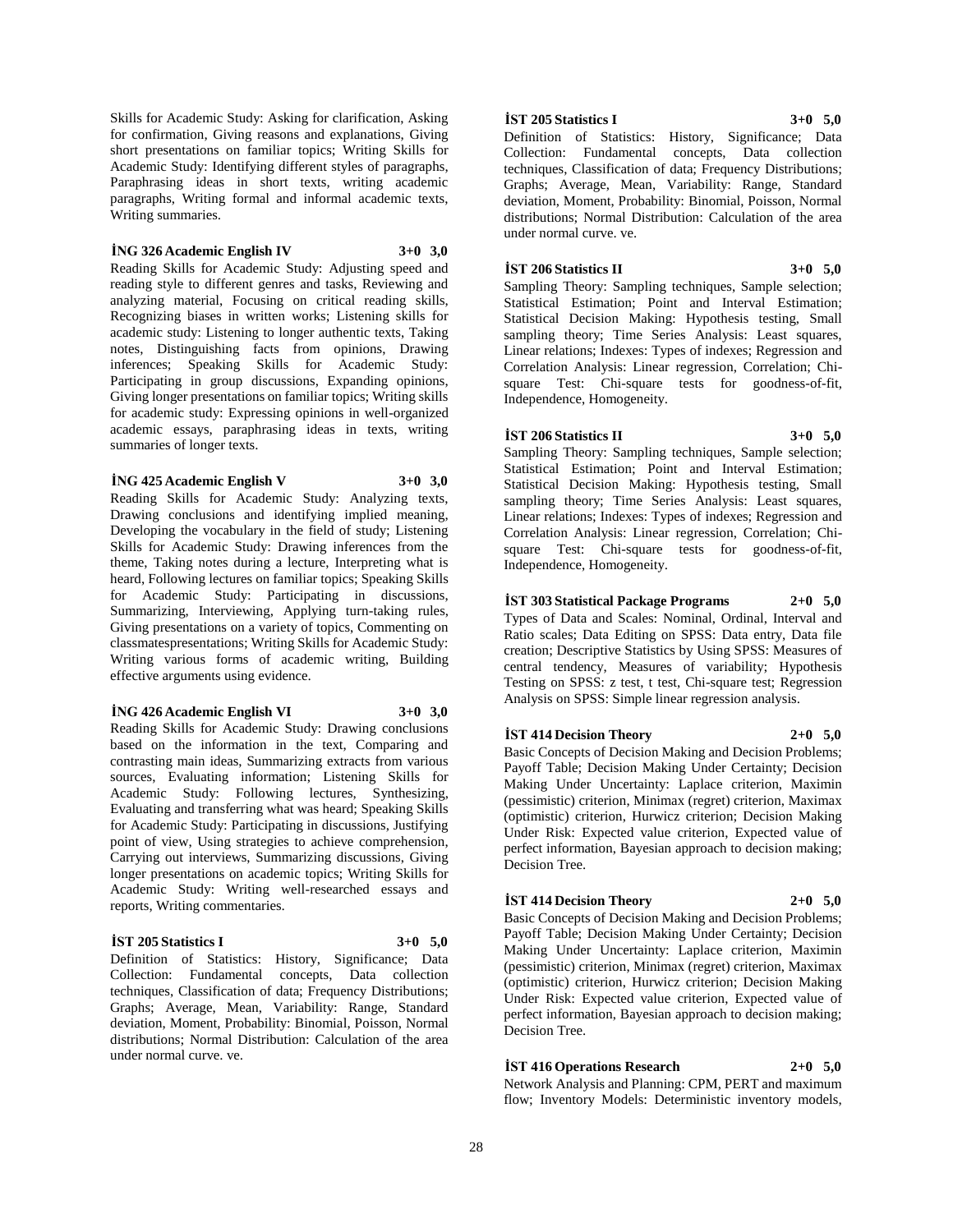Stochastic inventory models; Game theory: Zero-sum games, Saddle point, Use of linear programming in zero-sum games; Queuing (Waiting lines) Models: Queuing models and solution approaches.

**İST 416 Operations Research 2+0 5,0** Network Analysis and Planning: CPM, PERT and maximum flow; Inventory Models: Deterministic inventory models, Stochastic inventory models; Game theory: Zero-sum games, Saddle point, Use of linear programming in zero-sum games; Queuing (Waiting lines) Models: Queuing models and solution approaches.

## **İST 435 Linear Programing 3+0 5,0**

Linear Programing: Model formulation; Linear Programming Solutions: Graphic and simplex methods; Duality and Sensitivity Analysis: Dual simplex, Shadow price; Integer Programming: Brand-and-bound and cutting plane methods; Transportation and Assignment Models: Initial solution techniques, Optimum solution techniques, Hungarian technique.

## **İST 435 Linear Programming 3+0 5,0**

Linear Programing: Model formulation; Linear Programming Solutions: Graphic and simplex methods; Duality and Sensitivity Analysis: Dual simplex, Shadow price; Integer Programming: Brand-and-bound and cutting plane methods; Transportation and Assignment Models: Initial solution techniques, Optimum solution techniques, Hungarian technique.

## **İŞL 113 Introduction to Business 4+0 5,0**

Fundamental Concepts about Business; Business and Environment: Components of environment, Interaction with environment; Business Ethics and Corporate Social Responsibility; Classification of Businesses; Establishment Process of a Business; Identifying the Size of a Business and the Concept of Capacity: Optimal size and capacity use; Management in Businesses: Concept of management and its importance for businesses, Management process; Production; Marketing; Human Resources; Finance; Accounting; Public Relations; Research and Development; International Business; Quantitative Methods in Decision Making.

**İŞL 113 Introduction to Business 4+0 5,0** Fundamental Concepts about Business; Business and Environment: Components of environment, Interaction with environment; Business Ethics and Corporate Social Responsibility; Classification of Businesses; Establishment Process of a Business; Identifying the Size of a Business and the Concept of Capacity: Optimal size and capacity use; Management in Businesses: Concept of management and its importance for businesses, Management process; Production; Marketing; Human Resources; Finance; Accounting; Public Relations; Research and Development; International Business; Quantitative Methods in Decision Making.

## **İŞL 214 Organizational Design 3+0 5,0**

Fundamentals of Organization Theory: Organization, Dimensions of Organizational Design, Evolution of Organizational Theory and Design; Strategy, Organizational Design and Effectiveness: Role of the Strategies in Organizational Design, Organizational Goals, Importance of Goals, Selection of Strategy and Organizational Design; Fundamentals of Organizational Design: Organizational Design Models; Open Systems Design: External Environment, Uncertainty and Risk; Interorganizational Relations: Organizational Ecosystems, Resource Dependence, Population Ecology; Information Technologies and Control: Evolution of Information Technologies, IT?s Role in Decision Making and Control, E-Business Organizational Design; Organizational Size and Life Cycle: Organizational Size, Organizational Life Cycle, Bureaucracy and Control, Downsizing Strategies; Innovation and Organizational Change: Fundamantals of Innovation, Phases of Organizational Change, Strategies for Organizational Change; Decision Making Pr

**İŞL 214 Organizational Design 3+0 5,0** Fundamentals of Organization Theory: Organization, Dimensions of Organizational Design, Evolution of Organizational Theory and Design; Strategy, Organizational Design and Effectiveness: Role of the Strategies in Organizational Design, Organizational Goals, Importance of Goals, Selection of Strategy and Organizational Design; Fundamentals of Organizational Design: Organizational Design Models; Open Systems Design: External Environment, Uncertainty and Risk; Interorganizational Relations: Organizational Ecosystems, Resource Dependence, Population Ecology; Information Technologies and Control: Evolution of Information Technologies, IT?s Role in Decision Making and Control, E-Business Organizational Design; Organizational Size and Life Cycle: Organizational Size, Organizational Life Cycle, Bureaucracy and Control, Downsizing Strategies; Innovation and Organizational Change: Fundamantals of Innovation, Phases of Organizational Change, Strategies for Organizational Change; Decision Making Pr

## **İŞL 223 Business Management 3+0 5,0**

Management as a Field of Science: Discussion on the scientific and artistic aspects of management; Role and Importance of Management Function in Organizations; Manager and Similar Roles in Organizations: Administrator, Leader etc., Different roles of managers; Historical Development of Management as a Science: From classical behavioral approaches to contemporary management models, Contingency approach; Functions of Management; Planning and Decision-Making Processes: Types of plans; Organization Principles and Processes; Use of Authority and Power in Organizations: Types of authority, Authority delegation, Sources of power; Control Function and Its Characteristics: Control as a improvement process.

## **İŞL 223 Business Management 3+0 5,0**

Management as a Field of Science: Discussion on the scientific and artistic aspects of management; Role and Importance of Management Function in Organizations;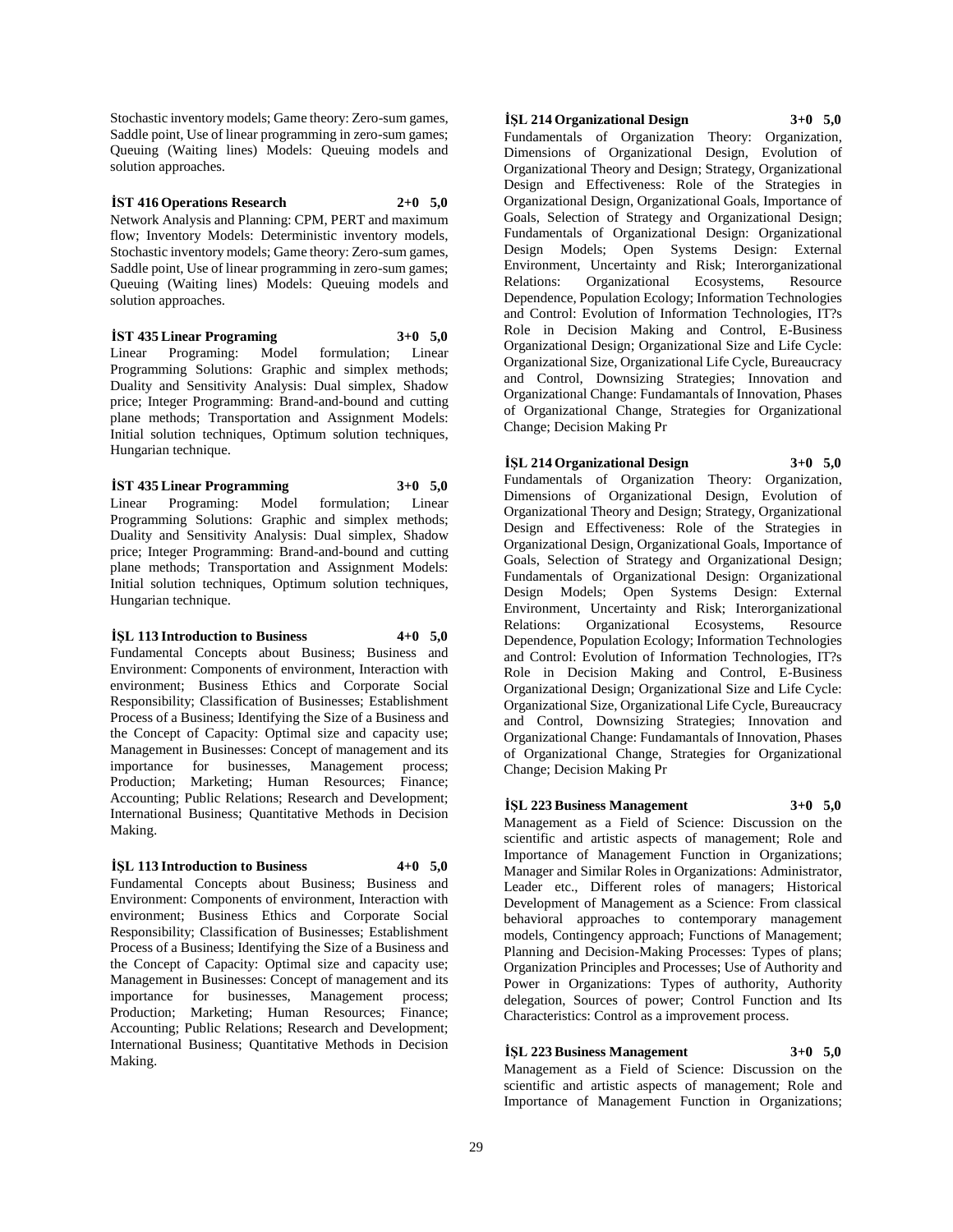Manager and Similar Roles in Organizations: Administrator, Leader etc., Different roles of managers; Historical Development of Management as a Science: From classical behavioral approaches to contemporary management models, Contingency approach; Functions of Management; Planning and Decision-Making Processes: Types of plans; Organization Principles and Processes; Use of Authority and Power in Organizations: Types of authority, Authority delegation, Sources of power; Control Function and Its Characteristics: Control as a improvement process.

**İŞL 316 Design Management in Business 2+0 5,0** Design concept and design management process; design awareness in business and the relation of it with innovation; product design process and its phases. The relation of design with business functions; the role of design in business strategies; design and marketing relation; design and operations management relation; the relation of design to other business functions. Design tools and creation of design future; the effect of technological improvement to design process and business.

**İŞL 318 Production Management 3+0 5,0** Functions of Production: Definition, Inputs, Transformation process; Production Systems: Customized production, Mass production systems, Large-batch production; Product Design: Concept of design, Standardization, Leaning, Coding; Product-Based Process Design; Process-Based Design System; Production Chamber Process Design; Choice of Technology: Expert systems; Capacity Planing: Types of capacity, Capacity policies; Project Planning Models: Gantt Method CPM, PERT; Inventory Control Models; Production Planing Model.

## **İŞL 318 Production Management (Üretim Yönetimi) 3+0 5,0**

Functions of Production: Definition, Inputs, Transformation process; Production Systems: Customized production, Mass production systems, Large-batch production; Product Design: Concept of design, Standardization, Leaning, Coding; Product-Based Process Design; Process-Based Design System; Production Chamber Process Design; Choice of Technology: Expert systems; Capacity Planing: Types of capacity, Capacity policies; Project Planning Models: Gantt Method CPM, PERT; Inventory Control Models; Production Planing Model.

## **İŞL 320 International Business 3+0 5,0**

Multinational Business Organizations: Definition, Development, Advantages; Policies for Entering Foreign Countries: With or without managerial activities; Management of Multinational Business Organizations: Planning, Organizational structures; Marketing Strategies of Multinational Business Organizations: Product, Pricing and Distribution policies; Financial Structures of Multinational Business Organizations; Personnel Policies in Multinational Business.

**İŞL 320 International Business 3+0 5,0** Multinational Business Organizations: Definition, Development, Advantages; Policies for Entering Foreign

Countries: With or without managerial activities; Management of Multinational Business Organizations: Planning, Organizational structures; Marketing Strategies of Multinational Business Organizations: Product, Pricing and Distribution policies; Financial Structures of Multinational Business Organizations; Personnel Policies in Multinational Business.

**İŞL 321 Applied Entreprenneurship 3+1 5,0** Introduction to Entrepreneurship: Basic Concepts; Climate for Entrepreneurship: Economic Perspective: Opportunity Recognition and Idea Creating: Theory and practice; Feasibility Analysis; Industry and Competitive Analysis; Marketing Plan: Theory and practices; Operations Plan: Theory and practices; Management Plan: Theory and practices; Financial Plan: Theory and practices; Business Model Development; Financing and Funding for Entrepreneurial Business; Marketing Issues in Entrepreneurial Business; Franchising and Buying an Existing Business.

**İŞL 323 Human Resources Management 3+0 5,0** Introduction: Importance of human as a resource, Importance of human resources management busines; Historical Development of Human Resources Management: Personel management, Human resource management, Strategic human resource management and Talent management; Human Resources Planning: Methods and Planning instruments; Job Analysis: Methods and process, Job descriptions and Job requirements; Functions of Human Resources Management: Recruitment, Finding and selecting, Placement, Orientation, Training and development, Performance appraisal, Wage and salary administration, Career management, Occupational health and safety, Industrial relations and discipline.

**İŞL 323 Human Resources Management 3+0 5,0** Introduction: Importance of human as a resource, Importance of human resources management busines; Historical Development of Human Resources Management: Personel management, Human resource management, Strategic human resource management and Talent management; Human Resources Planning: Methods and Planning instruments; Job Analysis: Methods and process, Job descriptions and Job requirements; Functions of Human Resources Management: Recruitment, Finding and selecting, Placement, Orientation, Training and development, Performance appraisal, Wage and salary administration, Career management, Occupational health and safety, Industrial relations and discipline.

**İŞL 325 Public Administration 2+0 5,0**

Basic Concepts: Definition of administration and public administration, Traditional public administration, New public management, Governance, The nature of state and its transformation; Principles of Administration: Centralization, Deconcentration, Decentralization, Transparency, Accountability, Participation, Ethics; Development of the Science of Public Administration: Early pioneers, Classical era, Organizational behavior approach, New perspectives; Bureaucracy: Definition, Theoretical framework,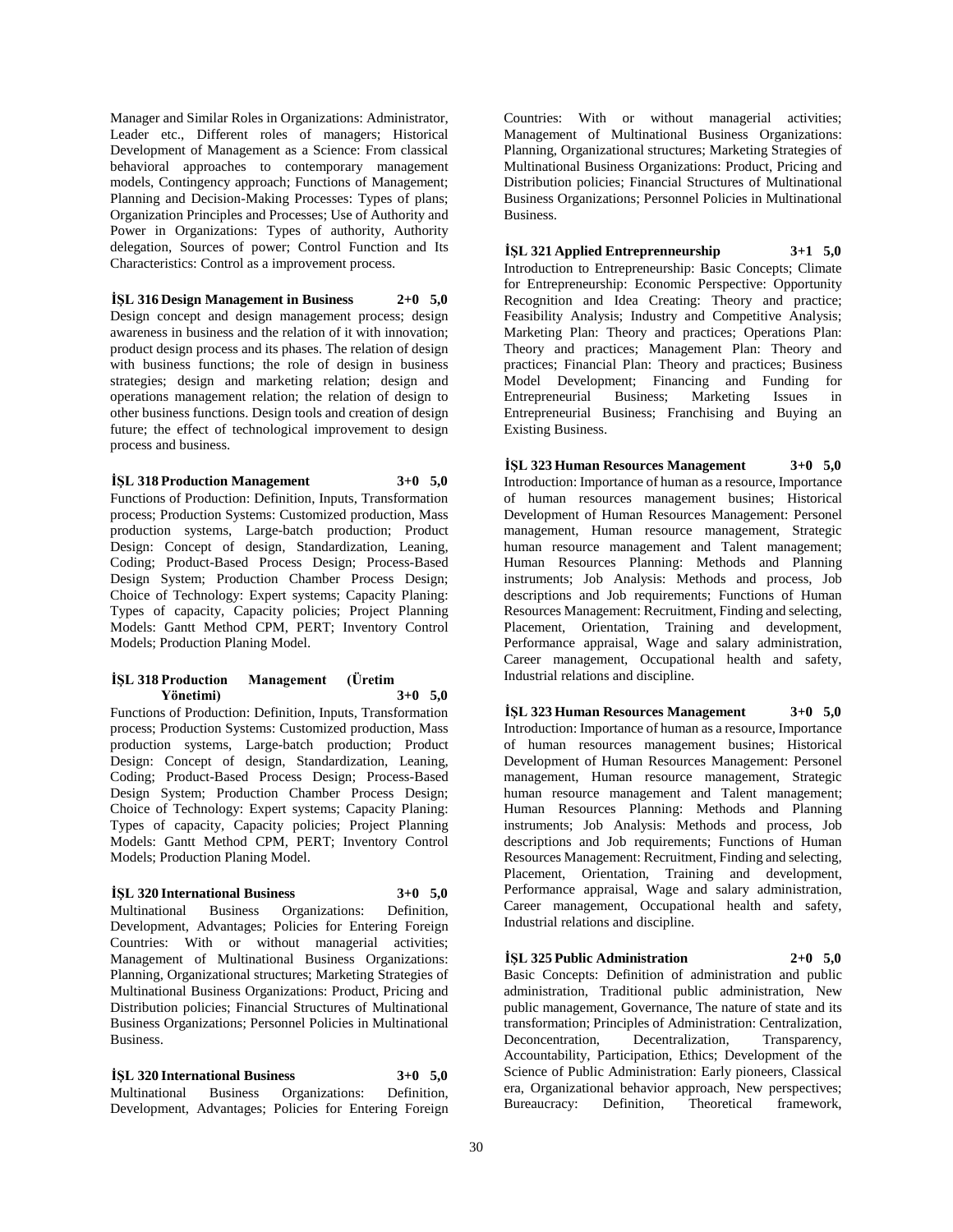Bureaucracy and political institutions; Structure of Public Administration: Central government, Local government, Public authorities; Public Policy: Definition, Related concepts, Actors, Public policy analysis; Human Resources Management: Definition and related concepts, Turkish public personnel regime; Control of Public Administration: Political control, Administrative control, Public scrutiny, Ombudsman and judicial review.

**İŞL 325 Public Administration 2+0 5,0**

Basic Concepts: Definition of administration and public administration, Traditional public administration, New public management, Governance, The nature of state and its transformation; Principles of Administration: Centralization, Deconcentration, Decentralization, Transparency, Accountability, Participation, Ethics; Development of the Science of Public Administration: Early pioneers, Classical era, Organizational behavior approach, New perspectives; Bureaucracy: Definition, Theoretical framework, Bureaucracy and political institutions; Structure of Public Administration: Central government, Local government, Public authorities; Public Policy: Definition, Related concepts, Actors, Public policy analysis; Human Resources Management: Definition and related concepts, Turkish public personnel regime; Control of Public Administration: Political control, Administrative control, Public scrutiny, Ombudsman and judicial review.

## **İŞL 327 Management and Marketing in Real Estate Industry 2+0 5,0**

Introduction to Real Estate Sector; Basic Principles of Real Estate Sector; Concept and Characteristics of Real Estate; Real Estate Management; Ethics in the Real Estate Sector; Principles of Real Estate Marketing; Consumer Behaviour in Real Estate Marketing; Agency and Agency Business in Real Estate Marketing; Selling in Real Estate Marketing and Characteristics of Salesperson; The Sales Process in Real Estate Marketing; Risk and Insurance in Real Estate Management; Real Estate Insurances and Insurance Operations.

## **İŞL 329 Supply Chain Management 2+0 5,0**

Supply Chain and Value Creation: Functions of supply chain management; Supply and Relevant Concepts: Logistics and supply chain; Logistics and Its Effects on Production, Marketing, Purchasing and Stock; Design and Management of Supply Chain; Supplier Selection Process; Logistic Information Systems; Stock Management; Purchasing Management; Design and Management of Storage; Management of Carrying; Shipping Management; Identifying Routes of Vehicles; Shipment and Tabulation; Analitical Tools Used in Supply Chain Management.

**İŞL 329 Supply Chain Management 2+0 5,0** Supply Chain and Value Creation: Functions of supply chain management; Supply and Relevant Concepts: Logistics and supply chain; Logistics and Its Effects on Production, Marketing, Purchasing and Stock; Design and Management of Supply Chain; Supplier Selection Process; Logistic Information Systems; Stock Management; Purchasing Management; Design and Management of Storage;

Management of Carrying; Shipping Management; Identifying Routes of Vehicles; Shipment and Tabulation; Analitical Tools Used in Supply Chain Management.

**İŞL 410 Administration of Cooperatives 2+0 5,0** Definition and Principles of Cooperatives: Development, Fundamentals, Economics , Benefits, Types; Interrelation among Cooperatives: Member, State, Trade Union, Municipality, Legal framework of Turkish cooperatives; Law of Cooperatives: Establishment, Permission, Registration, Declaration, Membership, Termination of Membership; Accounts of Cooperatives and Taxation; Committees; Association of Cooperatives; Management Principles of Cooperative Business; Case Studies.

**İŞL 415 Business Field Studies 0+4 5,0** Research in Business Enterprises in the Fields of Management, Accounting, Financing and Marketing; Use of Statistics and Other Quantitative Techniques in Field Studies; Literature Review.

# **İŞL 420 Foreign Trade Transactions and**

**Management 2+0 5,0** Preparing for Export: Determining Export Potential, Marketing Plan, Developing Export Strategy; Starting up Export Transactions: Communicating with Markets, Responsing Demands and Negotiation Techniques, Preparing Offers, Monitoring and Evaluating Proposals, Contracting, Exporting: Preparing goods for Export, Financing export, Collections, Filing.

## **İŞL 420 Foreign Trade Transactions and Management 2+0 5,0**

Preparing for Export: Determining Export Potential, Marketing Plan, Developing Export Strategy; Starting up Export Transactions: Communicating with Markets, Responsing Demands and Negotiation Techniques, Preparing Offers, Monitoring and Evaluating Proposals, Contracting, Exporting: Preparing goods for Export, Financing export, Collections, Filing.

## **İŞL 428 Strategic Management 4+0 5,0**

Fundamental Concepts of Strategic Management: Vision, Mission, Strategy, Politics; Strategic Management in Corporations: Definition of strategic management, Principles of strategic management, Nature of strategic management; Fundamental Principles of Strategic Management; Strategic Management Processes; Strategic Management: Developments from 1960 to 1990; Process of Development in Strategy; Purposes of Strategy; Analysis of External Environment; Analysis of Corporate.

## **İŞL 428 Strategic Management 4+0 5,0**

Fundamental Concepts of Strategic Management: Vision, Mission, Strategy, Politics; Strategic Management in Corporations: Definition of strategic management, Principles of strategic management, Nature of strategic management; Fundamental Principles of Strategic Management; Strategic Management Processes; Strategic Management: Developments from 1960 to 1990; Process of Development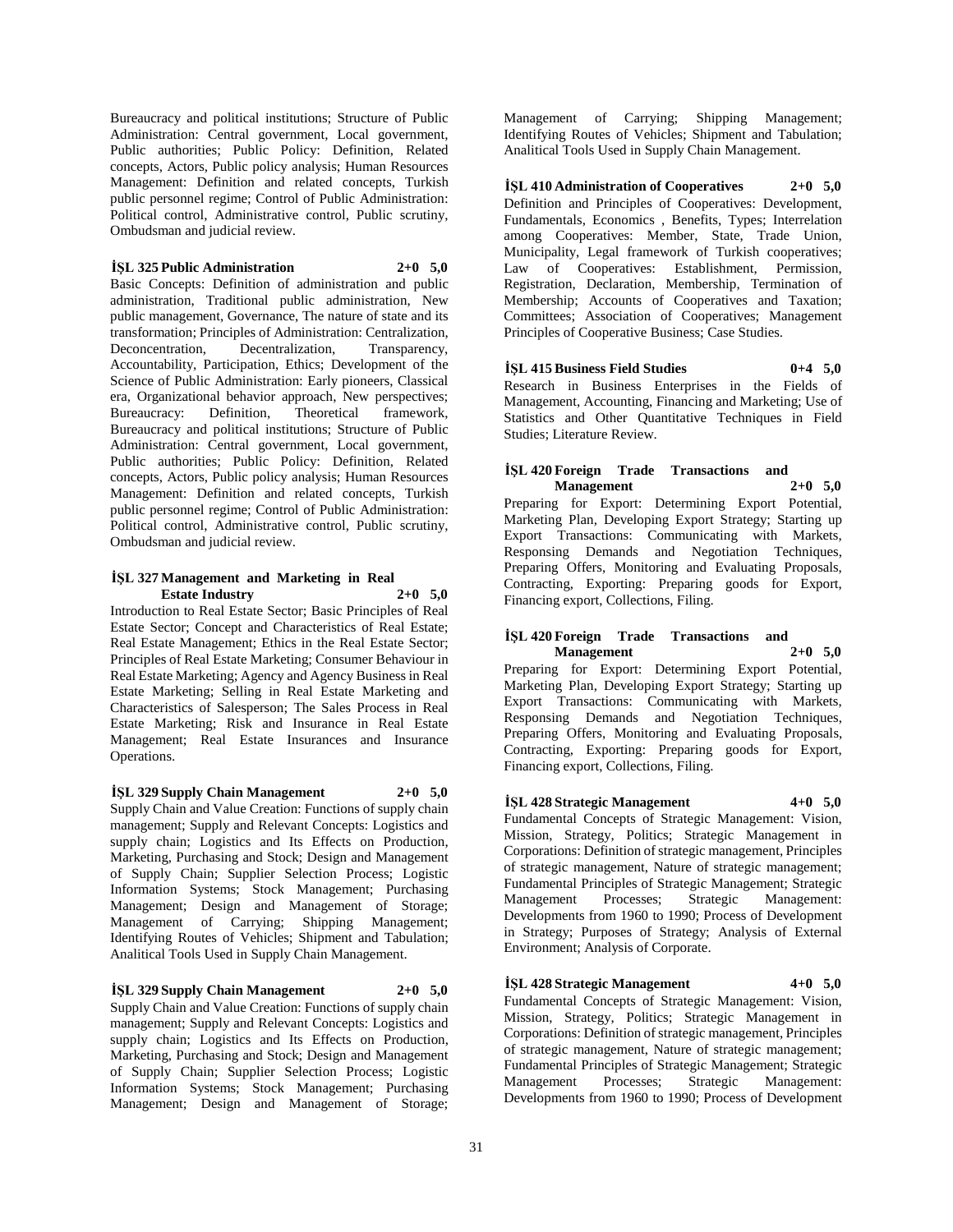in Strategy; Purposes of Strategy; Analysis of External Environment; Analysis of Corporate.

**İŞL 429 Management Information Systems 3+0 5,0** Concept of Information Systems: Elements of Information Systems, Classifications of Information Systems; Information Systems in Business Management: End User Information Systems, Office Automation Systems, Electronic Communication Systems, Teleconferance Systems, Electronic Printing Systems, Process of Image Systems; Business Information Systems: Marketing Information System, Production Information System, Human Resource Information System, Accounting Information System, Financial Information System; Decision Support Systems: Models of Decision Support Systems, Executive Information System, Artificial Intelligence and Expert Systems; Global Dimensions: Global Data, Security and Ethic Problems in Information Systems, Computer Crime.

**İŞL 429 Management Information Systems 3+0 5,0** Concept of Information Systems: Elements of Information Systems, Classifications of Information Systems; Information Systems in Business Management: End User Information Systems, Office Automation Systems, Electronic Communication Systems, Teleconferance Systems, Electronic Printing Systems, Process of Image Systems; Business Information Systems: Marketing Information System, Production Information System, Human Resource Information System, Accounting Information System, Financial Information System; Decision Support Systems: Models of Decision Support Systems, Executive Information System, Artificial Intelligence and Expert Systems; Global Dimensions: Global Data, Security and Ethic Problems in Information Systems, Computer Crime.

**İŞL 432 Innovation Management 2+0 5,0** Concept of Innovation: History and evolution of knowledge,

World of innovation, Definition of innovation models; Innovation and Creativity: Concept of creativity, Fostering creativity in organizations, Factors fostering creativity, From creativity to innovation, Tools for creativity; Innovation in Information Age: Innovation processes, Innovation types, Barriers to innovation, Recent innovation trends, Analysis of innovation, Conditions in the information age, Innovative thinking, Breakthrough innovation processes, Innovative idea generation, Encouragement of innovation in organizations, Building an innovative organization, Measurement of Innovation: recent measures of innovation, process-based measures of innovation; Institutionalizing Innovation: Innovation in service, Protection of innovation, Commercialization of innovation, Management of innovative activities.

**İŞL 432 Innovation Management 2+0 5,0** Concept of Innovation: History and evolution of knowledge, World of innovation, Definition of innovation models; Innovation and Creativity: Concept of creativity, Fostering creativity in organizations, Factors fostering creativity, From creativity to innovation, Tools for creativity; Innovation in

Information Age: Innovation processes, Innovation types, Barriers to innovation, Recent innovation trends, Analysis of innovation, Conditions in the information age, Innovative thinking, Breakthrough innovation processes, Innovative idea generation, Encouragement of innovation in organizations, Building an innovative organization, Measurement of Innovation: recent measures of innovation, process-based measures of innovation; Institutionalizing Innovation: Innovation in service, Protection of innovation, Commercialization of innovation, Management of innovative activities.

**İŞL 434 Case Studies in Management 2+0 5,0** Management and Its Functions; Planning, Organizing, Leading, Controlling; Management and Decision Making: Roles, Competencies, Decision, Decision-making, Case studies in management; Advantages of Case Studies, Case Study Techniques, Case Study Analysis and Reporting, Analysis in Management Cases; Planning Cases, Organizing Cases, Leading Cases, Controlling Cases, Strategic Management Cases, Human Resource Management Cases, Small and Medium Size Enterprise Cases.

**İŞL 434 Case Studies in Management 2+0 5,0** Management and Its Functions; Planning, Organizing, Leading, Controlling; Management and Decision Making: Roles, Competencies, Decision, Decision-making, Case studies in management; Advantages of Case Studies, Case Study Techniques, Case Study Analysis and Reporting, Analysis in Management Cases; Planning Cases, Organizing Cases, Leading Cases, Controlling Cases, Strategic Management Cases, Human Resource Management Cases, Small and Medium Size Enterprise Cases.

## **İŞL 437 Social Responsibility and Ethics in Business 2+0 5,0**

The Meaning of Business Ethics and Social Responsibility; The Role of Ethics and Social Responsibility in Business Management; The Approachs of Business Ethics and Social Responsibility; Ethical and Social Responsibility Dilemmas in Business; Making Ethics Reform in Business, Making Social Business Reform in Business; Making Social Responsibility Reform in Business; Ethics and Social Responsibility of Area Expert Managers; Business Ethics and Social Responsibility in Twenty-First Century.

**İŞL 438 Performance and Career Management 2+0 5,0** Concepts of Performance; individual performance, group performance, Performance Management; goals, benefits and key factors of performance management systems, standards of performance, profile of competence, Performance Appraisal; concept, benefits and methods, past oriented appraisalmethods, future oriented appraisal methods, performance appraisal process, 360 degree feedback, evaluating performance interviews, giving reward and developing performance, Concepts of Career; individual career, corporate career, career path, Corporate Career Management; career stages, importance of career management, Career Management Systems; career planning, benefits of career planning, career planning levels,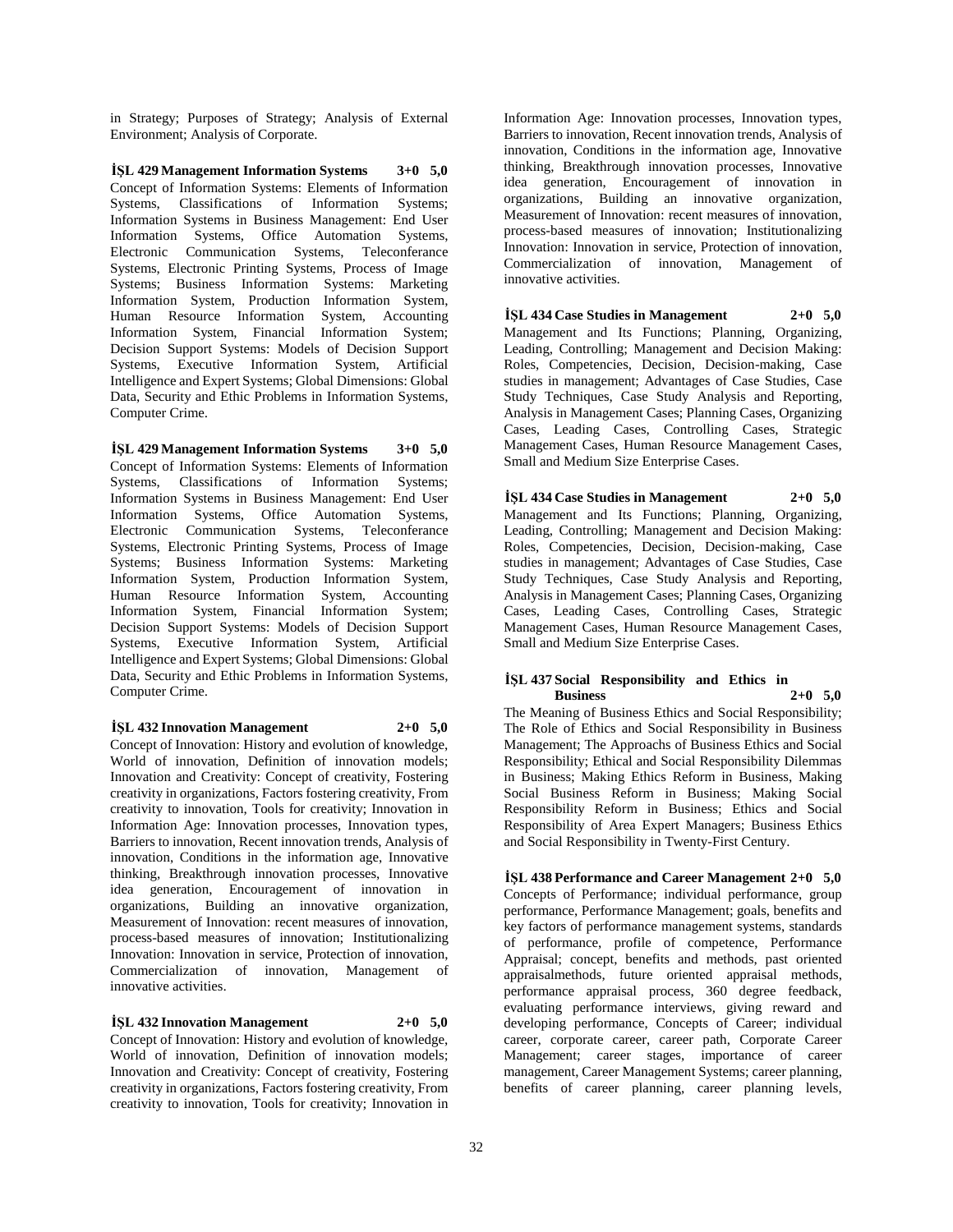implications of carrer planning, concepts of career development, carrer development methods.

**İŞL 459 Project Management 2+0 5,0** Basic Project management concepts, scope management, time management, CPM, PERT, Gantt graphics, cost management, quality management, human resources management, communication management, risk management, procurement management, Project management with MS Project software.

**İŞL 459 Project Management 2+0 5,0** Basic Project management concepts, scope management, time management, CPM, PERT, Gantt graphics, cost management, quality management, human resources management, communication management, risk management, procurement management, Project management with MS Project software.

## **İŞL 461 Negotiation Techniques 2+0 5,0**

The Negotiator's Dilemma: Value Creation; Alternatives to Agreement: Limits of Negotiation; Value Creation, or Where Do Joint Gains Really Come From?; Management of Negotiator's Dilemma; Changing the Game: Evolution of Negotiation; The Approaches in Bargaining; Negotiating for Purposes, Authority, and Resources: Managers' Need to Give Orders; Sustaining Agreements; Negotiating in Hierarchies: Direct Management; Agents and Ratification; Negotiating in Networks: Indirect Management.

#### **İŞL 469 Business Simulation 3+0 5,0**

Simulation Intro and Team Building; Rehearsal Round 1; Rehearsal Round 2; Round 1 Decisions; Round 2 Decisions; Round 3 Decisions; Round 4 Decisions; Round 5 Decisions; Round 6 Decisions; Round 7 Decisions; Round 8 Decisions; Simulation Presentations 1; Simulation Presentations 2.

**İŞL 469 Business Simulation 3+0 5,0**

Simulation Intro and Team Building; Rehearsal Round 1; Rehearsal Round 2; Round 1 Decisions; Round 2 Decisions; Round 3 Decisions; Round 4 Decisions; Round 5 Decisions; Round 6 Decisions; Round 7 Decisions; Round 8 Decisions; Simulation Presentations 1; Simulation Presentations 2.

## **İŞL 471 Applied Management By Real Life Experiences 2+0 5,0**

Management as an Interdisciplinary Concept; General Management Applications; Human Resources: Guest speaker and case analyses; Marketing: Guest speaker and case study; Communication and Reporting: Guest speaker and case study; Company Culture and Perception: Guest speaker and case study; Adaption and Innovation: Guest speaker and case study; Auditing as a Managerial Tool; International Management Experiences; Job Interview Cases; General Management Game.

**İŞL 473 Corporate Governance 2+0 5,0** Key Issues in Corporate Governance: The role of boards, Shareholders, Employees, Gatekeepers, Regulators, Market; Legal Framework: Corporate law, Securities law;

Accounting Rules; Design of and Compliance with Corporate Governance Codes; Economic Environment: Ownership structure, Market pressures; Contemporary Issues in the Corporate Governance Debate: Shareholder activism; Executive Compensation.

## **KÜL 199 Cultural Activities 0+2 2,0**

Participating Actively or as a Spectator in Sports Activities; Participating in Activities Arranged by the Counseling Center; Participating in Workshops in Art; Education on Museums; Participating in Art Trips; Participating in Cultural Trips; Participating in and Taking Duty in activities such as Cinema, theatre, scientific Meeting etc.; Taking duty in Clubs; Being a Student Representative and Participating in Environmental Activities.

## **MAT 161 Mathematics I 3+0 5,0**

Definition of Mathematics; Nature and Structure of Mathematics; Sets and Operations (Intersection, Unification, Containment, Difference, Etc); Addition, Subscription, Multiplication, Division; Kinds of Counting Systems; Structure and Features of Integers (Division, Remained Divisions, Etc.); Concept of Fraction and Concept of Rational Number; Four Operations in Rational Numbers; Concept of Real Number; Sets of Real Numbers and Operations in Real Numbers (Root, Power, Etc.);Concept of Equation: First and Second Degree and Equations with One and Two Unknowns; Simple Operations of Finding Factors; Concept of Double Operation and Examples; Graphics of First and Second Degree One Variable Equations; Basic Geometry: Trigonometric ratios in a Right Triangle, Simple Trigonometric functions.

## **MAT 161 Mathematics I 3+0 5,0**

Definition of Mathematics; Nature and Structure of Mathematics; Sets and Operations (Intersection, Unification, Containment, Difference, Etc); Addition, Subscription, Multiplication, Division; Kinds of Counting Systems; Structure and Features of Integers (Division, Remained Divisions, Etc.); Concept of Fraction and Concept of Rational Number; Four Operations in Rational Numbers; Concept of Real Number; Sets of Real Numbers and Operations in Real Numbers (Root, Power, Etc.);Concept of Equation: First and Second Degree and Equations with One and Two Unknowns; Simple Operations of Finding Factors; Concept of Double Operation and Examples; Graphics of First and Second Degree One Variable Equations; Basic Geometry: Trigonometric ratios in a Right Triangle, Simple Trigonometric functions.

## **MAT 162 Mathematics II 3+0 5,0**

Integration: The definite integral, Properties of definite integral, Fundamental theorem of calculus, Areas of plane regions; Techniques of Integration: Change of variables, Integration partial integration, Integration of rational functions; Applications of Integration: Applications of integral in economics; Multiple integrals: Double and triple integrals, Applications; Matrix; Determinants; Systems of Linear Equations.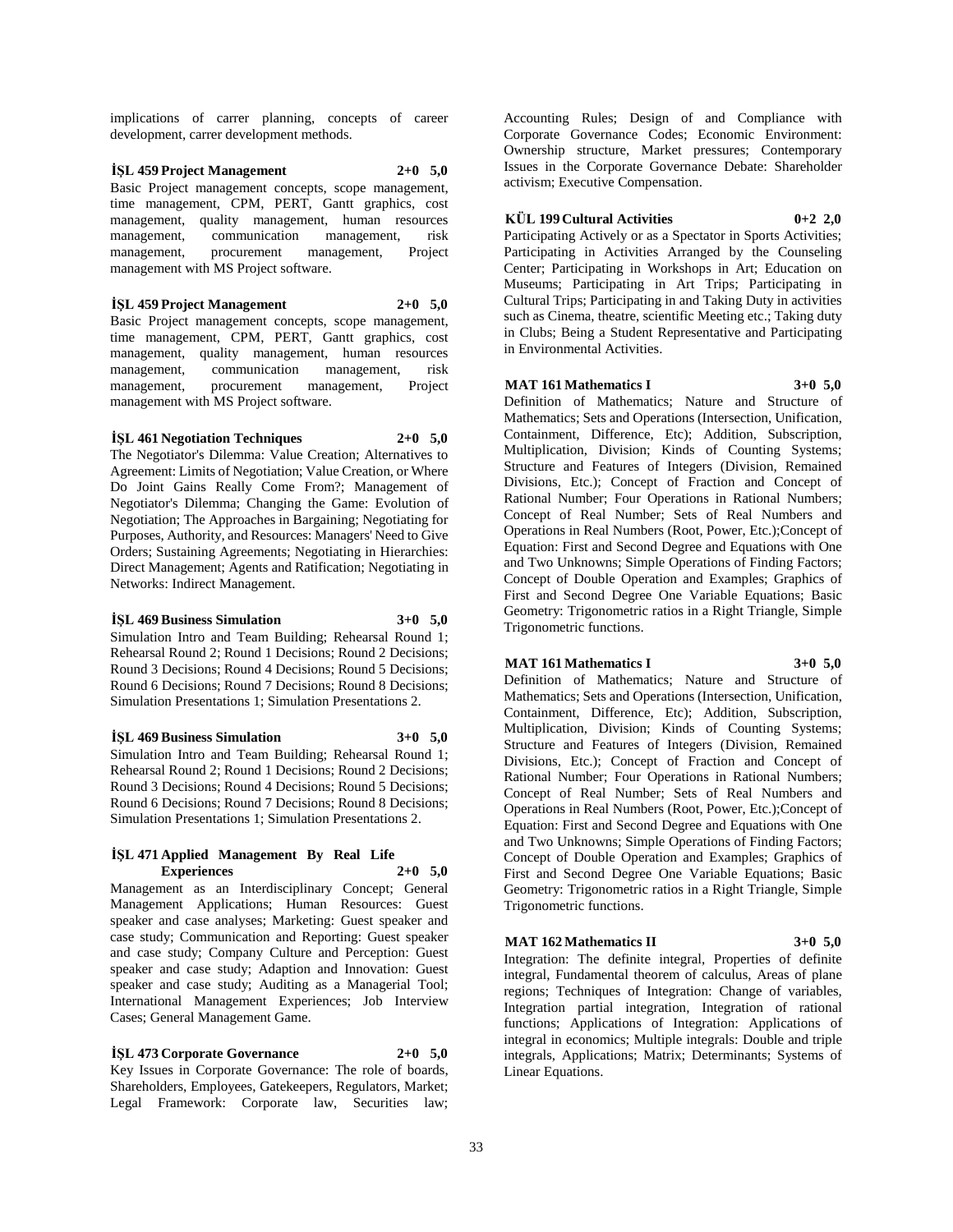Definition of Tax; Theoretical Approaches to Taxation; Principles of Taxation; Tax Collection Procedure: Imposition, Notification, Assessment, Collection; Classification of Taxes; Tax Systems; Tax Burden; Tax Avoidance. **MLY 215 General Tax Law 3+0 6,0**

**MLY 214 Public Finance II 3+0 5,0** Financing of Public Expenditure; Types of Financing;

Groups; Bureaucracy.

Emergence of Tax Law; Tax Law in the Legal System: Sources of tax law and interpretation; Taxation: Taxation and democracy, Legal limitations, Social welfare state and taxation, International limitations; Tax Obligation: Ability, Representation, Tax liability, Joint liability; Taxation Process: Characteristic of tax assessment, Notification, Periods; Termination of Tax Liability: Payment, Time limits, Set-off, Cancellation, Tax amnesty.

#### **MLY 216 Law on Tax Procedure 3+0 7,0**

Characteristics, Functions and Organization of Tax Administration and Problems of Turkish Tax Administration; Fundamental Principles of Tax Audit: Inspection, Verification, Searching, Collecting information; Taxpayers' Obligations; Principles of Keeping Ledgers and Documents; Evaluation: Evaluation principles, Evaluation in commercial enterprises; Assessment of Wealth; Revaluation; Amortization: Amortization of stocks, Amortization of capital and receivables.

**MLY 305 Turkish Tax System 3+0 5,0**

Scope of Turkish Tax Law; Income Tax: Types of liability, Categories of income, Exemptions, Exclusions, Discounts, Tax base, Filing system and consolidation of income, Tax schedule, Assessment, P.A.Y.E. system, Paying of taxes; Corporate Income Tax; Consumption Taxes: VAT, Banking and insurance transaction tax; Taxation of Wealth: Inheritance and gift tax, Real estate tax, Motor vehicles tax; Local Government Taxation; Other Taxes.

**MLY 312 Economics of Public Enterprise 2+0 5,0** Public Enterprise in Market Based Economies; Rationale of Public Enterprise; Public Enterprise in Developing Economies; Economic Allocation on Public Enterprise; Administration in Public Enterprise; Pricing Policies in Public Enterprise; Marginal Cost Pricing; Average Cost Pricing; Mark-up Pricing; Monopoly Pricing; Micro and Macro Effects of Public Enterprise; Auditing Public Enterprise; Privatization: Reason of Privatization, Social and Economic Aspects of privatization, Problems of privatization, Privatization in Turkey and the World.

**MLY 314 History of Public Finance 2+0 5,0** History of Public Finance: Classic Age, Middle Ages, Modern Age; Administration of Public Finance in Ottoman Empire: Public expenditure and revenue; History of Public Finance in Ottoman Empire: From foundation to Rise and Fall; Public Finance during Atarürk: During War of Independence, Post War of Independence; Fiscal Policy during Liberal Times; Fiscal Events during Etatism; Fiscal Policy from 1940 to 1960; Fiscal Policy in from 1960 to 1980; Fiscal Policy from 1980 to Present.

**MLY 319 Government Politics and Budgeting 2+0 5,0** Society and Government, Description and Analysis of the Concept of Government; Politics and Political Parties; Governmental Institutions; Analysis of Decision-Making; Political Context of Budgeting; Current Issues and Problems in Public Budgeting; Government Budget Theory; Alternative Approaches to Budgeting; Classification of Government Budgets; Government Budgeting Process; Government Budget Expenditures; Audit of Government Budgeting.

**MLY 321 Tax Law Special Part I 4+0 5,0** Characteristics of Taxable Income According to Turkish Personal Income Tax Act; Types of Income Tax Liability: Full and limited tax liability; Types of Income: Commercial, Agricultural, Self-employment, Wages, Salaries, Fixed capital, Financial capital, Other types of income and earnings; Assessment and Payment of Tax; Filing Systems; Types of Tax Returns; Consolidation of Income and Annual Tax Return; Deductions and Tax Credit System; Personal

**MLY 322 Tax Law Special Part II 4+0 4,0**

Income Tax Schedule; Pay-as-you-earn System; Payment of Taxes; Case Studies on Annual Income Tax Return.

Corporate Income Tax: Types of liability, Tax payers, Exemptions and exclusions, Tax base, Filing system, Assessment and payment of tax, Liquidation and fusion, Withholding system, Pay-as-you-earn system; Value Added

#### **MAT 162 Mathematics II 3+0 5,0**

Linear Equations.

Asymptotes.

integral, Fundamental theorem of calculus, Areas of plane regions; Techniques of Integration: Change of variables, Integration partial integration, Integration of rational functions; Applications of Integration: Applications of integral in economics; Multiple integrals: Double and triple integrals, Applications; Matrix; Determinants; Systems of

**MAT 179 Mathematics 3+0 5,0** Real Numbers; Relations and Functions: Notion of a function, Polinomial functions, Rational functions, Exponantial and Logarithmic functions, Properties of logarithms, Analytical examination of a line; Differantial Calculus; Limit and Continuity, Derivative, Applications of Derivatives, Curve Sketching; Extremum Points, Concavity,

**MLY 213 Public Finance I 3+0 5,0** Public Finance: Introduction, Historical development; Theoretical Approaches to Public Finance; Public Finance in Economy; Functions of Public Finance; Allocation: Public good, Semi-public goods, Private goods; Redistribution; Economic Efficiency; Tools of Public Finance; Public Expenditure: Classification, Causes of increase; Decisionmaking in Public Sector; Budgeting; Legislative Branch of Government; Executive Branch of Government; Interest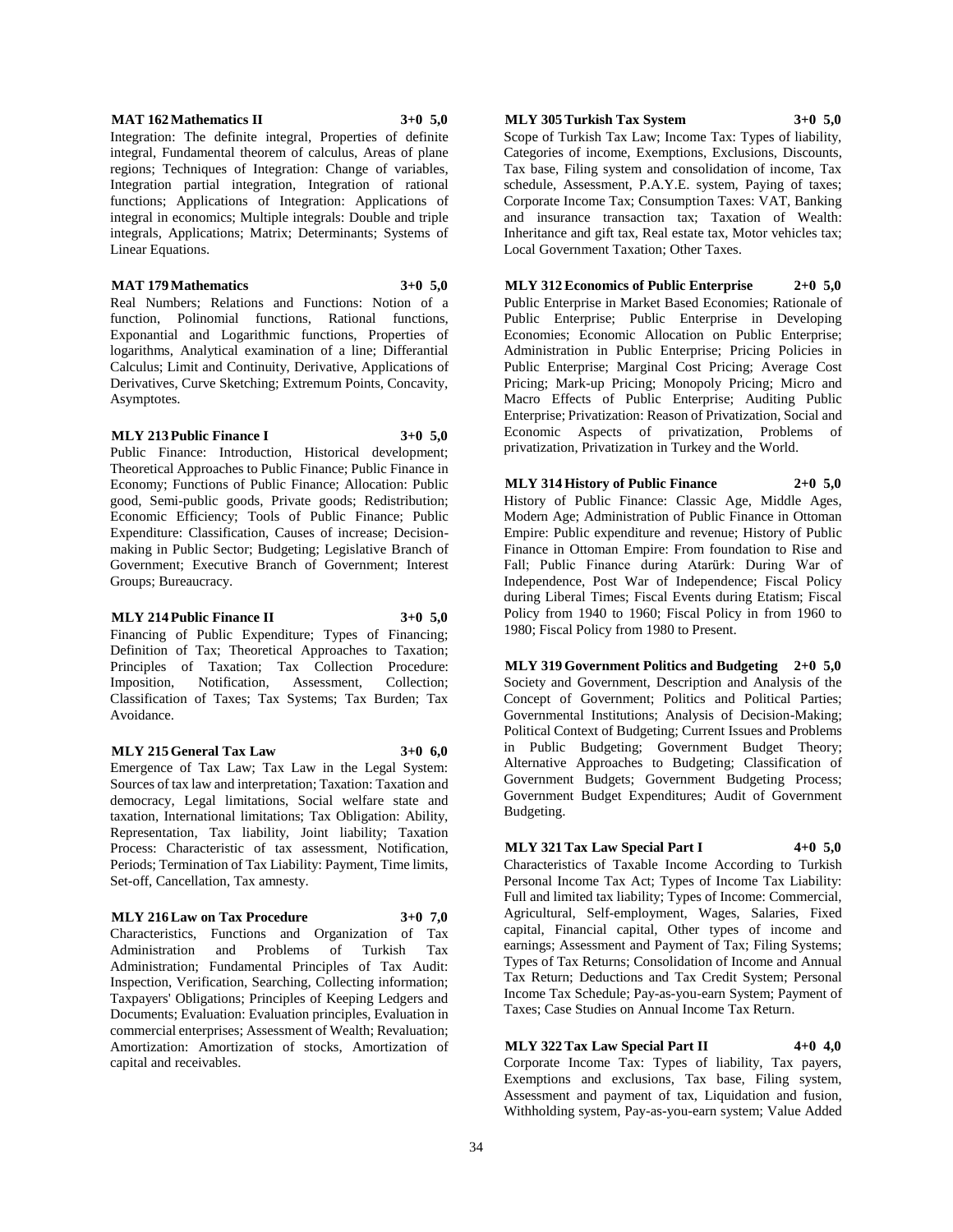Tax: Taxable operations with VAT, Exemptions and exclusions, Tax base, Rate and deductions, Filing system, Assessment and payment; Banking and Insurance Transaction Tax; Petroleum Consumption Tax; Inheritance and Gift Tax; Real Estate Tax; Motor Vehicles Tax; Fees; Stamp Tax; Local Government Taxation.

## **MLY 323 Government Budgeting 4+0 5,0**

Historical Background on Budgetary Right; Changes in Budget Types with Changes in Economic Thought; Changes in Budget Preparation Techniques; General Budget, Revolving Funds, Local Administration Budgets; Planning, Programming and Budgeting System as a Modern Budgeting System: Planning, Programming, Budgeting, System analysis, Public management; Planning, Programming and Budgeting System in Turkey; Budgeting Procedures in Turkey: Budget preparation by the Ministry of Finance, Debates on budget in GNAT, Acceptance of budget by the GNAT; Execution of the Budget; Budget Auditing: Administrative audit, Judicial audit, Political audit.

**MLY 357 Government and Market Economy 2+0 5,0** Market economy and public economics; Market failure and public policy; Defense, health, education, social security, information, transport, communication and municipality services.

## **MLY 364 Fiscal Policy 4+0 5,0**

Debates on Efficiency of Fiscal Policy; Fiscal Policy in Achieving Economic Stability; Relative Effectiveness of Monetary and Fiscal Policies in Achieving Economic Stability; Built-in Flexibilities vs. Active Policies in Achieving Economic Stability; Inflation and Fiscal Policy; Stagflation and Fiscal Policy; Budget Deficit Problem; Economic Stabilization Problems of Turkey; Fiscal Policies in Achieving Economic Development; Economic Development Problem of Turkey.

**MLY 366 Public Financial Management 2+0 5,0** Concepts of Planning and Political Analyses in Public Fiscal Management; Modelling in Public Fiscal Management System; Performance Measurement in Public Fiscal Management System: Data collection, Program evaluation, An economic approach to decision-making methods, Costutility analysis, Values trees in public fiscal management system.

## **MLY 368 Economic Effects of Taxes 2+0 5,0**

Effects of Taxes on Labor Supply: Income and substitution; Effects of Taxes on Saving and Intergenerational Decisions; Taxation, Risk and Uncertainty; Corporate Taxes: Dividend payment decisions; Tax Incidence: Types of incidence; Tax Burden; Taxation and Income Distribution; Vertical Equity and Horizontal Equity; Taxes and Economic Growth/Development.

**MLY 370 International Public Finance 2+0 5,0** Globalization and Public Finance: Effects of globalization on public finance system; Concept of International Public Goods: Definition, Classification; Cases of International Public Goods: Health, Environment, Peace and security,

Financial stability, and Others; Financing of International Public Goods; Development Aids; International Taxation Issues; Taxation of Multinational Corporations; International Tax Competition.

**MLY 406 Dispute Resolution in Tax Law 3+0 5,0** Characteristics of Tax Disputes; Administrative Solution to Tax Disputes: Comparison of administrative and legal solutions, Correction of tax errors, Reconciliation; Legal Solutions; Tax Law and the Turkish Legal System; Structure, Functions and Principles of Tax Law; Resolution Procedures in Courts: Status of tax cases, Parties in tax disputes, Jurisdiction, Hearing of tax case, Burden of proof and evidence.

**MLY 407 Tax Enforcement Law 3+0 5,0** Fundamental Problems Bankruptcy Law; Principles of Tax

Enforcement Law; Legal Status of Public Credit; Payment Schedule of Tax Dues: Due date, Forms of payment, Proof of payment, Payment by installments, Interest after due-date; Compulsory Execution of Tax Enforcement Law: Execution by seizure, Execution foreclosing; Bankruptcy; Securing Public Credit: Security, Tax lien, Precautionary assessment, Other measures; Time limits; Prohibitions; Penalties.

**MLY 421 Case Studies on Public Finance 0+4 5,0**

The main aim of this course is to increase students' awareness in practical application of theoretical knowledge to economic problems with special emphasis on public sector. During the course, students will be required to review the related literature in public finance, and write a term paper.

## **MLY 427 Tax Penal Law 3+0 5,0**

Introduction to Criminal Law: Sanction system; Characteristics and Fundamental Principles of Criminal

Law; State of Tax Penal Law in General Criminal Law; General View to Tax Procedures Law Punishment and Tax Administration; Complementary assessment; Assessment Ex-officio; Tax Penalties and Legal Status; Tax Crimes and Misdemeanors; Liability in Tax Penal Law; Reduction in Tax Penalties; Repetition of Tax Crimes and Misdemeanors; Tax Amnesty.

## **MLY 458 Public Finance 3+0 5,0**

State and Economy: Concept of State and role of the State in economy; Functions of Public Finance: Allocation of resources, Income distribution, Economic stability; Public Sector in Turkey and Its Measurement; Decision Making in Public Finance; Public Expenditure: Its taxonomy and Increase in public expenditure; Government Budget: Functions and process of budget; Public Revenues: Taxes and Others; Taxation: Basic concepts and Theory; Classification of Taxes: Taxes on income, expenditure and property; Taxes in Turkey; Public Borrowing: Internal borrowing, External borrowing, Management of public debts.

## **MLY 458 Public Finance 3+0 5,0**

State and Economy: Concept of State and role of the State in economy; Functions of Public Finance: Allocation of resources, Income distribution, Economic stability; Public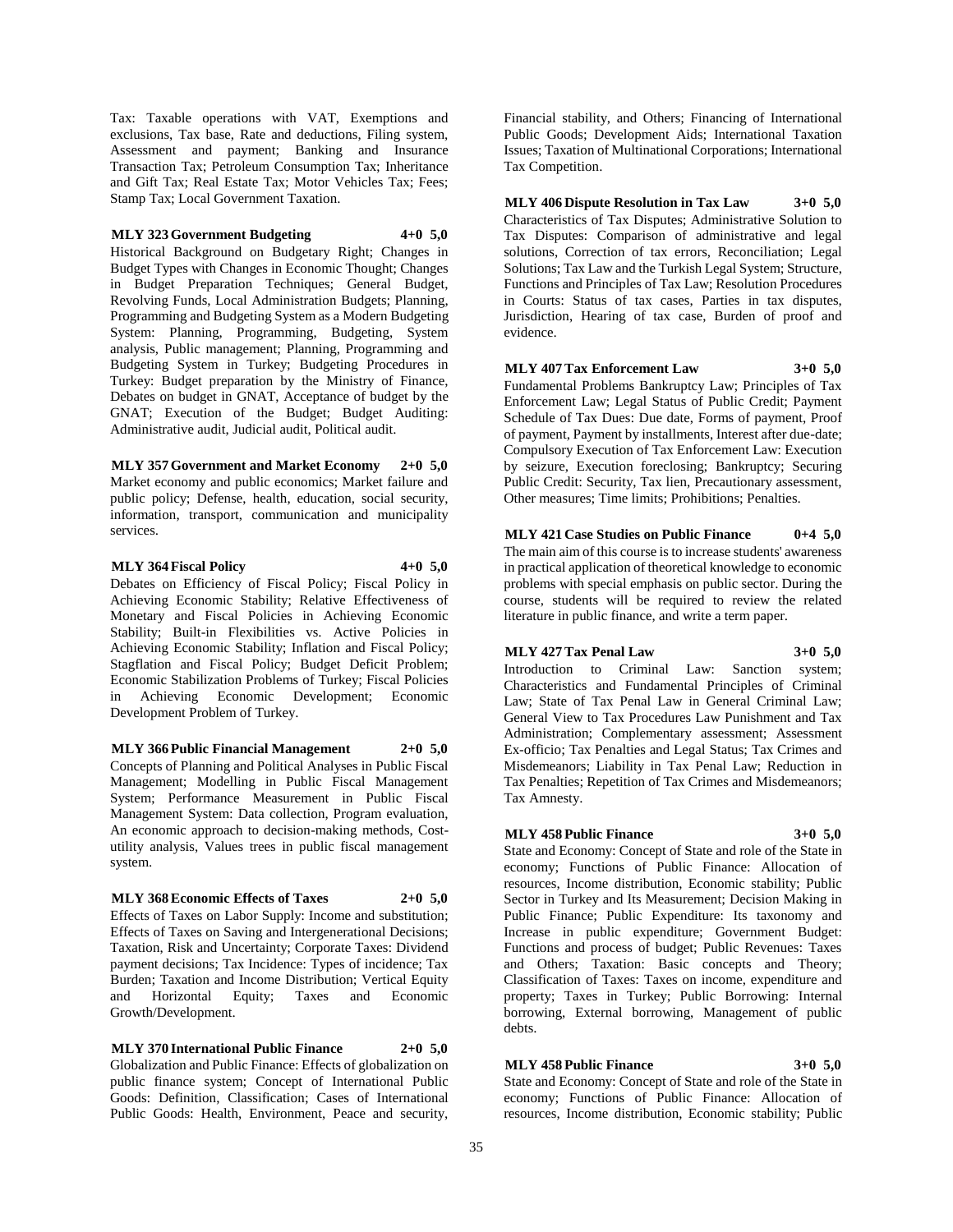Sector in Turkey and Its Measurement; Decision Making in Public Finance; Public Expenditure: Its taxonomy and Increase in public expenditure; Government Budget: Functions and process of budget; Public Revenues: Taxes and Others; Taxation: Basic concepts and Theory; Classification of Taxes: Taxes on income, expenditure and property; Taxes in Turkey; Public Borrowing: Internal borrowing, External borrowing, Management of public debts.

**MLY 459 Local Administration Finance 2+0 5,0** Rationale for the Establishment of Local Administrations; Economic Welfare and Local Administrations; Characteristics of Intergovernmental Relations; Intergovernmental Allocation of Funds and Revenues; Problems of Metropolitan Municipalities; Special Provincial Administrations: Revenues, Budget; Functions of Municipalities: Revenues, Budget; Duties of Village Administrations: Revenues, Budget; Relations between Local Authorities Bank and Local Administrations; Problems of Local Administration and Solutions.

## **MLY 460 Tax Practices 2+0 5,0**

Sources of Tax Law; Implementation of Tax Law; Tax Liability and Responsibility; Process of Taxation; Tax Procedures for Individuals and Partnerships; Taxation Procedures in Individual Corporations; Income Tax for Professional Activities; Total Income and Declaration; Taxation Process of Capital Corporations; Taxation of Cooperatives; Comparison of Tax Advantages for Individuals and Capital Corporations; Regulation of Books and Documents; Application of Amortization; Reevaluation; End of Period Transactions; Value-Added Tax and Practices; Inheritance and Gift Tax; Real Estate Tax; Municipality Tax; Tax Crimes and Penalties; Reconciliation; Correction of Tax Errors; Tax Judiciary; End of Tax Obligation; Tax Payer's Rights.

**MLY 461 Current Issues in Public Finance 2+0 5,0** Recent Developments of Public Finance in the World; Historical Development of the Turkish Public Finance System; Position of Public Sector in General Turkish Economy; Central udget Institutions; Finance of Local Administrations; Social Security Institutions; Extra-Budgetary Funds; State Economic Enterprises; Revolving Funds; Borrowing Requirements of the Public Sector in Turkey; Government Debt Burden in Turkey; Public Sector and Economic Stabilization in Turkey; Public Sector and Income Distribution in Turkey.

#### **MLY 463 Government Borrowing 2+0 5,0**

Reasons for Government Borrowing; Classification of Government Debts: Internal debts, Foreign debts; Classification Depending on Terms of Debts: Voluntary, Involuntary debts; Technical Problems in Borrowing; Benefits of Government Bonds: Interest, Other benefits; Guarantee Problems of Government Debts; Debt Burden and Generations; Some Debt Burden Concepts; Debt Management; Extraordinary Debt Management; Paying Government Debts; Economic Effects of Government Debt:

Economic stabilization, Income distribution; Debts and Economic Growth/Development.

**MUH 119 Financial Accounting I 4+0 5,0**

Business Enterprise and Classification of Business Enterprises; Accounting and Stakeholders; Balance Sheet Equation; Concepts of asset, receivable, liability and owners; Equity; Financial transactions and sample transactions on balance sheet equation; Documents; Documents in Tax Procedure Law; Documents in Turkish Commercial Code; Recording Procedures; Uniform System of Accounts and Classification of Accounts; Recording Financial Transactions; Current Assets, Noncurrent Assets, Liabilities, Short-Term Liabilities, Long-Term Liabilities, Owners, Equity, Cost Accounts, Income Statement Accounts; Trial Balance and Adjusted Trial Balance; Term-end Transactions; Correction of Wrong Entries.

**MUH 119 Financial Accounting I 4+0 5,0** Business Enterprise and Classification of Business Enterprises; Accounting and Stakeholders; Balance Sheet Equation; Concepts of asset, receivable, liability and owners; Equity; Financial transactions and sample transactions on balance sheet equation; Documents; Documents in Tax Procedure Law; Documents in Turkish Commercial Code; Recording Procedures; Uniform System of Accounts and Classification of Accounts; Recording Financial Transactions; Current Assets, Noncurrent Assets, Liabilities, Short-Term Liabilities, Long-Term Liabilities, Owners, Equity, Cost Accounts, Income Statement Accounts; Trial Balance and Adjusted Trial Balance; Term-end Transactions; Correction of Wrong Entries.

## **MUH 120 Financial Accounting II 4+0 5,0**

Connection between In-term and Term-end Transactions; Definitions of Concepts Related to Term-end; Valuation Criteria within the Frame of Legal Regulations; Term-end Transactions: Term-end transactions and reporting for current assets, Term-end transactions and reporting for noncurrents assets, Term-end transactions and reporting for liabilities, Term-end transactions and reporting for equity; Cost Accounts, Types of Expenses and Term-end Transactions; Process of Income Statement Accounts and Term-end Transactions; Reporting Operating Results; Trading Account Basis and Term-end Transactions; Integrated Examples of Term-end Transactions.

## **MUH 120 Financial Accounting II 4+0 5,0**

Connection between In-term and Term-end Transactions; Definitions of Concepts Related to Term-end; Valuation Criteria within the Frame of Legal Regulations; Term-end Transactions: Term-end transactions and reporting for current assets, Term-end transactions and reporting for noncurrents assets, Term-end transactions and reporting for liabilities, Term-end transactions and reporting for equity; Cost Accounts, Types of Expenses and Term-end Transactions; Process of Income Statement Accounts and Term-end Transactions; Reporting Operating Results; Trading Account Basis and Term-end Transactions; Integrated Examples of Term-end Transactions.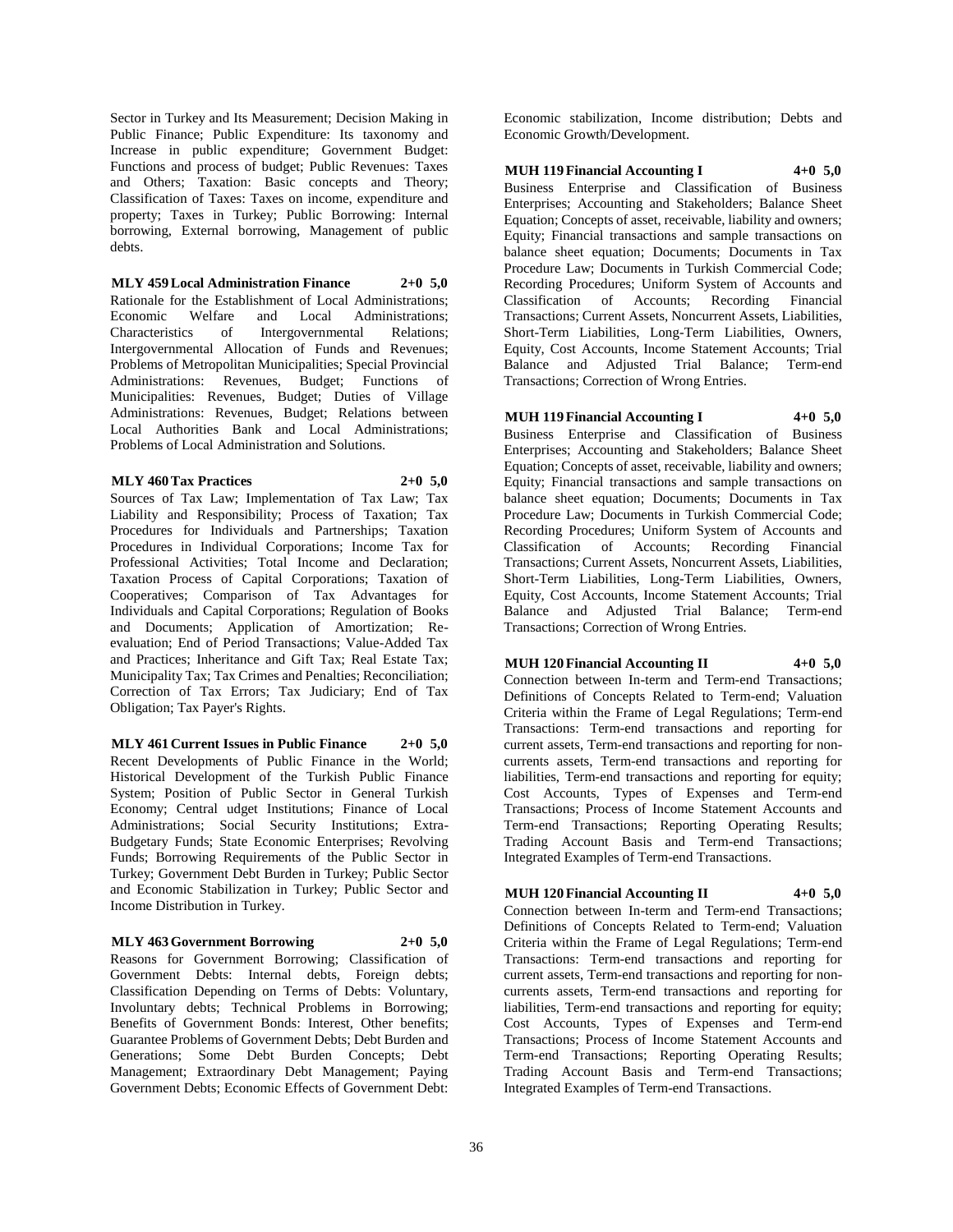## **MUH 242 Cost Accounting 4+0 6,0**

Main Concepts Related to Cost Accounting; Overview of Cost Accounting; Classification of Costs: Materials costs, Labor costs, Manufacturing overhead costs; Cost Accounting and Uniform Accounting System; Cost Centers and Cost Allocations; Job Costing System; Process Cost System; Cost in Joint Production; Standard Cost System; Variable Cost System; Cost Accounting as a Planning and Controlling Tool; Cost Accounting as a Decision Making Tool; Cost Accounting as a Performance Evaluation Tool.

## **MUH 242 Cost Accounting 4+0 6,0**

Main Concepts Related to Cost Accounting; Overview of Cost Accounting; Classification of Costs: Materials costs, Labor costs, Manufacturing overhead costs; Cost Accounting and Uniform Accounting System; Cost Centers and Cost Allocations; Job Costing System; Process Cost System; Cost in Joint Production; Standard Cost System; Variable Cost System; Cost Accounting as a Planning and Controlling Tool; Cost Accounting as a Decision Making Tool; Cost Accounting as a Performance Evaluation Tool.

**MUH 308 Corporate Accounting 2+0 5,0**

Types of corporations; General Partnership: Foundation, Accounting records of the foundation, Increasing and decreasing capital, Distribution of profit or loss, Liquidation; Limited Partnership: Foundation, Accounting records of the foundation, Increasing and decreasing capital, Distribution of profit or loss, Liquidation; Corporations: Foundation, Accounting records of the foundation, Increasing and decreasing capital, Distribution of profit or loss, Liquidation, Joining; Limited Liability Company: Foundation, Accounting records of the foundation, Increasing and decreasing capital, Distribution of profit or loss, Liquidation, Joining; Holdings: Foundation, Distribution of profit, Bonds.

#### **MUH 309 Governmental Accounting 2+0 5,0**

Governmental accounting concepts: cash basic, accrual accounting; basic principles of goverment accounting; financial reporting purposes; financial statements; adn the functioning of the framework chart of accounting of cash basic and accrual basic; budget accounts: income accounts; expenditure accounts.

**MUH 310 Financial Statement Analysis 3+0 5,0** Basic Financial Statements: Balance Sheet, Income Statement; Comparative Financial Statement Analysis: Preparation of the statements, Analysis and interpretation; Common Size Statements Analysis: Preparation of the statements, Analysis and interpretation; Trent Percentage Analysis: Preparation of the statements, Analysis and interpretation; Ratio Analysis: Analysis and interpretation of liquidity ratios, Analysis and interpretation of solvency ratios, Analysis and interpretation of efficiency ratios, Analysis and interpretation of profitability ratios.

**MUH 310 Financial Statement Analysis 3+0 5,0** Basic Financial Statements: Balance Sheet, Income Statement; Comparative Financial Statement Analysis: Preparation of the statements, Analysis and interpretation; Common Size Statements Analysis: Preparation of the

statements, Analysis and interpretation; Trent Percentage Analysis: Preparation of the statements, Analysis and interpretation; Ratio Analysis: Analysis and interpretation of liquidity ratios, Analysis and interpretation of solvency ratios, Analysis and interpretation of efficiency ratios, Analysis and interpretation of profitability ratios.

## **MUH 315 Management Accounting 2+0 5,0**

Analysis of Accounting and Decision-Making Function of Management; Information for Planning: Cost-volume-profit analyses, Break-even analysis; Use of Budgets as Planning Tools: Sales forecasting, Production budget, Direct materials budget, Direct labor budget, Manufacturing overhead budget; Budgeted Income Statement and Pro-forma Balance Sheet; Control and Decision Making.

#### **MUH 315 Management Accounting 2+0 5,0**

Analysis of Accounting and Decision-Making Function of Management; Information for Planning: Cost-volume-profit analyses, Break-even analysis; Use of Budgets as Planning Tools: Sales forecasting, Production budget, Direct materials budget, Direct labor budget, Manufacturing overhead budget; Budgeted Income Statement and Pro-forma Balance Sheet; Control and Decision Making.

#### **MUH 412 Auditing 3+0 5,0**

Need for Auditing; Relationship between Accounting and Auditing; Generally Accepted Auditing Standards; Quality Control Standards, Ethics in Auditing, Legal Liabilities of Auditors; Audit Planning: Evidence collection, Types of evidence, Working papers, Documentation, Reporting an auditing process; Auditing Practices and Legal Regulations in Turkey; Turkish Auditing Standards.

#### **MUH 412 Auditing 3+0 5,0**

Need for Auditing; Relationship between Accounting and Auditing; Generally Accepted Auditing Standards; Quality Control Standards, Ethics in Auditing, Legal Liabilities of

Auditors; Audit Planning: Evidence collection, Types of evidence, Working papers, Documentation, Reporting an auditing process; Auditing Practices and Legal Regulations in Turkey; Turkish Auditing Standards.

## **MUH 414 Enterprise Resource Planing and Application 2+0 5,0**

Information Processing; Accounting Processes and Information Flow in Accounting Information Systems; Concepts of Systems, Enterprise, Management, Data and Information; Technology and Accounting Information System; Processing of Financial Operations; Accounts and Financial Reporting System; Revenue Cycle in ERP, Expenditure Cycle in ERP, Production Cycle in ERP, Human Resources Cycle in ERP, Non-current Cycle in ERP; Spreadsheet Applications (Excel) in Accounting Information System.

**MUH 415 Accounting Information System 2+0 5,0** Concepts of System, Management and Data Processing; Business and Management Information Systems as a System; Accounting Information System: Data and information flow, Components, Basic concepts and principles, Interpolation in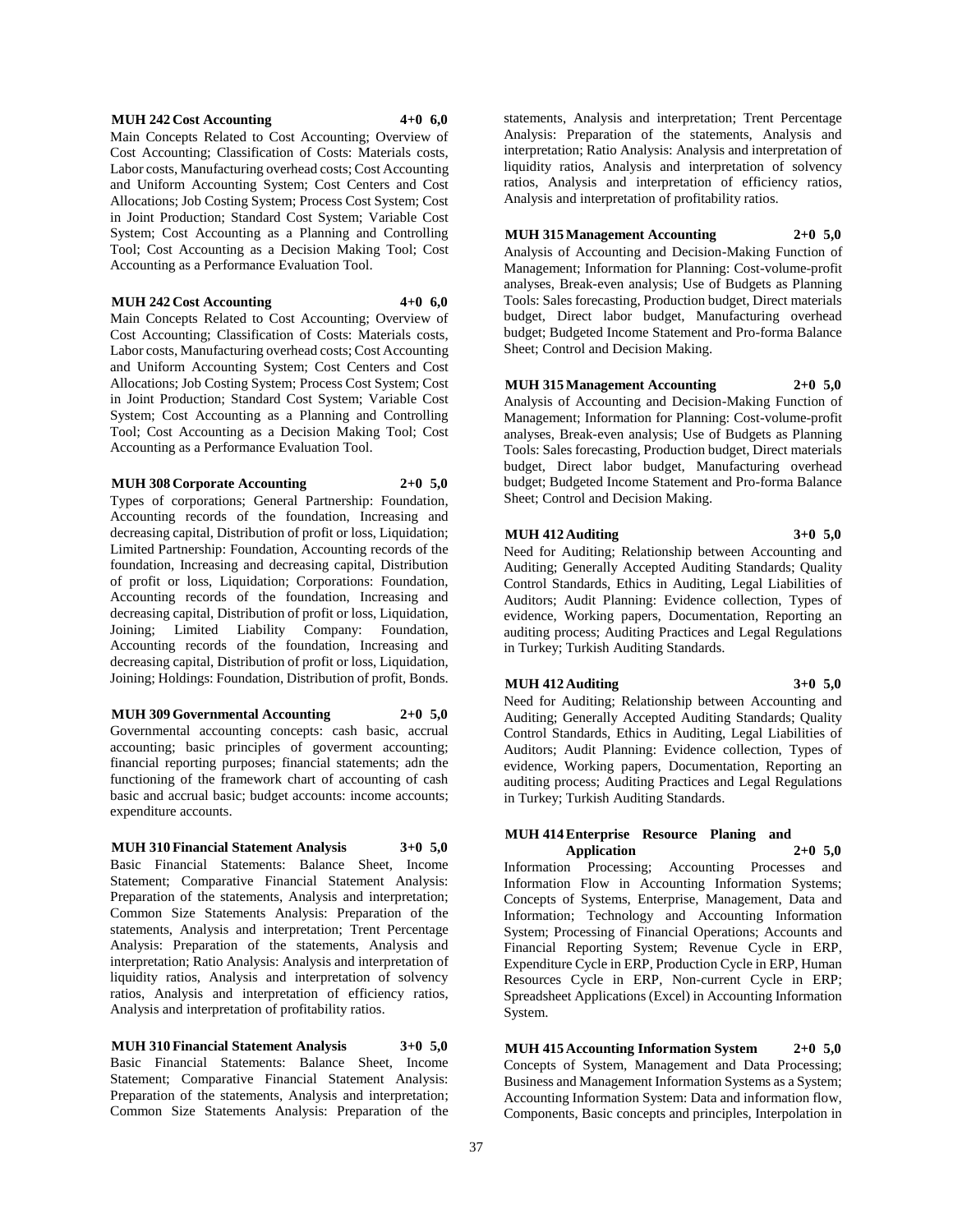Accounting Information System; Developing Accounting Information System: Principles of developing Accounting Information System, Phases, Accounting charts, Case studies.

**MUH 417 Accounting Systems and Application 2+0 5,0** Basics Concepts of Accounting; Generally Accepted Accounting Principles; Uniform Accounting Plan and Basic Financial Statements; Record Keeping: Reporting current assets, Reporting long-term assets; Reporting Liabilities: Reporting short-term liabilities; Long-Term Liabilities and Shareholders Equity; Cost Accounts; Types of Expenses; Reporting Operating Results; Applications.

## **MÜZ 155 Turkish Folk Music 2+0 2,0**

Folk songs from different Regions of Turkey are Taught; Aegean Region Zeybek Folk Songs: Eklemedir koca konak, Ah bir ateş ver, Çökertme, Kütahya'nın pınarları, Çemberinde gül oya; Kars Region Azerbaijani Folk Songs: Bu gala daşlı gala, Yollarına baka baka, Dağlar gızı Reyhan, Ayrılık, Dut ağacı boyunca; Central Anatolian Region Folk Songs: Seherde bir bağa girdim, Uzun ince bir yoldayım, Güzelliğin on para etmez, Mihriban ve Acem kızı; Southeastern Anatolian Region; Urfa and Diyarbakır Folk Songs: Allı turnam, Urfanın etrafı, Mardin kapısından atlayamadım, Fırat türküsü, Evlerinin önü kuyu; Blacksea Region; Trabzon, Rize, Artvin Folk Songs: Maçka yolları taşlı, Ben giderim Batuma, Dere geliyor dere.

**MÜZ 157 Traditional Turkish Art Music 2+0 2,0** Description of Traditional Art Music: Basic concepts, Characteristics, Types, Notes, Instruments; The Mode System of Traditional Turkish Art Music; The Rhythmic Pattern of Traditional Turkish Art Music; Samples from Different Modes; Samples from Different Rhythmic Patterns.

## **PSİ 122 Psychology 2+0 5,0**

Psychology as a Science: Definition, Sub-Disciplines, Research methodology; Biological Bases of Behavior: Characteristics of the nervous system, Endocrine system, Heredity; Perception; Learning: Conditioning, Modeling, Cognitive learning; Memory; Motivation and Emotion; Human Development: Cognitive, Linguistic, Emotional, Social; Individual and Society; Abnormal Psychology.

## **PSİ 122 Psychology 2+0 5,0**

Psychology as a Science: Definition, Sub-Disciplines, Research methodology; Biological Bases of Behavior: Characteristics of the nervous system, Endocrine system, Heredity; Perception; Learning: Conditioning, Modeling, Cognitive learning; Memory; Motivation and Emotion; Human Development: Cognitive, Linguistic, Emotional, Social; Individual and Society; Abnormal Psychology.

## **PSİ 328 Social Psychology 2+0 5,0**

Introduction to Social Psychology; Basic Concepts and Approaches; Social Psychology As a Sub-Discipline of Psychology; Social Perception and Theory of Attribution; Social attitudes and Attitude Changes; Process of Motivation and Social Motivations; Emotions and Social Dimension of

Emotions; Moral Development and Moral Development Theories; Social Environment and Personality; Social Influence and Conformity.

**PZL 211 Principles of Marketing 3+0 5,0** Marketing: Scope, Evolution of Marketing; Marketing Environment; Marketing Research and Marketing Information Systems; Market Segmentation; Selecting Target Markets; Elements of Marketing Mix: Product, Price, Distribution channels, Promotion; Organization of Marketing Activities; International Marketing.

**PZL 211 Principles of Marketing 3+0 5,0** Marketing: Scope, Evolution of Marketing; Marketing Environment; Marketing Research and Marketing Information Systems; Market Segmentation; Selecting Target Markets; Elements of Marketing Mix: Product, Price, Distribution channels, Promotion; Organization of Marketing Activities; International Marketing.

## **PZL 309 Brand Management 2+0 5,0**

Brand and Related Concepts; History and Evolution of Branding; Fundamentals of Brand Management (Corporate image, Prestige management, Social responsibility projects, etc.); Brand Personality; Brand Image; Brand Equity; Brand Value; Brand Extension and Reduction; Relationship between Brand and Consumer; Global, International and National Brands; Creating a Brand on the Internet; Cases in Brand Management.

## **PZL 309 Brand Management 2+0 5,0**

Brand and Related Concepts; History and Evolution of Branding; Fundamentals of Brand Management (Corporate image, Prestige management, Social responsibility projects, etc.); Brand Personality; Brand Image; Brand Equity; Brand Value; Brand Extension and Reduction; Relationship between Brand and Consumer; Global, International and National Brands; Creating a Brand on the Internet; Cases in Brand Management.

## **PZL 310 Marketing Management 3+0 5,0**

Concept of Product; Product and service decisions, Branding strategy, New product development strategy, New product development process and management, Product life cycle strategies; Concept of Price: Major pricing strategies, New product pricing strategies, Product mix pricing strategies, Price adjustment strategies, Price changes, Marketing channels; Supply Chains and Value Delivery Network; Channel Behavior and Organization; Integrated Marketing Communications: Promotion mix, Communication mix, Advertising and public relations, Personal selling and sales promotion, Direct and online marketing.

## **PZL 310 Marketing Management 3+0 5,0**

Concept of Product; Product and service decisions, Branding strategy, New product development strategy, New product development process and management, Product life cycle strategies; Concept of Price: Major pricing strategies, New product pricing strategies, Product mix pricing strategies, Price adjustment strategies, Price changes, Marketing channels; Supply Chains and Value Delivery Network;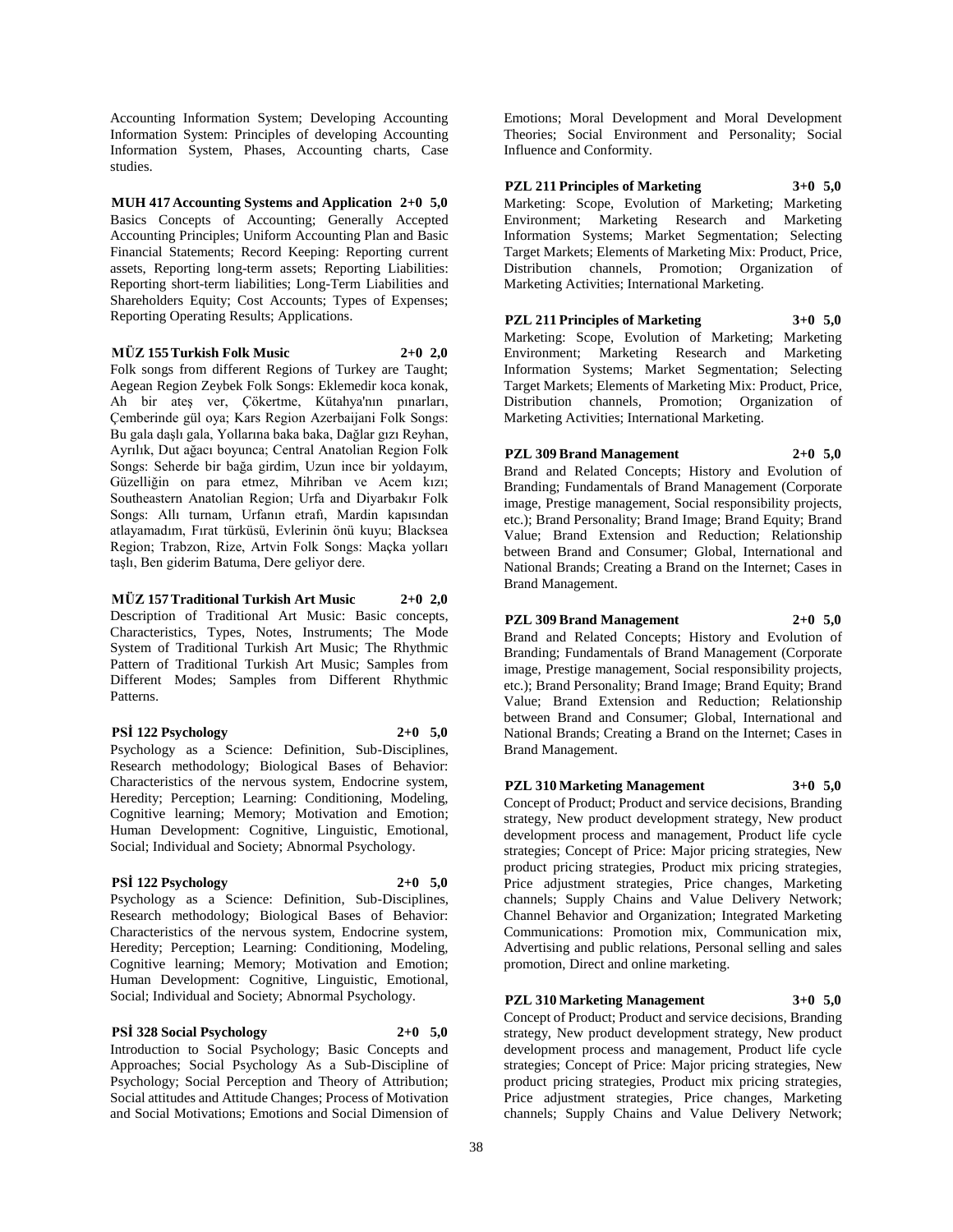Channel Behavior and Organization; Integrated Marketing Communications: Promotion mix, Communication mix, Advertising and public relations, Personal selling and sales promotion, Direct and online marketing.

## **PZL 312 Consumer Behavior 2+0 5,0**

Role and Importance of Consumer Behavior Knowledge in Marketing Decisions; Contribution of Different Disciplines for Understanding Consumer Behavior; Consumer Decision-Making Process; Consumption Culture; Social-Cultural Factors Affecting Consumer Behavior: Culture and subcultures, Social class, Social groups, Family; Psychological Factors Affecting Consumer Behavior: Personality and self-concept, Motivation, Learning, Perception Attitude, Beliefs; Consumerism.

**PZL 312 Consumer Behavior 2+0 5,0**

Role and Importance of Consumer Behavior Knowledge in Marketing Decisions; Contribution of Different Disciplines for Understanding Consumer Behavior; Consumer Decision-Making Process; Consumption Culture; Social-Cultural Factors Affecting Consumer Behavior: Culture and subcultures, Social class, Social groups, Family; Psychological Factors Affecting Consumer Behavior: Personality and self-concept, Motivation, Learning, Perception Attitude, Beliefs; Consumerism.

## **PZL 313 Sales Management 2+0 5,0**

Introduction to Sales Force Management; Personnel Selling, Importance of Sales Force Management in Marketing; Selection and Recruitment of Sales Representatives; Design and Organization of Sales Force; Training Sales Force; Management of Sales Force Activities; Compensating Sales People; Sales Expenses; Leadership; Planning Sales; Evaluating Sales Performance.

## **PZL 313 Sales Management 2+0 5,0**

Introduction to Sales Force Management; Personnel Selling, Importance of Sales Force Management in Marketing; Selection and Recruitment of Sales Representatives; Design and Organization of Sales Force; Training Sales Force; Management of Sales Force Activities; Compensating Sales People; Sales Expenses; Leadership; Planning Sales; Evaluating Sales Performance.

## **PZL 314 Services Marketing 2+0 5,0**

Distinctive Aspects of Services: Characteristics of services, Classification of services; Services and Environment; Marketing Mix for Services: Service as a product; Distribution of Services and Services Intermediaries; Pricing Services and Yield Management; Promoting Services; Human Factor in Service Sector: Importance of personnel, Human resource management, Role of customer in service production process; Management of Demand and Capacity in Service Sector; Service Quality: Dimensions of quality, Measurement of quality, Gap model of quality, Approaches for quality improvement; Relationship Marketing: Strategies for retaining customers; Internationalization of Services.

**PZL 316 Social Media and Digital Marketing 3+0 5,0** Media in Marketing Communication: Social media's role, function, planning, dynamics; Transformation in Media Planning: Changes in media, Impact of technology, Impact of consumer (involvement); "Contact Point Planning" in Marketing Communications: Alternative mediums, WOMM-Word of Mouth Marketing; Social media: What it is and what it is not?, Content management in social media, Being present in social media; Contribution of SM to SEO; Social Media Processes I: Monitoring, Analysis and Insights; Social Media Processes II: Engagement; Social Media and Brand Reputation Management: Proactive/reactive, Moments of crisis; Social Media and Integration of Social Media with "Other Media"; Search Engine Optimization; PPC, SEM and SMM; SM Viral and WOM Marketing; Email Marketing; Mobile Marketing; Affiliate Marketing; Measurement and Optimization; Loyalty; Content Marketing; Display Ads (Geo or behavioral targeting, etc.).

**PZL 316 Social Media and Digital Marketing 3+0 5,0** Media in Marketing Communication: Social media's role, function, planning, dynamics; Transformation in Media Planning: Changes in media, Impact of technology, Impact of consumer (involvement); "Contact Point Planning" in Marketing Communications: Alternative mediums, WOMM-Word of Mouth Marketing; Social media: What it is and what it is not?, Content management in social media, Being present in social media; Contribution of SM to SEO; Social Media Processes I: Monitoring, Analysis and Insights; Social Media Processes II: Engagement; Social Media and Brand Reputation Management: Proactive/reactive, Moments of crisis; Social Media and Integration of Social Media with "Other Media"; Search Engine Optimization; PPC, SEM and SMM; SM Viral and WOM Marketing; Email Marketing; Mobile Marketing; Affiliate Marketing; Measurement and Optimization; Loyalty; Content Marketing; Display Ads (Geo or behavioral targeting, etc.).

**PZL 409 Industrial Marketing 2+0 5,0**

Industrial Marketing; Industrial Markets and Products; Nature of Industrial Markets; Examining Industrial Market Opportunities; Industrial Market Segmentation; Models of Industrial Buying Behavior and Factors Affecting Purchasing; Designing and Managing Industrial Marketing Mix; Planning and Developing Industrial Products; Industrial Pricing, Marketing Channel and Promotion Strategies; Control and Evaluation of Marketing Programs; Gaining Customers and Establishing Long-term Relationship with Buyers; Case Study.

## **PZL 460 Retail Management 2+0 5,0**

Retailing Information Systems and Supply Chain Management; CRM: Customer Relations Management; Planning the Product Variety; Purchasing Process in Retailing; Pricing the Products; Brand Management; Retailing Communication Mix: Advertising, Sales promotion, Personal selling and Public relations; Store Management; Store Layout; Store Plan and Visual Merchandising; Customer Services.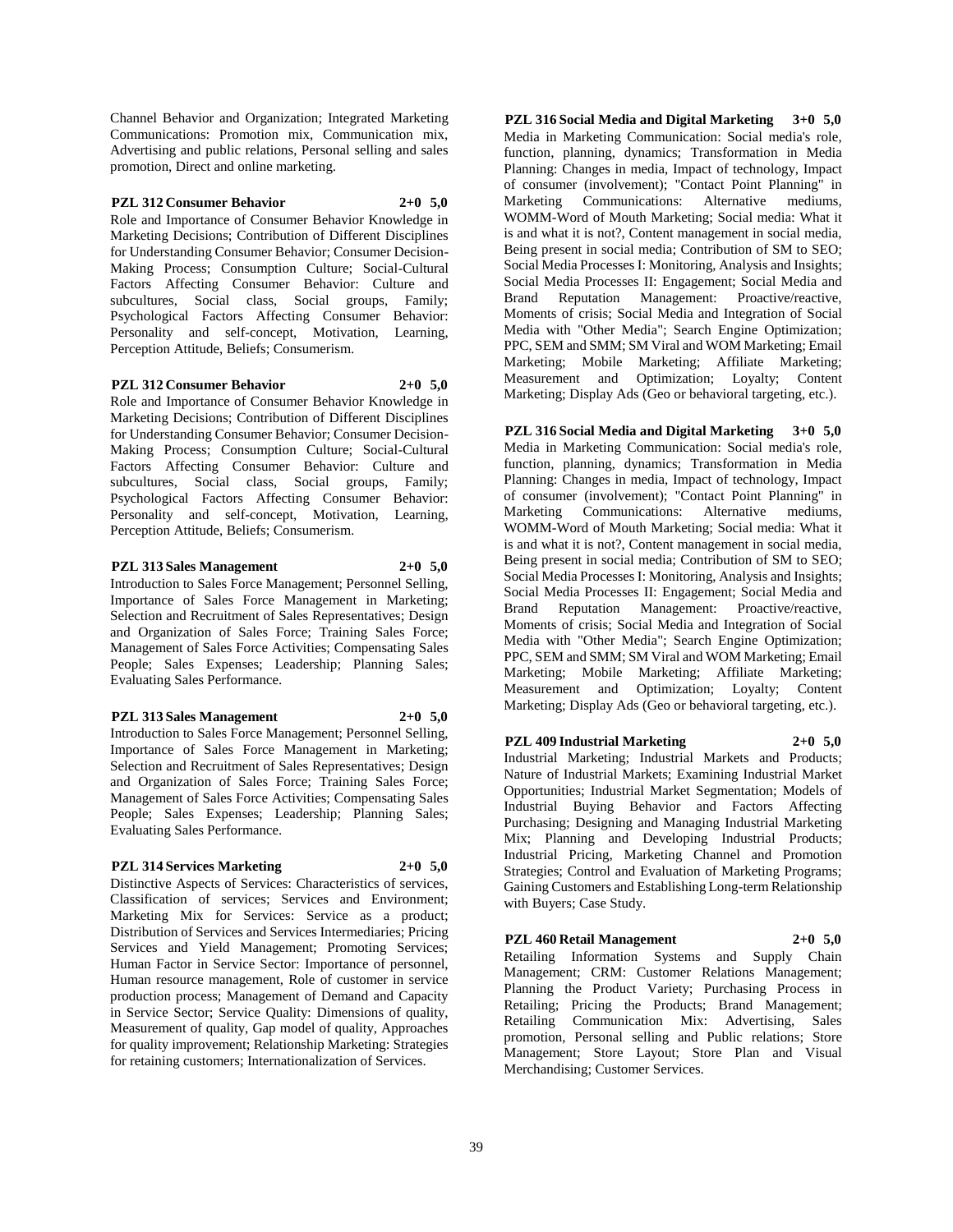#### **PZL 461 Marketing Research 2+0 5,0**

Marketing Problems in Businesses; Basic Classification of Marketing Research; Definition of Marketing Research; Implementation and Limitations of Marketing Research; Disciplines Relevant to Marketing Research; Categories of Marketing Research; Methodology in Marketing Research: Defining the problem, Situation Analysis, Determining Sources of Data, Data Collection Techniques; Sampling; Data Tabulation; Analysis of Data; Interpreting the Results.

## **PZL 461 Marketing Research 2+0 5,0**

Marketing Problems in Businesses; Basic Classification of Marketing Research; Definition of Marketing Research; Implementation and Limitations of Marketing Research; Disciplines Relevant to Marketing Research; Categories of Marketing Research; Methodology in Marketing Research: Defining the problem, Situation Analysis, Determining Sources of Data, Data Collection Techniques; Sampling; Data Tabulation; Analysis of Data; Interpreting the Results.

## **PZL 463 Marketing Communication 2+0 5,0**

Marketing and Communication: Scope of marketing communication, Communication process, Elements, Objectives; Promotion Mix: Advertising, Public Relations and publicity, Personal selling, Promotion; Adapted Marketing Communication Tools: Sponsorship, Purpose related marketing, Hybrid messages, Direct marketing; Other Types of Marketing Communication: Product, Brand, Packaging, Distribution and price; Strategies and Management of Marketing Communication; Planning: Objectives, Budget, Marketing, Communication ethics and Social dimension of communication.

## **PZL 463 Marketing Communication 2+0 5,0**

Marketing and Communication: Scope of marketing communication, Communication process, Elements, Objectives; Promotion Mix: Advertising, Public Relations and publicity, Personal selling, Promotion; Adapted Marketing Communication Tools: Sponsorship, Purpose related marketing, Hybrid messages, Direct marketing; Other Types of Marketing Communication: Product, Brand, Packaging, Distribution and price; Strategies and Management of Marketing Communication; Planning: Objectives, Budget, Marketing, Communication ethics and Social dimension of communication.

## **PZL 465 Introduction to Retailing 2+0 5,0**

Introduction to the World of Retailing: Concepts and definitions; Retailer Types: Classification of retailers, Types of retailing by the scope of products, level of services and ownership; Multi-channel Retailing; Consumer Behavior and Trends in Retailing Industry; Market Strategies for Retailers; Financial Strategy; Location: Selecting the location of stores; Human Resources Management.

#### **SAN 155 Hall Dances 0+2 2,0**

Basic concepts. The ethics of dance, Dance Nights, Dance Costumes, National International Competitions and rules/grading, Basic Definitions, Classifications of Dances: Social Dances; Salsa, Cha Cha, Samba, Mambo, Jive, Rock'n Roll, Jazz, Merenge; Flamenko, Rumba, Passa -Doble,

Argentina tango, Vals, Disco, Quickstep, Foxtrot, Bolero, European Tango: Ballroom Dances; Sportive Dances; Latin American Dances; Samba, Rumba, Jive, Passa-Doble, Cha Cha, Standart Dances; European Tango, Slow vals (English), Viyana vals, Slow foxtrot, Quickstep.

## **SHZ 422 Social Services 2+0 5,0**

Concept of Social Welfare; Concept of Social Work; Aim of Social Work; Occupational Characteristics of Social Work; Scientific Characteristics of Social Work; Application Principles of Social Work; Social Work Methods with Individuals and Groups; Social Work Methods with the Society; Distinctive Features of Social Work; Development of Social Work in the World; Social Work in Developing Countries; Historical Development of Social Work in Turkey.

## **SİY 303 Political Science 3+0 5,0**

What is Politics and Political Science?: Political behavior, Political institutions, political outcomes; Politics and Power: Implicit and manifest power; Politics as a Science: Theory, Data, Causal connections, Causation and correlation; Rational Choice; Political Authority: Traditional societies, Modern society and modern state, Legitimacy, Enforcement, Unrestricted and undivided authority, Anarchism, Communitarianism, Libertarians, Consent, Social justice; Constructing the Modern State: Feudalism, Italian citystates, The French Revolution, State sovereignty; Political Preferences and Voting Behavior; National Decision-Making Institutions: Parliament, The cabinet, President; Parties and Doctrines: Conservatism, Liberal democracies, Socialism, The electorate; Democracy: What is democracy, Various definitions of democracy, Measuring democracy, Explaining democracy, Cases of democratization; Autocratic Government: Military government, One-party states; Can Politics Survive the Twenty-first Century: Ethics and politics, Justice and social justice.

#### **SİY 303 Political Science 3+0 5,0**

What is Politics and Political Science?: Political behavior, Political institutions, political outcomes; Politics and Power: Implicit and manifest power; Politics as a Science: Theory, Data, Causal connections, Causation and correlation; Rational Choice; Political Authority: Traditional societies, Modern society and modern state, Legitimacy, Enforcement, Unrestricted and undivided authority, Anarchism, Communitarianism, Libertarians, Consent, Social justice; Constructing the Modern State: Feudalism, Italian citystates, The French Revolution, State sovereignty; Political Preferences and Voting Behavior; National Decision-Making Institutions: Parliament, The cabinet, President; Parties and Doctrines: Conservatism, Liberal democracies, Socialism, The electorate; Democracy: What is democracy, Various definitions of democracy, Measuring democracy, Explaining democracy, Cases of democratization; Autocratic Government: Military government, One-party states; Can Politics Survive the Twenty-first Century: Ethics and politics, Justice and social justice.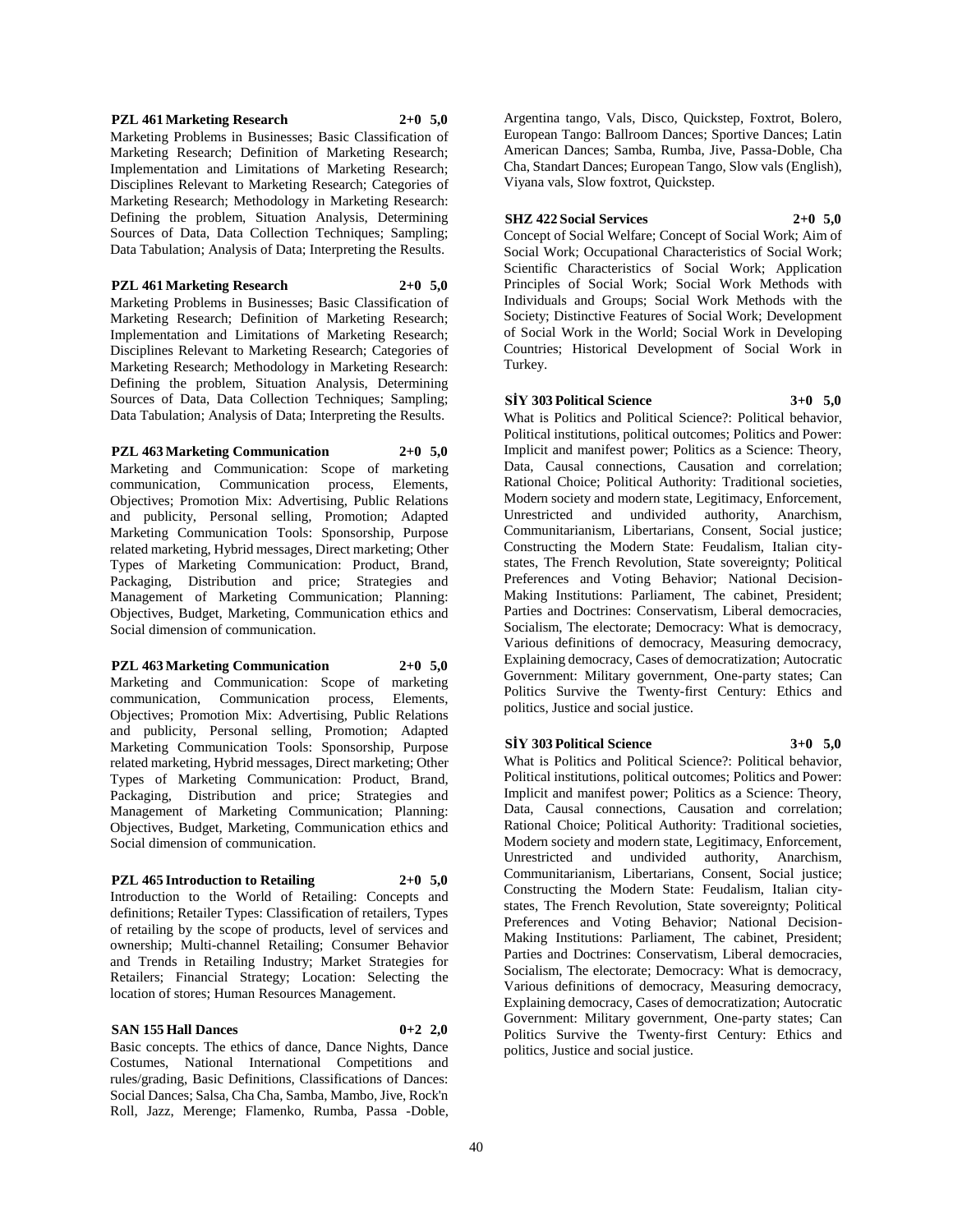#### **SNT 155 History of Art 2+0 2,0**

History of Civilization and Evolution of Art: Prehistory to Present; Concepts and Terminology in Art with Samples; Interrelation among Art-Religion and Society; Effects of Religion on Artistic Development; Reflections and Interpretations of Judaism, Christianity and Islam on Art; Renaissance: Emergence, Effects, Artists, Works of Art; Architecture and Plastic Arts; Art in the 19th and 20th Centuries: Relevanceof the main historical events of the period.

#### **SOS 124 Sociology 3+0 5,0**

Definition; Contents; Subjects; Methodology; Economy and Society: Mercantilism; Industrialism; Development; Capitalism; Crisis; Growth; Underdevelopment; Informal Economy: Modernization school; Dualism; Dependency school; Problems of Modern Industrial Society:: Entrepreneurship and developmentalism; Workers and Trade Unions; State and Economic Order; Sociological Analysis of Economic Process: Structure of economy and economic society; Production; Exchange and markets; Consumption; Transformation of Industrial Society: Indicators of Economic and Social Development; Future of Economic Society: Information society and Turkish policy about transition to information society.

## **SOS 124 Sociology 3+0 5,0**

Definition; Contents; Subjects; Methodology; Economy and Society: Mercantilism; Industrialism; Development; Capitalism; Crisis; Growth; Underdevelopment; Informal Economy: Modernization school; Dualism; Dependency school; Problems of Modern Industrial Society:: Entrepreneurship and developmentalism; Workers and Trade Unions; State and Economic Order; Sociological Analysis of Economic Process: Structure of economy and economic society; Production; Exchange and markets; Consumption; Transformation of Industrial Society: Indicators of Economic and Social Development; Future of Economic Society: Information society and Turkish policy about transition to information society.

## **SOS 155 Folkdance 2+0 2,0**

Dance in Primitive Cultures; Dance in Earlier Civilizations; Dance in the Middle Age and Renaissance; Dance in the 18th and 19th Centuries; Dances of the 20th Century; Ballet; Turkish Dances; Emergence of Folkdance; Anatolian Folkdance: Classification, Accompanying instruments; Methods and Techniques of Collecting Folkdance; Problems in Collecting Folkdance; Teaching of Folkdance; Adapting Folkdance for Stage: Stage, Stage aesthetics and Choreography, Orientation and choreography.

#### **SOS 340 Organizational Behavior 3+0 6,0**

Fundamentals of Organizational Behavior; Historical Perspective and Theories; Research Techniques; Individuals in Organizations and Personality; Attitudes and Job Satisfaction; Personal Differences: Biographical characteristics, Abilities, Learning; Organizational Culture; Social Groups, Group Dynamics and Team Work in Organizations; Participative Management; Motivation Process and Theories of Motivation; Leadership and Leadership Theories in Organizations; Conflict in Organizations; Stress and Stress Management; Organization, Environment and Technology; Organizational Change; Organizational Development; Ethics in Organizations; Power and Politics in Organizations; Mentoring in Organizations; Mobbing in Organizations.

## **SOS 340 Organizational Behaviour 3+0 6,0**

Fundamentals of Organizational Behavior; Historical Perspective and Theories; Research Techniques; Individuals in Organizations and Personality; Attitudes and Job Satisfaction; Personal Differences: Biographical characteristics, Abilities, Learning; Organizational Culture; Social Groups, Group Dynamics and Team Work in Organizations; Participative Management; Motivation Process and Theories of Motivation; Leadership and Leadership Theories in Organizations; Conflict in Organizations; Stress and Stress Management; Organization, Environment and Technology; Organizational Change; Organizational Development; Ethics in Organizations; Power and Politics in Organizations; Mentoring in Organizations; Mobbing in Organizations.

## **SOS 342 Social Structure of Turkey 3+0 5,0**

Social Structure: Concepts and Theories; Ottoman Social Structure: Different conceptualizations of the Ottoman social structure; Discussions on Continuity and Breaks from the Perspective of Social Structure; Social Structure of the Republican Turkey; Culture in Turkey; Social Stratification and Inequality in Turkey; Family Structure in Turkey; Urban Structure; Population Structure; Educational Institutions and Their Problems; Religion and Social Transformation; Poverty.

## **TAR 165 Atatürk's Principles and History of Turkish Revolution I 2+0 2,0**

Reform efforts of Ottoman State, General glance to the stagnation period, Reform searching in Turkey, Tanzimat Ferman and its bringing, The Era of Constitutional Monarchy in Turkey, Policy making during the era of first Constitutional Monarchy, Europe and Turkey, 1838-1914, Europe from imperialism to World War I, Turkey from Mudros to Lausanne, Carrying out of Eastern Question, Turkish Grand National Assembly and Political construction 1920-1923, Economic developments from Ottomans to Republic, The Proclamation of New Turkish State, from Lausanne to Republic.

#### **TAR 166 Atatürk's Principles and History of Turkish Revolution II 2+0 2,0**

The Restructuring Period; The Emergence of the fundamental policies in the Republic of Turkey (1923-1938 Period); Atatürk's Principles, and Studies on Language, History and Culture in the period of Atatürk; Turkish Foreign Policy and Application Principles in the period of Atatürk; Economic Developments from 1938 to 2002; 1938-2002 Period in Turkish Foreign Policy; Turkey after Atatürk's period; Social, Cultural and Artistic Changes and Developments from 1938 to Present.